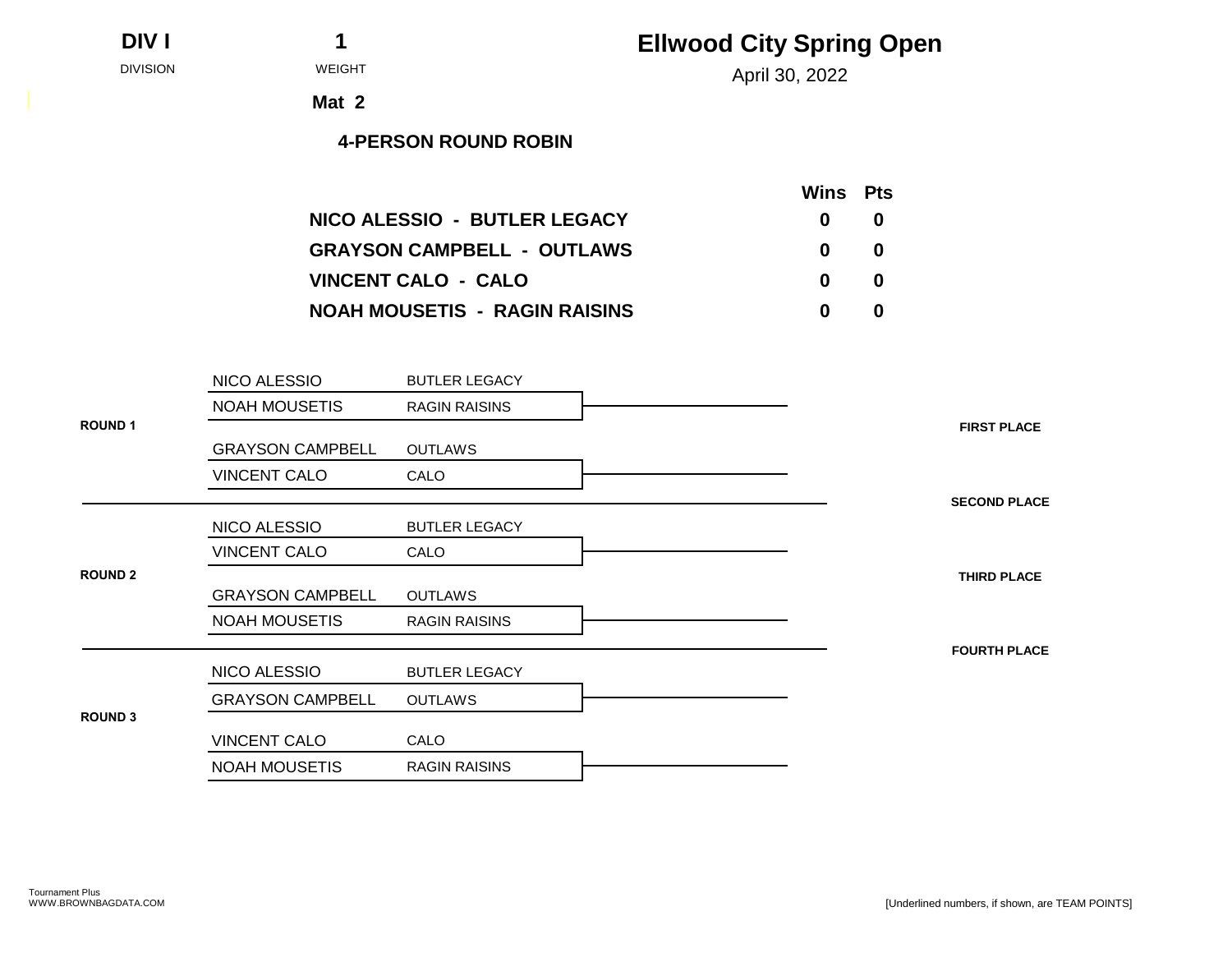|                    | <b>DIV I</b>    | $\mathbf{2}$                                         | <b>Ellwood City Spring Open</b>                                                                                            |
|--------------------|-----------------|------------------------------------------------------|----------------------------------------------------------------------------------------------------------------------------|
|                    | <b>DIVISION</b> | <b>WEIGHT</b>                                        | April 30, 2022                                                                                                             |
|                    |                 | Mat 2                                                | <b>6-PERSON ROUND ROBIN</b>                                                                                                |
|                    |                 | JOHNNY STIVERS LAUREL T3<br>HUDSON BRIGGS GREENWOOD  |                                                                                                                            |
| ROUND 1            | 2               | BENNETT MORANDO LEGACY<br>BRIGGS HARTLE OUTLAWS      |                                                                                                                            |
|                    | 3               | KAYSON SHANNON SALTSBURG<br>KAI PRATT GREENWOOD      | <b>Wins Pts</b>                                                                                                            |
| ROUND <sub>2</sub> | 4               | JOHNNY STIVERS LAUREL T3<br>KAI PRATT GREENWOOD      | <b>JOHNNY STIVERS - LAUREL T3</b><br>0<br><b>BENNETT MORANDO - LEGACY</b><br>0<br>0<br><b>BRIGGS HARTLE - OUTLAWS</b><br>0 |
|                    | 5               | BENNETT MORANDO LEGACY<br>KAYSON SHANNON SALTSBURG   | <b>KAYSON SHANNON - SALTSBURG</b><br>0<br>KAI PRATT - GREENWOOD<br>0                                                       |
|                    | 6               | BRIGGS HARTLE OUTLAWS<br>HUDSON BRIGGS GREENWOOD     | <b>HUDSON BRIGGS - GREENWOOD</b><br>0<br>0                                                                                 |
| ROUND <sub>3</sub> | 7               | JOHNNY STIVERS LAUREL T3<br>KAYSON SHANNON SALTSBURG | <b>FIRST PLACE</b>                                                                                                         |
|                    | 8               | BRIGGS HARTLE OUTLAWS<br>KAI PRATT GREENWOOD         | <b>SECOND PLACE</b>                                                                                                        |
|                    | 9               | BENNETT MORANDO LEGACY<br>HUDSON BRIGGS GREENWOOD    |                                                                                                                            |
| ROUND 4            | 10              | JOHNNY STIVERS LAUREL T3<br>BRIGGS HARTLE OUTLAWS    | <b>THIRD PLACE</b>                                                                                                         |
|                    | 11              | BENNETT MORANDO LEGACY<br>KAI PRATT GREENWOOD        | <b>FOURTH PLACE</b>                                                                                                        |
|                    | 12              | KAYSON SHANNON SALTSBURG<br>HUDSON BRIGGS GREENWOOD  | <b>FIFTH PLACE</b>                                                                                                         |
| ROUND 5            | 13              | JOHNNY STIVERS LAUREL T3<br>BENNETT MORANDO LEGACY   |                                                                                                                            |
|                    | 14              | BRIGGS HARTLE OUTLAWS<br>KAYSON SHANNON SALTSBURG    | <b>SIXTH PLACE</b>                                                                                                         |
|                    | 15              | KAI PRATT GREENWOOD<br>HUDSON BRIGGS GREENWOOD       |                                                                                                                            |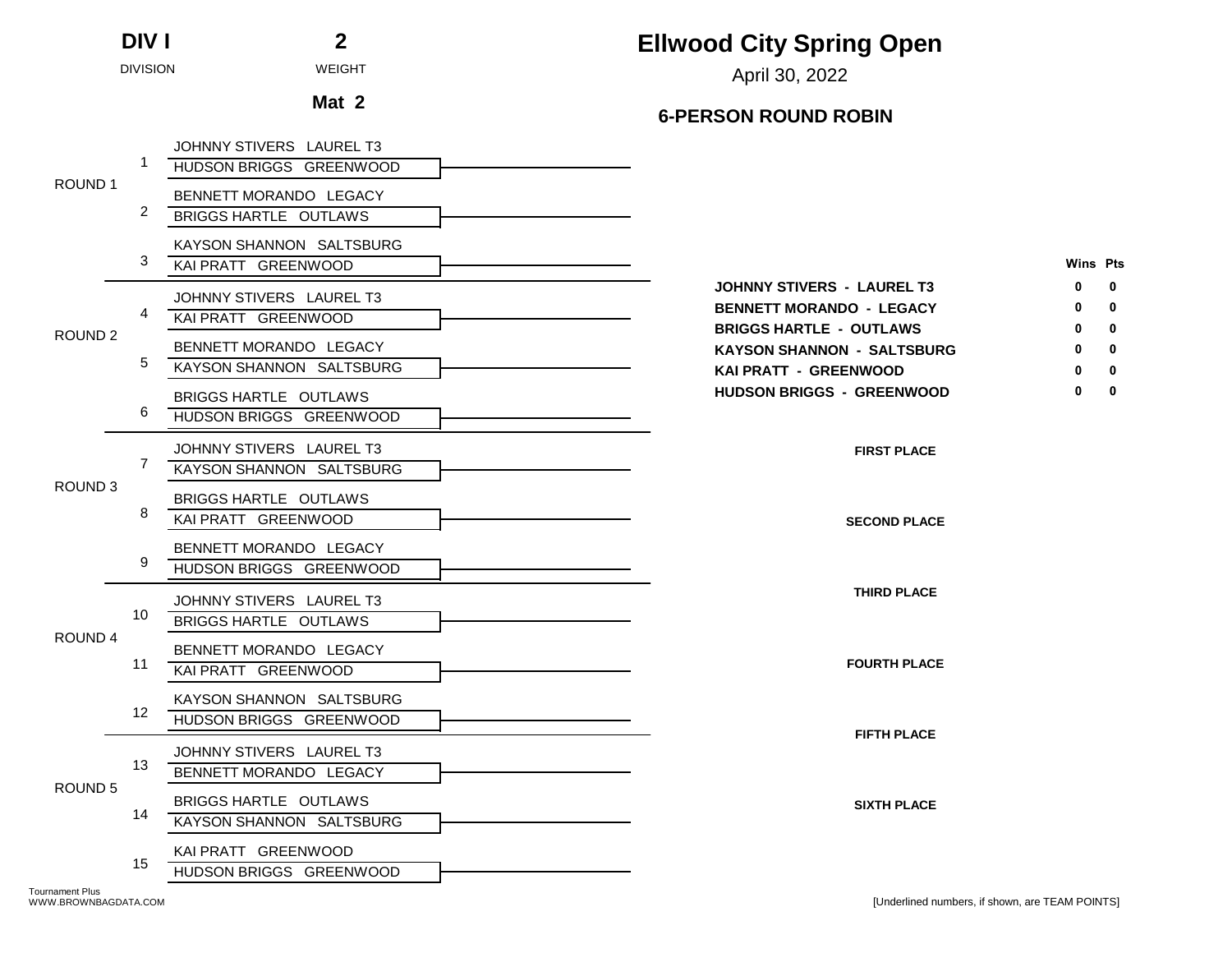|                    | <b>DIV I</b>    | 3                                                   | <b>Ellwood City Spring Open</b>                                                                                           |  |
|--------------------|-----------------|-----------------------------------------------------|---------------------------------------------------------------------------------------------------------------------------|--|
|                    | <b>DIVISION</b> | <b>WEIGHT</b>                                       | April 30, 2022                                                                                                            |  |
|                    |                 | Mat 3                                               | <b>6-PERSON ROUND ROBIN</b>                                                                                               |  |
|                    |                 | ABRAM DEVORE KEYSTONE<br>STETSON HAGGE FORT LEBOEUF |                                                                                                                           |  |
| ROUND 1            | 2               | BLAKE LANDIES CHARDON<br>PRENTICE MILLER REC        |                                                                                                                           |  |
|                    | 3               | BYE BYE<br><b>BUCKY SMITH GT</b>                    | <b>Wins Pts</b>                                                                                                           |  |
| ROUND <sub>2</sub> | 4               | ABRAM DEVORE KEYSTONE<br><b>BUCKY SMITH GT</b>      | <b>ABRAM DEVORE - KEYSTONE</b><br>0<br>n<br><b>BLAKE LANDIES - CHARDON</b><br>0<br>0<br><b>PRENTICE MILLER - REC</b><br>0 |  |
|                    | 5               | BLAKE LANDIES CHARDON<br>BYE BYE                    | BYE - BYE<br>0<br><b>BUCKY SMITH - GT</b><br>0                                                                            |  |
|                    | 6               | PRENTICE MILLER REC<br>STETSON HAGGE FORT LEBOEUF   | <b>STETSON HAGGE - FORT LEBOEUF</b><br>0<br>0                                                                             |  |
| ROUND <sub>3</sub> | $\overline{7}$  | ABRAM DEVORE KEYSTONE<br>BYE BYE                    | <b>FIRST PLACE</b>                                                                                                        |  |
|                    | 8               | PRENTICE MILLER REC<br><b>BUCKY SMITH GT</b>        | <b>SECOND PLACE</b>                                                                                                       |  |
|                    | 9               | BLAKE LANDIES CHARDON<br>STETSON HAGGE FORT LEBOEUF |                                                                                                                           |  |
| ROUND 4            | 10              | ABRAM DEVORE KEYSTONE<br>PRENTICE MILLER REC        | <b>THIRD PLACE</b>                                                                                                        |  |
|                    | 11              | BLAKE LANDIES CHARDON<br><b>BUCKY SMITH GT</b>      | <b>FOURTH PLACE</b>                                                                                                       |  |
|                    | 12 <sup>2</sup> | BYE BYE<br>STETSON HAGGE FORT LEBOEUF               | <b>FIFTH PLACE</b>                                                                                                        |  |
|                    | 13              | ABRAM DEVORE KEYSTONE<br>BLAKE LANDIES CHARDON      |                                                                                                                           |  |
| ROUND 5            | 14              | PRENTICE MILLER REC<br>BYE BYE                      | <b>SIXTH PLACE</b>                                                                                                        |  |
|                    | 15              | <b>BUCKY SMITH GT</b><br>STETSON HAGGE FORT LEBOEUF |                                                                                                                           |  |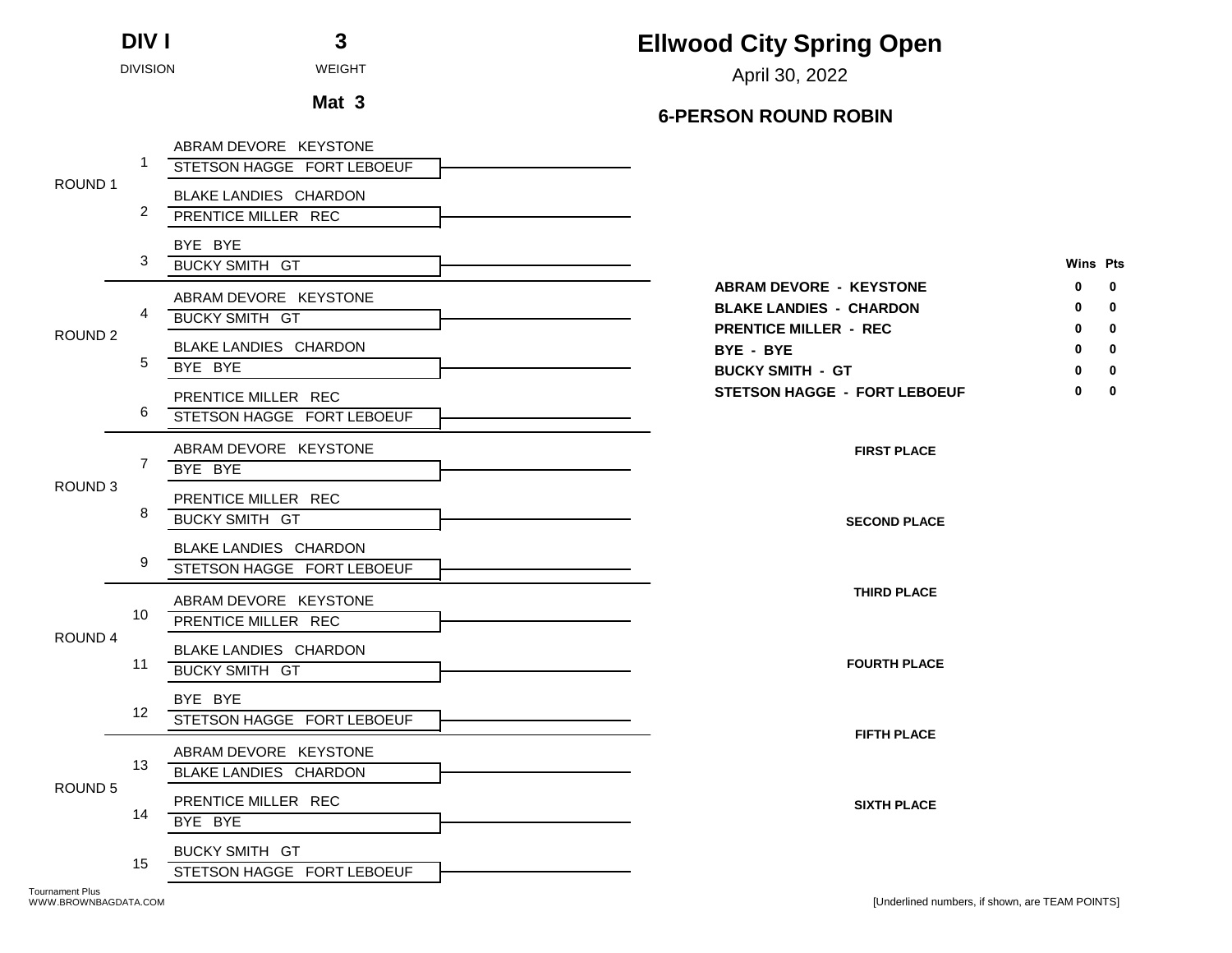April 30, 2022 DIVISION WEIGHT

**6-PERSON ROUND ROBIN**

|                    |                      | BRYCE GATES TDWC             |                                       |              |
|--------------------|----------------------|------------------------------|---------------------------------------|--------------|
| ROUND <sub>1</sub> |                      | XANDER KUNSELMAN OUTLAW      |                                       |              |
|                    |                      | TJ VALIMONT BAD KARMA        |                                       |              |
|                    | $\mathbf{2}^{\circ}$ | BRANT BERKEY MASSILLON PERRY |                                       |              |
|                    |                      | RYDER WALLER SENECA VALLEY   |                                       |              |
|                    | 3                    | CALEB SUTTON ROUGH HOUSE     | Wins Pts                              |              |
|                    |                      | BRYCE GATES TDWC             | <b>BRYCE GATES - TDWC</b><br>0        | $\mathbf{0}$ |
|                    |                      | CALEB SUTTON ROUGH HOUSE     | TJ VALIMONT - BAD KARMA               | 0            |
| ROUND <sub>2</sub> |                      |                              | <b>BRANT BERKEY - MASSILLON PERRY</b> | $\mathbf{0}$ |
|                    | 5                    | TJ VALIMONT BAD KARMA        | RYDER WALLER - SENECA VALLEY          | 0            |
|                    |                      | RYDER WALLER SENECA VALLEY   | <b>CALEB SUTTON - ROUGH HOUSE</b>     | 0            |
|                    |                      | BRANT BERKEY MASSILLON PERRY | <b>XANDER KUNSELMAN - OUTLAW</b><br>0 | $\mathbf{0}$ |
|                    | 6                    | XANDER KUNSELMAN OUTLAW      |                                       |              |
|                    |                      | BRYCE GATES TDWC             | <b>FIRST PLACE</b>                    |              |
|                    |                      | RYDER WALLER SENECA VALLEY   |                                       |              |
| ROUND <sub>3</sub> |                      | BRANT BERKEY MASSILLON PERRY |                                       |              |
|                    | 8                    | CALEB SUTTON ROUGH HOUSE     | <b>SECOND PLACE</b>                   |              |
|                    |                      |                              |                                       |              |
|                    |                      | TJ VALIMONT BAD KARMA        |                                       |              |
|                    |                      | XANDER KUNSELMAN OUTLAW      |                                       |              |
|                    |                      | BRYCE GATES TDWC             | <b>THIRD PLACE</b>                    |              |
|                    | 10                   | BRANT BERKEY MASSILLON PERRY |                                       |              |
| ROUND 4            |                      | TJ VALIMONT BAD KARMA        |                                       |              |
|                    | 11                   | CALEB SUTTON ROUGH HOUSE     | <b>FOURTH PLACE</b>                   |              |
|                    |                      | RYDER WALLER SENECA VALLEY   |                                       |              |
|                    | 12 <sup>°</sup>      | XANDER KUNSELMAN OUTLAW      |                                       |              |
|                    |                      |                              | <b>FIFTH PLACE</b>                    |              |
|                    | 13                   | BRYCE GATES TDWC             |                                       |              |
| ROUND <sub>5</sub> |                      | TJ VALIMONT BAD KARMA        |                                       |              |
|                    |                      | BRANT BERKEY MASSILLON PERRY | <b>SIXTH PLACE</b>                    |              |
|                    | 14                   | RYDER WALLER SENECA VALLEY   |                                       |              |
|                    |                      | CALEB SUTTON ROUGH HOUSE     |                                       |              |
|                    | 15                   | XANDER KUNSELMAN OUTLAW      |                                       |              |
|                    |                      |                              |                                       |              |

**DIV II OPEN 1**

**Mat 1**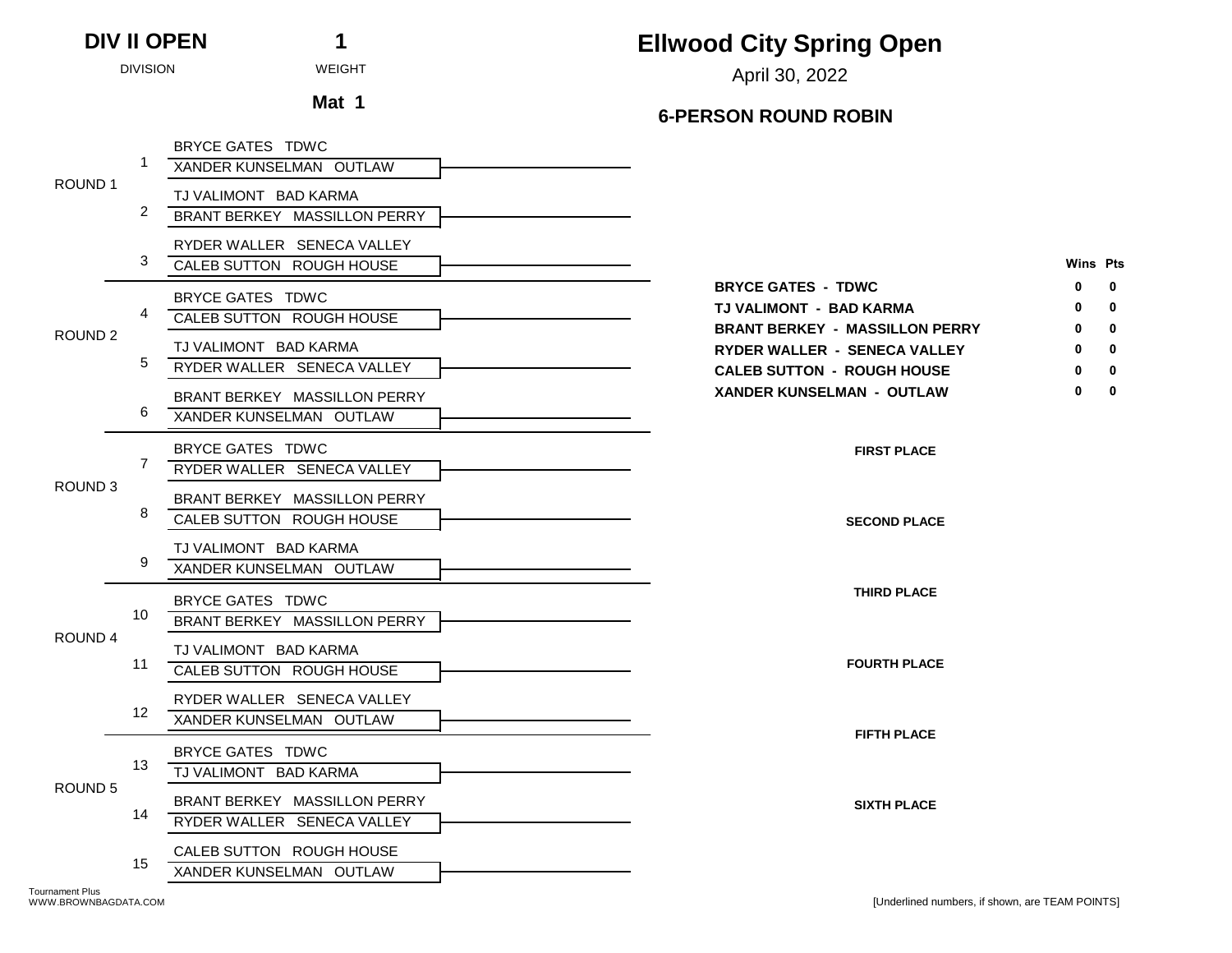**Ellwood City Spring Open**

April 30, 2022 DIVISION WEIGHT

**Mat 2**

|                    |                  | HERCULES MIHAS (D3) T3<br>BYE BYE                            |                                                                                                                    |                             |
|--------------------|------------------|--------------------------------------------------------------|--------------------------------------------------------------------------------------------------------------------|-----------------------------|
| ROUND <sub>1</sub> |                  | IRAKLIS DIRIENZO T3                                          |                                                                                                                    |                             |
|                    | 2                | ISAAC MOUSETIS RAGIN RAISINS                                 |                                                                                                                    |                             |
|                    | 3                | ANTONIO PANELLA WRECKING CRE<br>CALEB KUBERRY SCOTSMAN       | Wins Pts                                                                                                           |                             |
| ROUND <sub>2</sub> | 4                | HERCULES MIHAS (D3) T3<br>CALEB KUBERRY SCOTSMAN             | <b>HERCULES MIHAS (D3) - T3</b><br>ŋ<br><b>IRAKLIS DIRIENZO - T3</b>                                               | $\mathbf 0$<br>$\mathbf{0}$ |
|                    | 5                | IRAKLIS DIRIENZO T3<br>ANTONIO PANELLA WRECKING CRE          | <b>ISAAC MOUSETIS - RAGIN RAISINS</b><br><b>ANTONIO PANELLA - WRECKING CREW</b><br><b>CALEB KUBERRY - SCOTSMAN</b> | 0<br>0<br>0                 |
|                    | 6                | ISAAC MOUSETIS RAGIN RAISINS<br>BYE BYE                      | BYE - BYE<br>0                                                                                                     | $\mathbf 0$                 |
| ROUND <sub>3</sub> | 7                | HERCULES MIHAS (D3) T3<br>ANTONIO PANELLA WRECKING CRE       | <b>FIRST PLACE</b>                                                                                                 |                             |
|                    | 8                | ISAAC MOUSETIS RAGIN RAISINS<br>CALEB KUBERRY SCOTSMAN       | <b>SECOND PLACE</b>                                                                                                |                             |
|                    | 9                | IRAKLIS DIRIENZO T3<br>BYE BYE                               |                                                                                                                    |                             |
|                    | 10               | HERCULES MIHAS (D3) T3<br>ISAAC MOUSETIS RAGIN RAISINS       | <b>THIRD PLACE</b>                                                                                                 |                             |
| ROUND 4            | 11               | IRAKLIS DIRIENZO T3<br>CALEB KUBERRY SCOTSMAN                | <b>FOURTH PLACE</b>                                                                                                |                             |
|                    | 12 <sup>12</sup> | ANTONIO PANELLA WRECKING CRE<br>BYE BYE                      | <b>FIFTH PLACE</b>                                                                                                 |                             |
|                    | 13               | HERCULES MIHAS (D3) T3<br>IRAKLIS DIRIENZO T3                |                                                                                                                    |                             |
| ROUND <sub>5</sub> | 14               | ISAAC MOUSETIS RAGIN RAISINS<br>ANTONIO PANELLA WRECKING CRE | <b>SIXTH PLACE</b>                                                                                                 |                             |
|                    | 15               | CALEB KUBERRY SCOTSMAN<br>BYE BYE                            |                                                                                                                    |                             |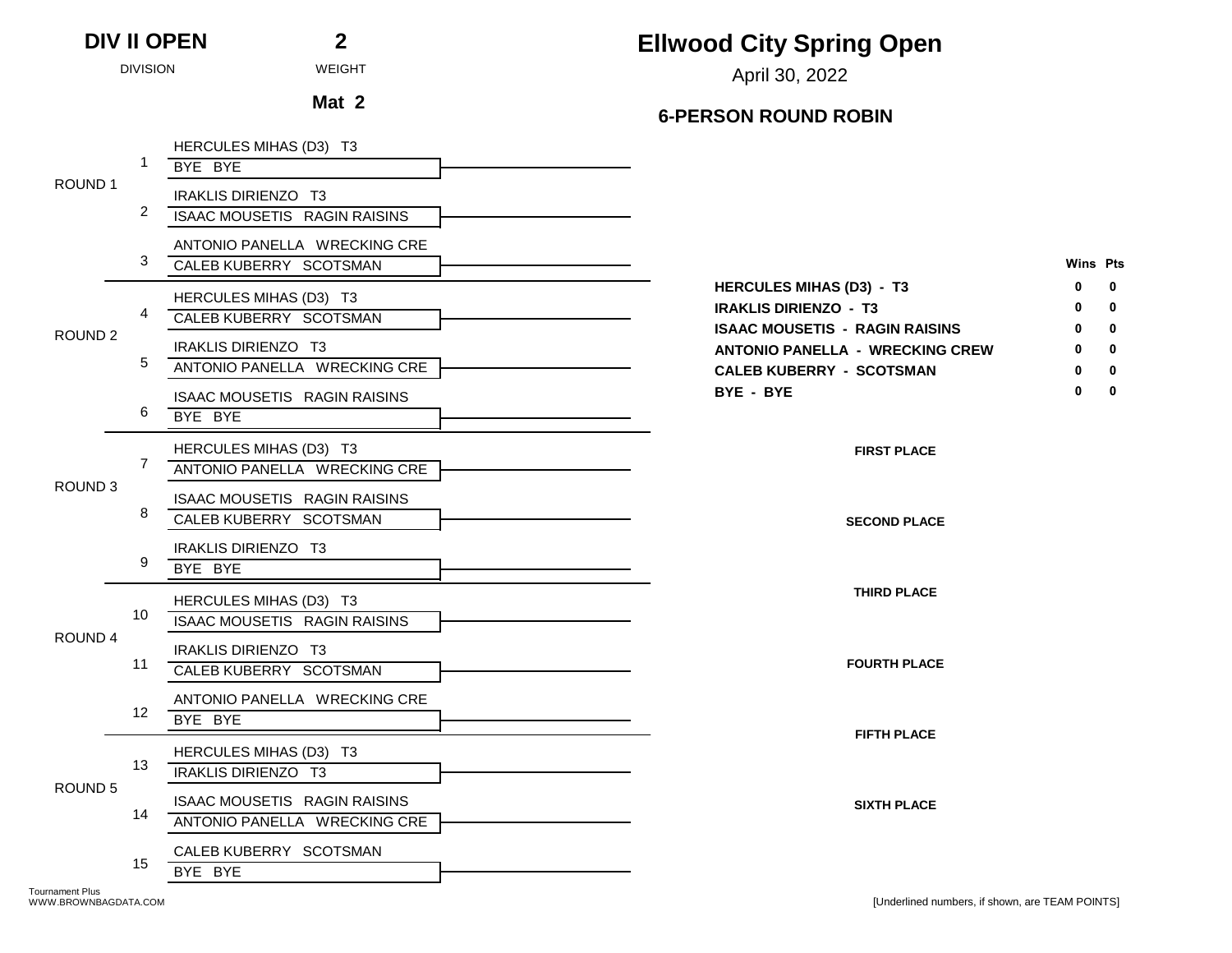## **Ellwood City Spring Open**

April 30, 2022 DIVISION WEIGHT

**Mat 3**

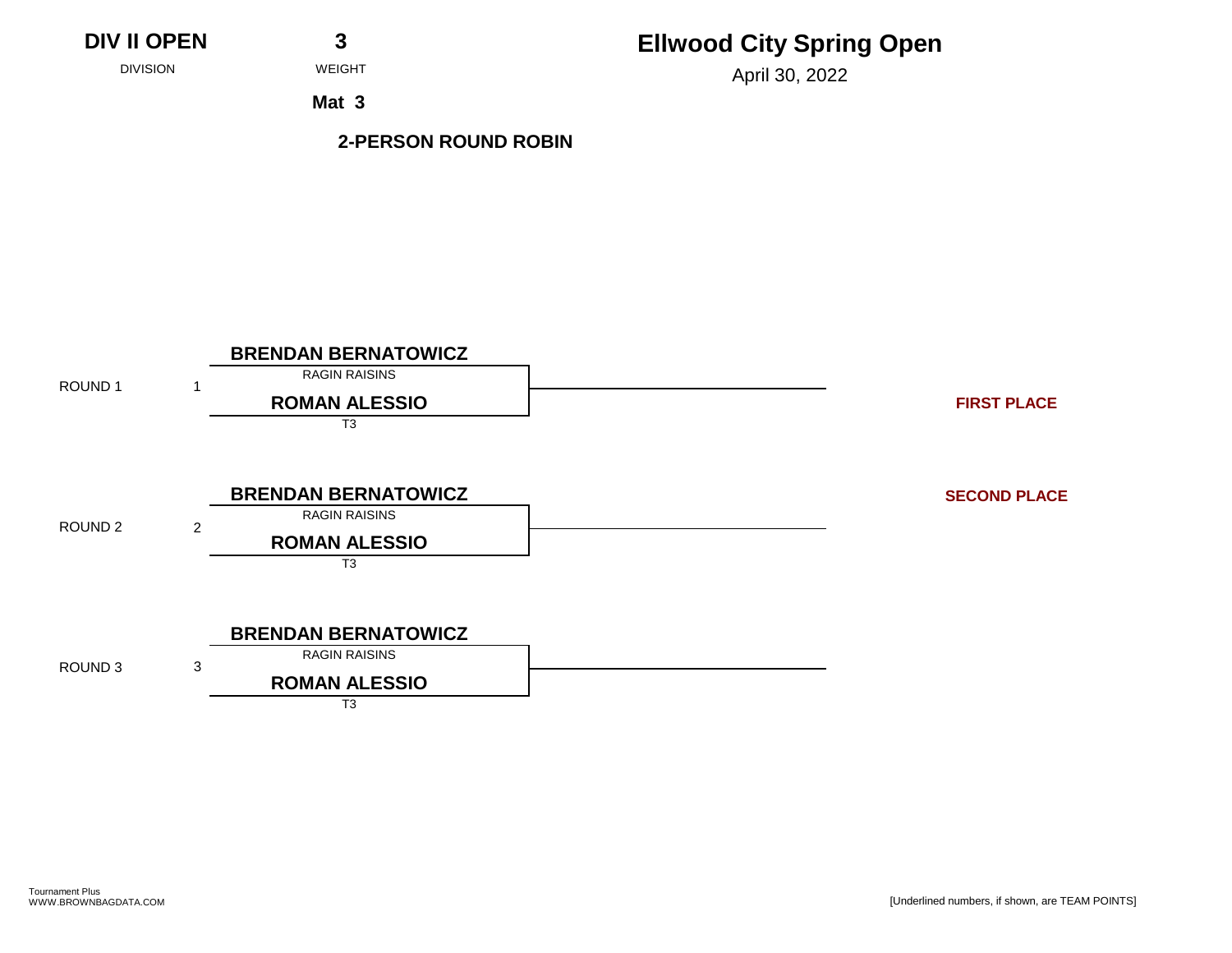# **Ellwood City Spring Open**

April 30, 2022 DIVISION WEIGHT

**Mat 4**

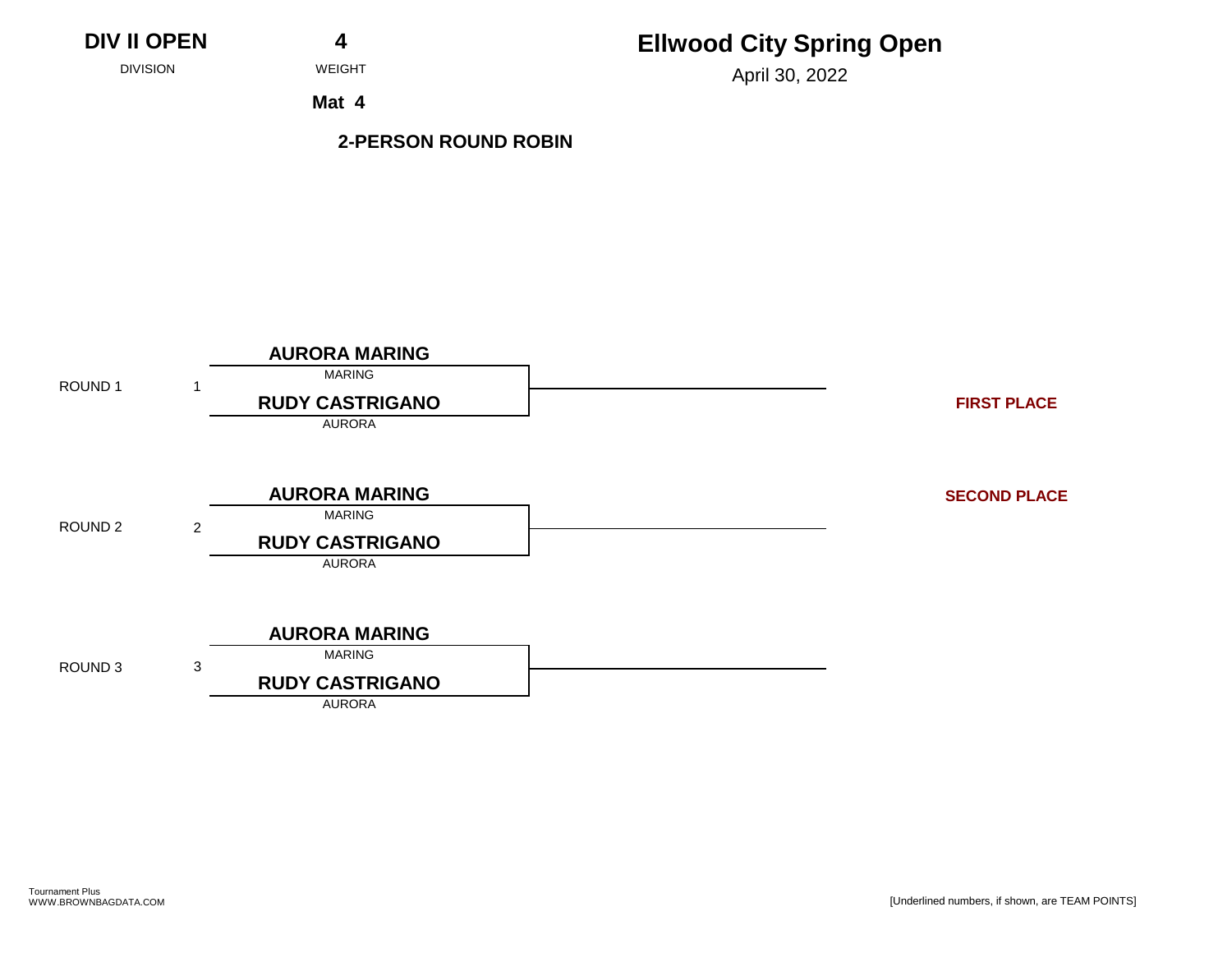## **Ellwood City Spring Open**

April 30, 2022 DIVISION WEIGHT

**Mat 4**

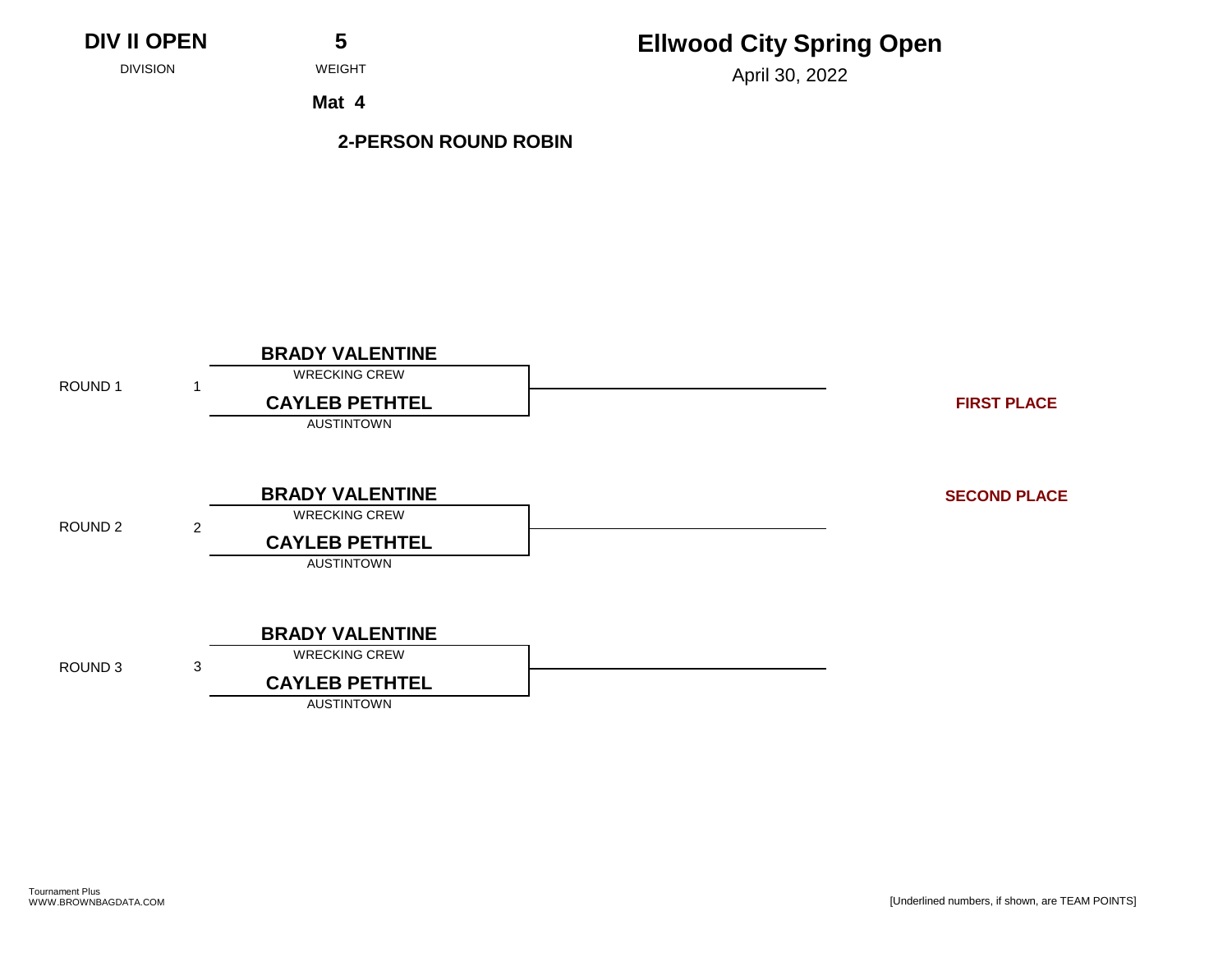### **Ellwood City Spring Open** April 30, 2022 DIVISION WEIGHT

**6-PERSON ROUND ROBIN**

|                    |    | RITTMAN GIBSON GARAGE RATS<br>CALEB SUTTON ROUGH HOUSE     |                                                                                                         |                                             |  |  |
|--------------------|----|------------------------------------------------------------|---------------------------------------------------------------------------------------------------------|---------------------------------------------|--|--|
| ROUND <sub>1</sub> |    |                                                            |                                                                                                         |                                             |  |  |
|                    | 2  | CHELSEA SWANSON KANE<br>BRANT BERKEY MASSILLON PERRY       |                                                                                                         |                                             |  |  |
|                    | 3  | XANDER KUNSELMAN OUTLAW<br>ILYAR ISLAMOV OMP               |                                                                                                         | <b>Wins Pts</b>                             |  |  |
|                    | 4  | RITTMAN GIBSON GARAGE RATS<br>ILYAR ISLAMOV OMP            | <b>RITTMAN GIBSON - GARAGE RATS</b><br>0<br><b>CHELSEA SWANSON - KANE</b>                               | $\mathbf 0$<br>$\mathbf{0}$<br>$\mathbf{0}$ |  |  |
| ROUND <sub>2</sub> | 5  | CHELSEA SWANSON KANE<br>XANDER KUNSELMAN OUTLAW            | <b>BRANT BERKEY - MASSILLON PERRY</b><br><b>XANDER KUNSELMAN - OUTLAW</b><br><b>ILYAR ISLAMOV - OMP</b> | $\mathbf{0}$<br>0                           |  |  |
|                    | 6  | BRANT BERKEY MASSILLON PERRY<br>CALEB SUTTON ROUGH HOUSE   | <b>CALEB SUTTON - ROUGH HOUSE</b><br>0                                                                  | $\mathbf 0$                                 |  |  |
|                    | 7  | RITTMAN GIBSON GARAGE RATS<br>XANDER KUNSELMAN OUTLAW      | <b>FIRST PLACE</b>                                                                                      |                                             |  |  |
| ROUND <sub>3</sub> | 8  | BRANT BERKEY MASSILLON PERRY<br>ILYAR ISLAMOV OMP          | <b>SECOND PLACE</b>                                                                                     |                                             |  |  |
|                    |    | CHELSEA SWANSON KANE<br>CALEB SUTTON ROUGH HOUSE           |                                                                                                         |                                             |  |  |
|                    | 10 | RITTMAN GIBSON GARAGE RATS<br>BRANT BERKEY MASSILLON PERRY | <b>THIRD PLACE</b>                                                                                      |                                             |  |  |
| ROUND 4            | 11 | CHELSEA SWANSON KANE<br>ILYAR ISLAMOV OMP                  | <b>FOURTH PLACE</b>                                                                                     |                                             |  |  |
|                    | 12 | XANDER KUNSELMAN OUTLAW<br>CALEB SUTTON ROUGH HOUSE        | <b>FIFTH PLACE</b>                                                                                      |                                             |  |  |
|                    | 13 | RITTMAN GIBSON GARAGE RATS<br>CHELSEA SWANSON KANE         |                                                                                                         |                                             |  |  |
| ROUND <sub>5</sub> | 14 | BRANT BERKEY MASSILLON PERRY<br>XANDER KUNSELMAN OUTLAW    | <b>SIXTH PLACE</b>                                                                                      |                                             |  |  |
|                    | 15 | ILYAR ISLAMOV OMP<br>CALEB SUTTON ROUGH HOUSE              |                                                                                                         |                                             |  |  |
|                    |    |                                                            |                                                                                                         |                                             |  |  |

**DIV II ROOK 1**

**Mat 1**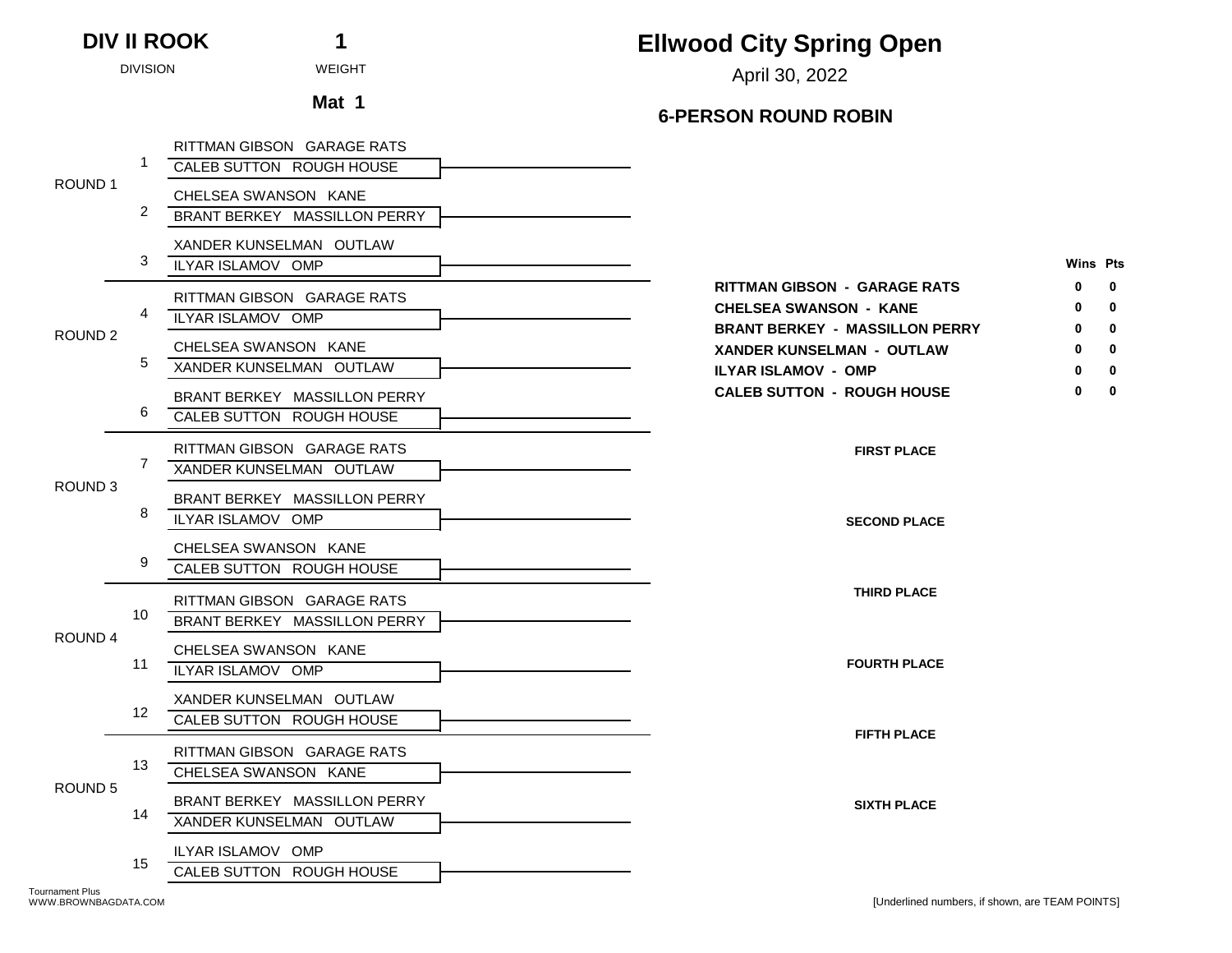### **DIV II ROOK 2**

## **Ellwood City Spring Open**

April 30, 2022 DIVISION WEIGHT

**Mat 2**

|                                            | Wins Pts |
|--------------------------------------------|----------|
| <b>MADDOX CRISPELL - CURWENSVILLE</b><br>0 | 0        |
| <b>CALEB KUBERRY - SCOTSMAN</b><br>0       | 0        |
| DONNIE SHOEMAKER - YOUTH YOUTH<br>0        | 0        |
| LEVI ECKHARDT - MOON AREA<br>o             | 0        |

|                | <b>MADDOX CRISPELL</b> | <b>CURWENSVILLE</b> |                     |
|----------------|------------------------|---------------------|---------------------|
|                | <b>LEVI ECKHARDT</b>   | <b>MOON AREA</b>    |                     |
| <b>ROUND1</b>  |                        |                     | <b>FIRST PLACE</b>  |
|                | <b>CALEB KUBERRY</b>   | <b>SCOTSMAN</b>     |                     |
|                | DONNIE SHOEMAKER       | YOUTH YOUTH         |                     |
|                |                        |                     | <b>SECOND PLACE</b> |
|                | <b>MADDOX CRISPELL</b> | <b>CURWENSVILLE</b> |                     |
|                | DONNIE SHOEMAKER       | YOUTH YOUTH         |                     |
| <b>ROUND 2</b> |                        |                     | <b>THIRD PLACE</b>  |
|                | <b>CALEB KUBERRY</b>   | <b>SCOTSMAN</b>     |                     |
|                | <b>LEVI ECKHARDT</b>   | <b>MOON AREA</b>    |                     |
|                |                        |                     | <b>FOURTH PLACE</b> |
|                | <b>MADDOX CRISPELL</b> | <b>CURWENSVILLE</b> |                     |
|                | <b>CALEB KUBERRY</b>   | <b>SCOTSMAN</b>     |                     |
| <b>ROUND 3</b> |                        |                     |                     |
|                | DONNIE SHOEMAKER       | YOUTH YOUTH         |                     |
|                | <b>LEVI ECKHARDT</b>   | <b>MOON AREA</b>    |                     |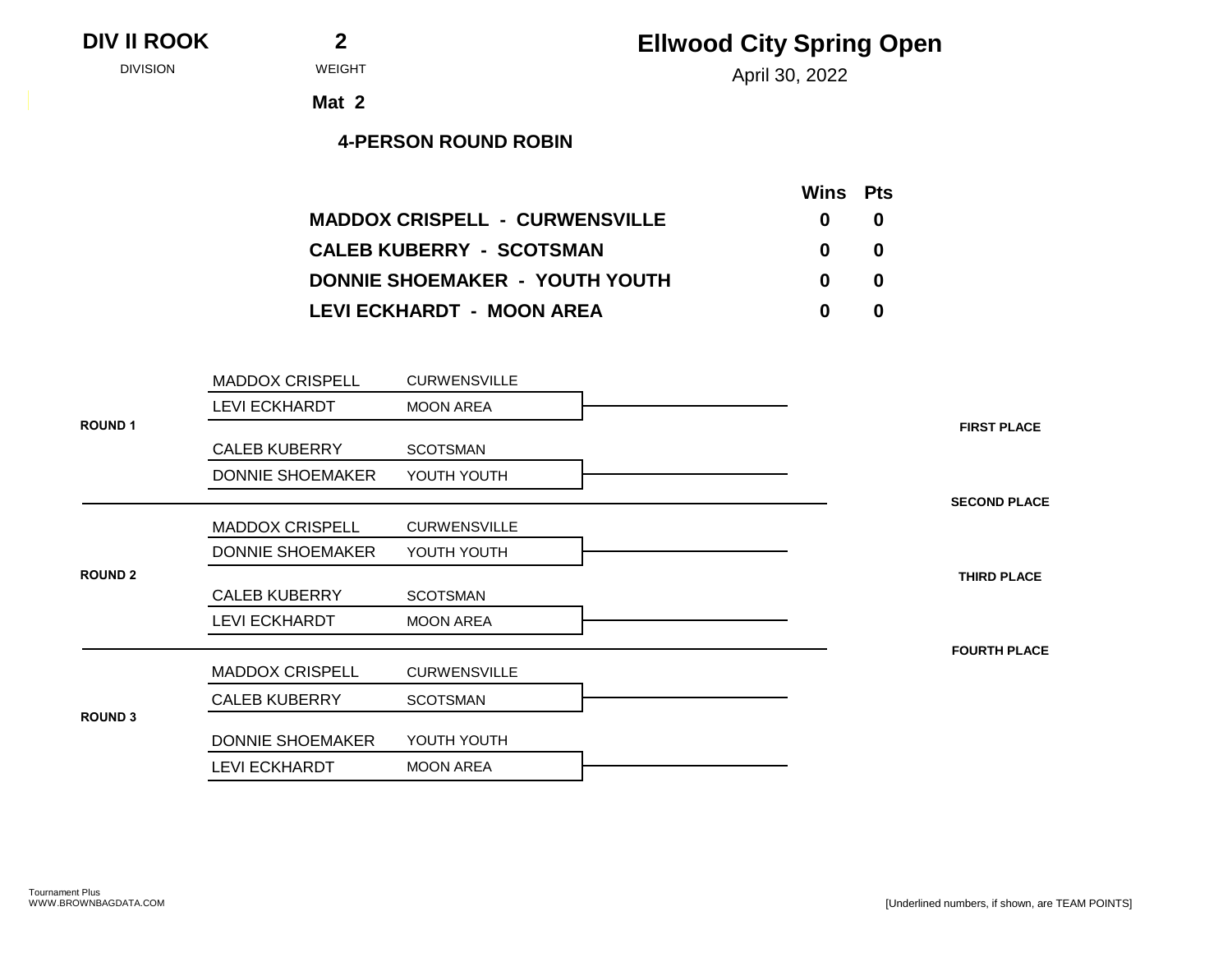**DIV II ROOK 3**

# **Ellwood City Spring Open**

April 30, 2022 DIVISION WEIGHT

**Mat 4**

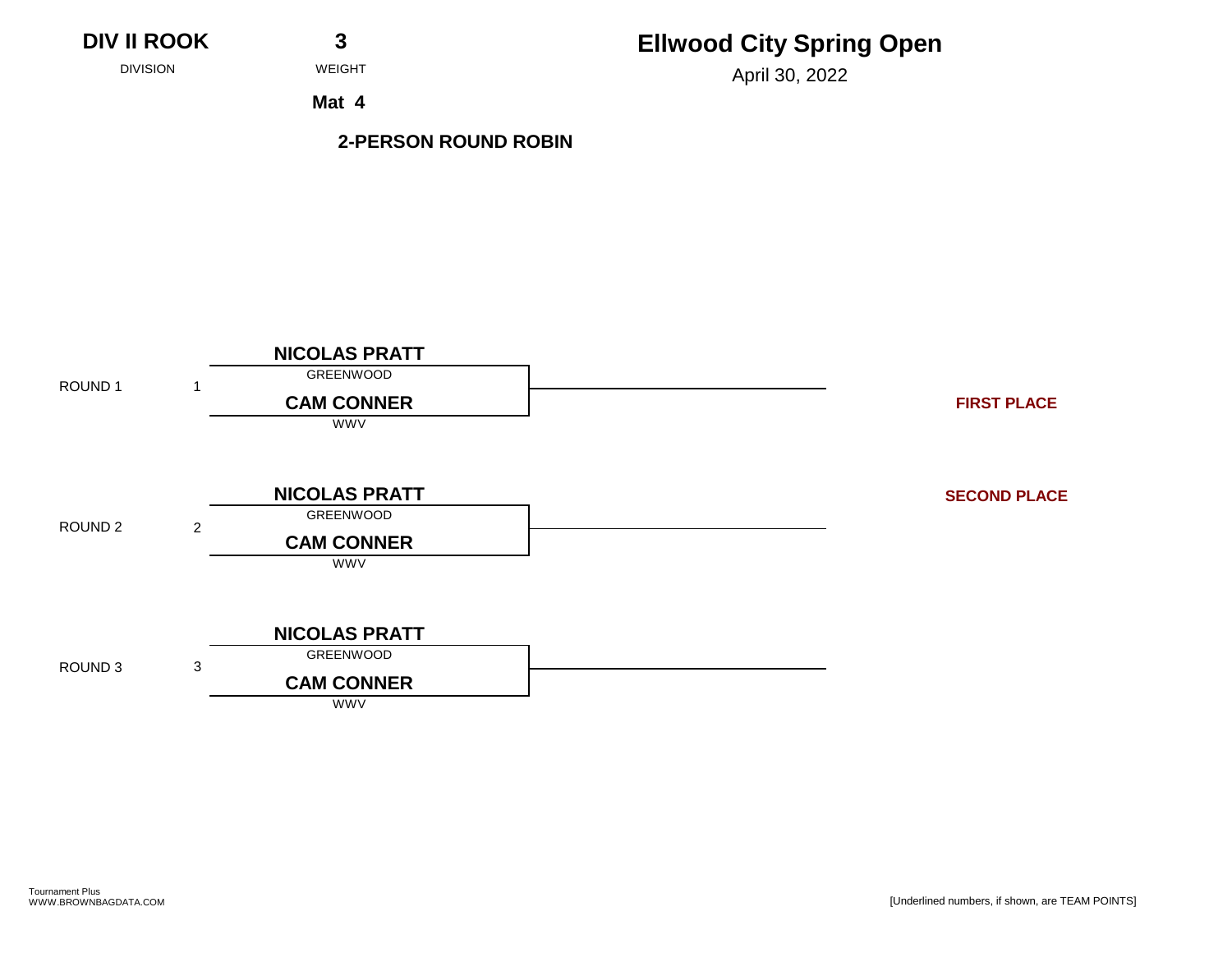| DIV II ROOK |  |  |
|-------------|--|--|
|-------------|--|--|

April 30, 2022 DIVISION WEIGHT

**Mat 4**

|                               | Wins Pts     |    |
|-------------------------------|--------------|----|
| <b>JACOB BAKER - SALTBURG</b> | $\mathbf{0}$ | -0 |
| <b>CAM CONNER - WWV</b>       | $\mathbf{0}$ | -0 |
| BYE - BYE                     | $\mathbf{0}$ | 0  |
| <b>CALEB EVERSON - BYW</b>    | 0            | 0  |

|                | <b>JACOB BAKER</b>   | SALTBURG        |                     |
|----------------|----------------------|-----------------|---------------------|
|                | <b>CALEB EVERSON</b> | <b>BYW</b>      |                     |
| <b>ROUND 1</b> | <b>CAM CONNER</b>    | <b>WWV</b>      | <b>FIRST PLACE</b>  |
|                | <b>BYE</b>           | <b>BYE</b>      |                     |
|                |                      |                 | <b>SECOND PLACE</b> |
|                | <b>JACOB BAKER</b>   | SALTBURG        |                     |
|                | <b>BYE</b>           | <b>BYE</b>      |                     |
| <b>ROUND 2</b> |                      |                 | <b>THIRD PLACE</b>  |
|                | <b>CAM CONNER</b>    | <b>WWV</b>      |                     |
|                | <b>CALEB EVERSON</b> | <b>BYW</b>      |                     |
|                |                      |                 | <b>FOURTH PLACE</b> |
|                | <b>JACOB BAKER</b>   | <b>SALTBURG</b> |                     |
|                | <b>CAM CONNER</b>    | <b>WWV</b>      |                     |
| <b>ROUND 3</b> |                      |                 |                     |
|                | <b>BYE</b>           | <b>BYE</b>      |                     |
|                | <b>CALEB EVERSON</b> | <b>BYW</b>      |                     |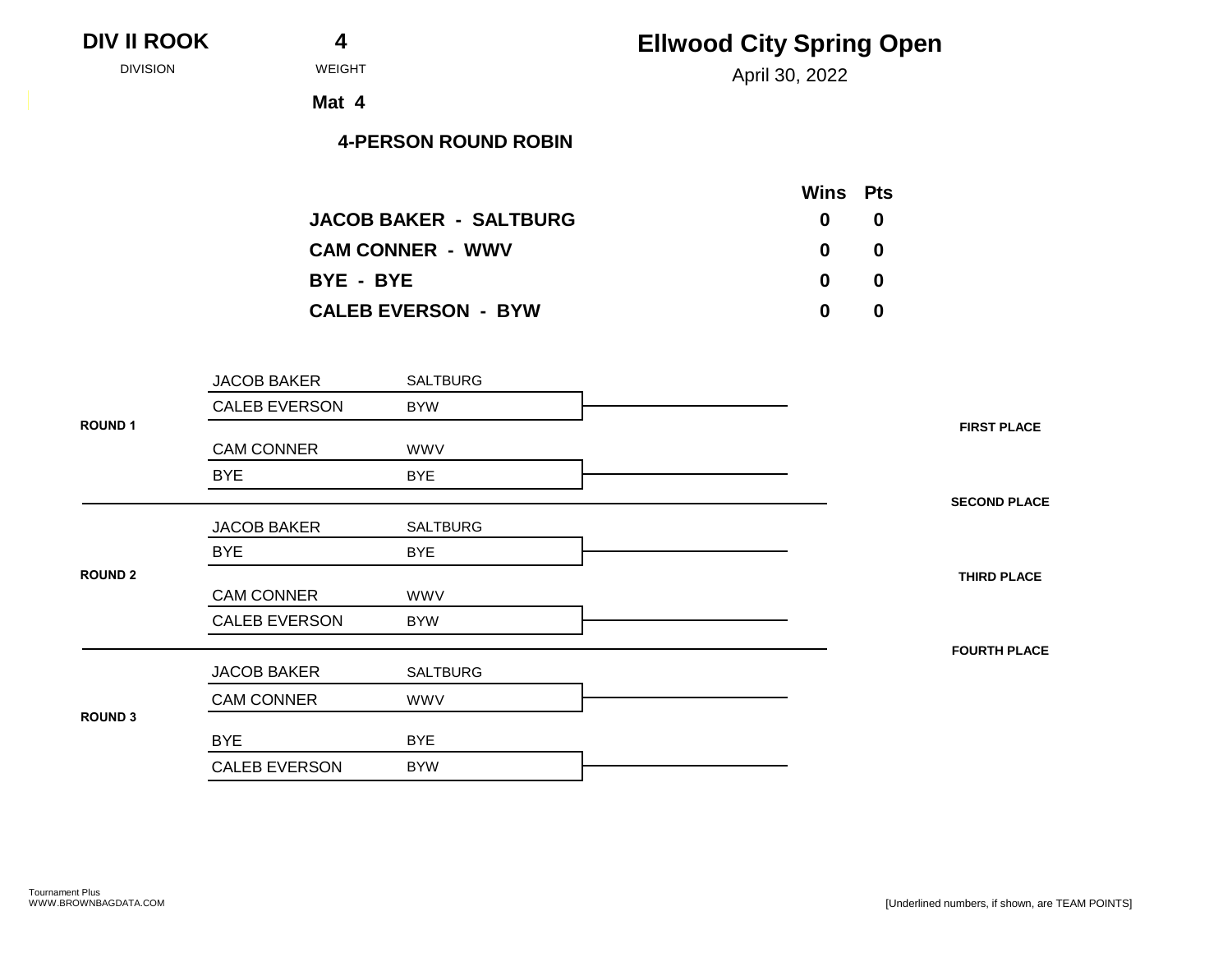April 30, 2022 DIVISION WEIGHT

**Mat 2**

|                                  | <b>Wins</b> Pts |     |
|----------------------------------|-----------------|-----|
| <b>BRODY FOREBACK - KNOCH</b>    | $\mathbf{0}$    | - 0 |
| <b>HAYDEN HORWAT - TDWC</b>      | $\mathbf{0}$    | - 0 |
| <b>MICHAEL AZZARELLO - TOMEO</b> | $\mathbf{0}$    | - 0 |
| BYE - BYE                        | 0               | -0  |

|                | <b>BRODY FOREBACK</b> | <b>KNOCH</b> |                     |
|----------------|-----------------------|--------------|---------------------|
|                | <b>BYE</b>            | <b>BYE</b>   |                     |
| <b>ROUND1</b>  |                       |              | <b>FIRST PLACE</b>  |
|                | <b>HAYDEN HORWAT</b>  | <b>TDWC</b>  |                     |
|                | MICHAEL AZZARELLO     | <b>TOMEO</b> |                     |
|                |                       |              | <b>SECOND PLACE</b> |
|                | <b>BRODY FOREBACK</b> | <b>KNOCH</b> |                     |
|                | MICHAEL AZZARELLO     | <b>TOMEO</b> |                     |
| <b>ROUND 2</b> |                       |              | <b>THIRD PLACE</b>  |
|                | <b>HAYDEN HORWAT</b>  | <b>TDWC</b>  |                     |
|                | <b>BYE</b>            | <b>BYE</b>   |                     |
|                |                       |              | <b>FOURTH PLACE</b> |
|                | <b>BRODY FOREBACK</b> | <b>KNOCH</b> |                     |
|                | <b>HAYDEN HORWAT</b>  | <b>TDWC</b>  |                     |
| <b>ROUND 3</b> |                       |              |                     |
|                | MICHAEL AZZARELLO     | <b>TOMEO</b> |                     |
|                | <b>BYE</b>            | <b>BYE</b>   |                     |
|                |                       |              |                     |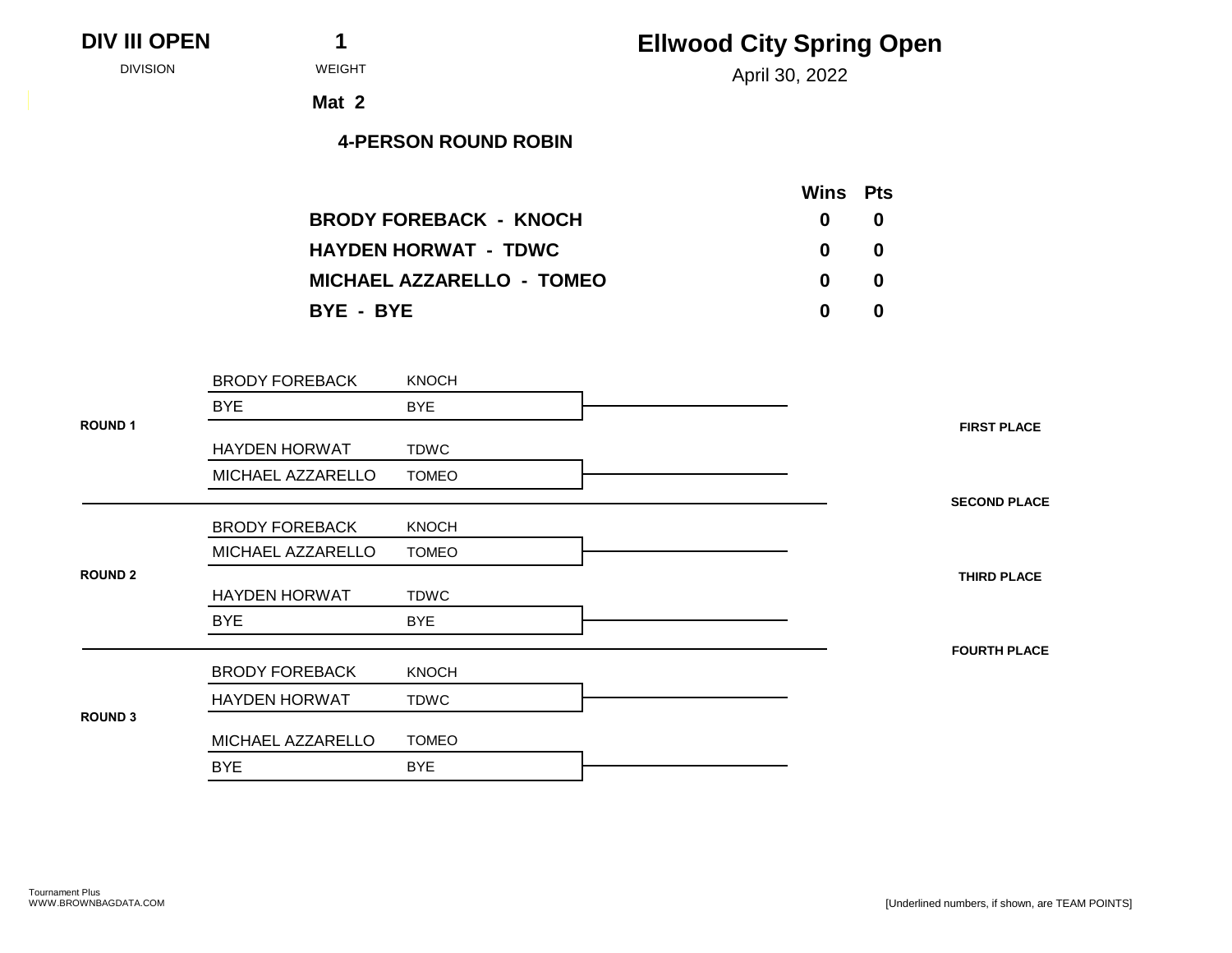## **Ellwood City Spring Open**

April 30, 2022 DIVISION WEIGHT

**Mat 4**

|                                       | <b>Wins</b> Pts |    |
|---------------------------------------|-----------------|----|
| <b>MICHAEL CRAWFORD - SHALER</b>      | $\mathbf{0}$    | -0 |
| <b>JACK JASTAL - GREENWOOD</b>        | $\mathbf{0}$    | -0 |
| <b>ALAN DIRIENZO - T3</b>             | $\mathbf{0}$    | -0 |
| <b>JAYDON BARMER - LIBERTY CENTER</b> | n               | 0  |

|                | MICHAEL CRAWFORD     | <b>SHALER</b>         |
|----------------|----------------------|-----------------------|
|                | <b>JAYDON BARMER</b> | <b>LIBERTY CENTER</b> |
| <b>ROUND1</b>  |                      |                       |
|                | <b>JACK JASTAL</b>   | <b>GREENWOOD</b>      |
|                | ALAN DIRIENZO        | T <sub>3</sub>        |
|                |                      |                       |
|                | MICHAEL CRAWFORD     | <b>SHALER</b>         |
|                | <b>ALAN DIRIENZO</b> | T <sub>3</sub>        |
| <b>ROUND 2</b> |                      |                       |
|                | <b>JACK JASTAL</b>   | <b>GREENWOOD</b>      |
|                | <b>JAYDON BARMER</b> | <b>LIBERTY CENTER</b> |
|                |                      |                       |
|                | MICHAEL CRAWFORD     | <b>SHALER</b>         |
|                | <b>JACK JASTAL</b>   | <b>GREENWOOD</b>      |
| <b>ROUND 3</b> |                      |                       |
|                | <b>ALAN DIRIENZO</b> | T <sub>3</sub>        |
|                | <b>JAYDON BARMER</b> | <b>LIBERTY CENTER</b> |
|                |                      |                       |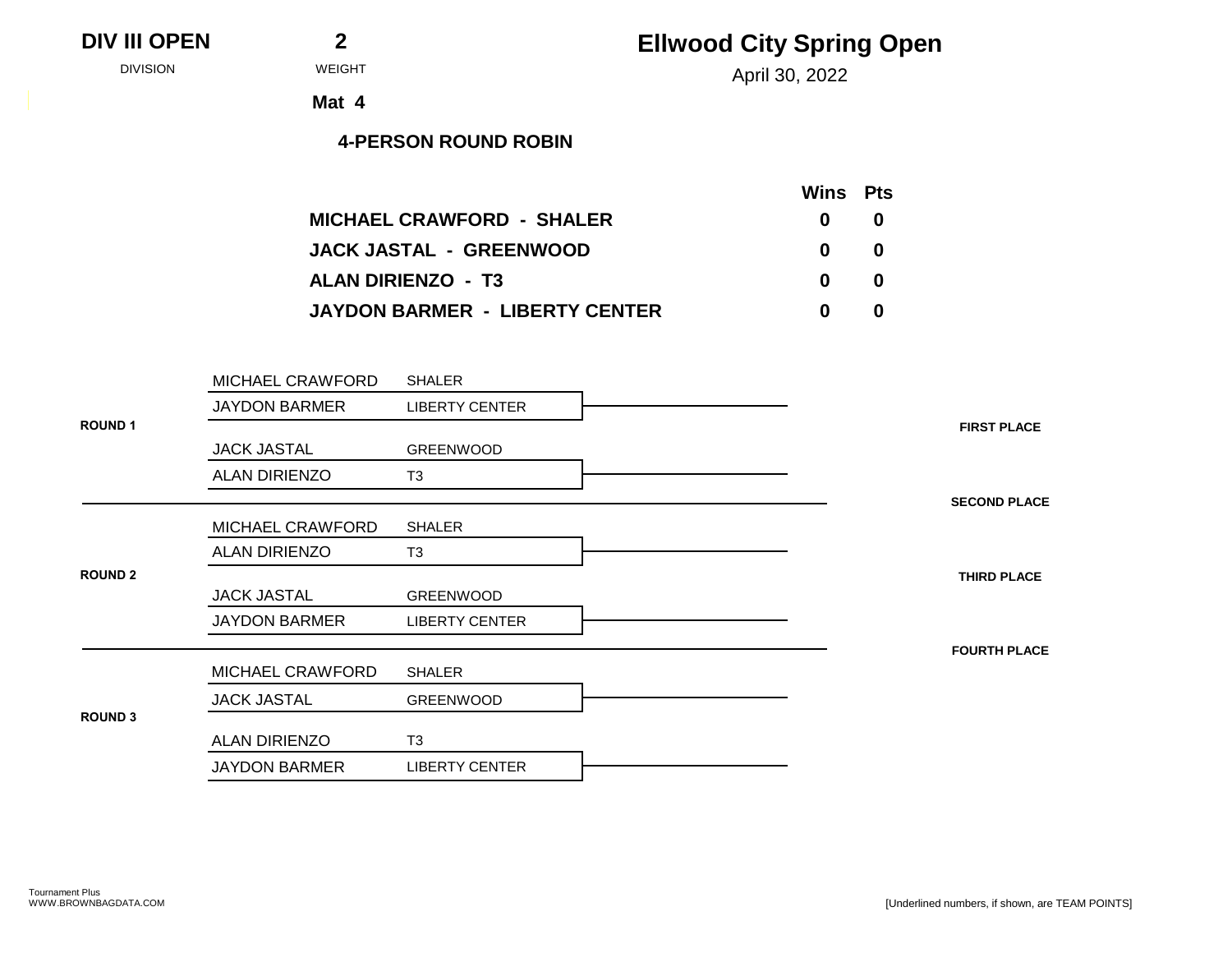## **Ellwood City Spring Open**

April 30, 2022 DIVISION WEIGHT

**Mat 1**

|                                          | <b>Wins</b> Pts |    |
|------------------------------------------|-----------------|----|
| <b>HINES KROMEL - TDWD</b>               | $\mathbf{0}$    | -0 |
| <b>SHAMIL ISLAMOV - OMP</b>              | $\mathbf{0}$    | -0 |
| <b>COLTON SCHOOLCRAFT - BEAVER LOCAL</b> | n.              | -0 |
| <b>KODY STILL - SCOTSMAN</b>             | n               | 0  |

|                | <b>HINES KROMEL</b>             | TDWD            |
|----------------|---------------------------------|-----------------|
|                | <b>KODY STILL</b>               | <b>SCOTSMAN</b> |
| <b>ROUND 1</b> |                                 |                 |
|                | <b>SHAMIL ISLAMOV</b>           | <b>OMP</b>      |
|                | COLTON SCHOOLCRAFT BEAVER LOCAL |                 |
|                |                                 |                 |
|                | <b>HINES KROMEL</b>             | TDWD            |
|                | COLTON SCHOOLCRAFT BEAVER LOCAL |                 |
| <b>ROUND 2</b> |                                 |                 |
|                | <b>SHAMIL ISLAMOV</b>           | <b>OMP</b>      |
|                | <b>KODY STILL</b>               | <b>SCOTSMAN</b> |
|                |                                 |                 |
|                | <b>HINES KROMEL</b>             | TDWD            |
|                | <b>SHAMIL ISLAMOV</b>           | <b>OMP</b>      |
| <b>ROUND 3</b> |                                 |                 |
|                | COLTON SCHOOLCRAFT BEAVER LOCAL |                 |
|                | <b>KODY STILL</b>               | <b>SCOTSMAN</b> |
|                |                                 |                 |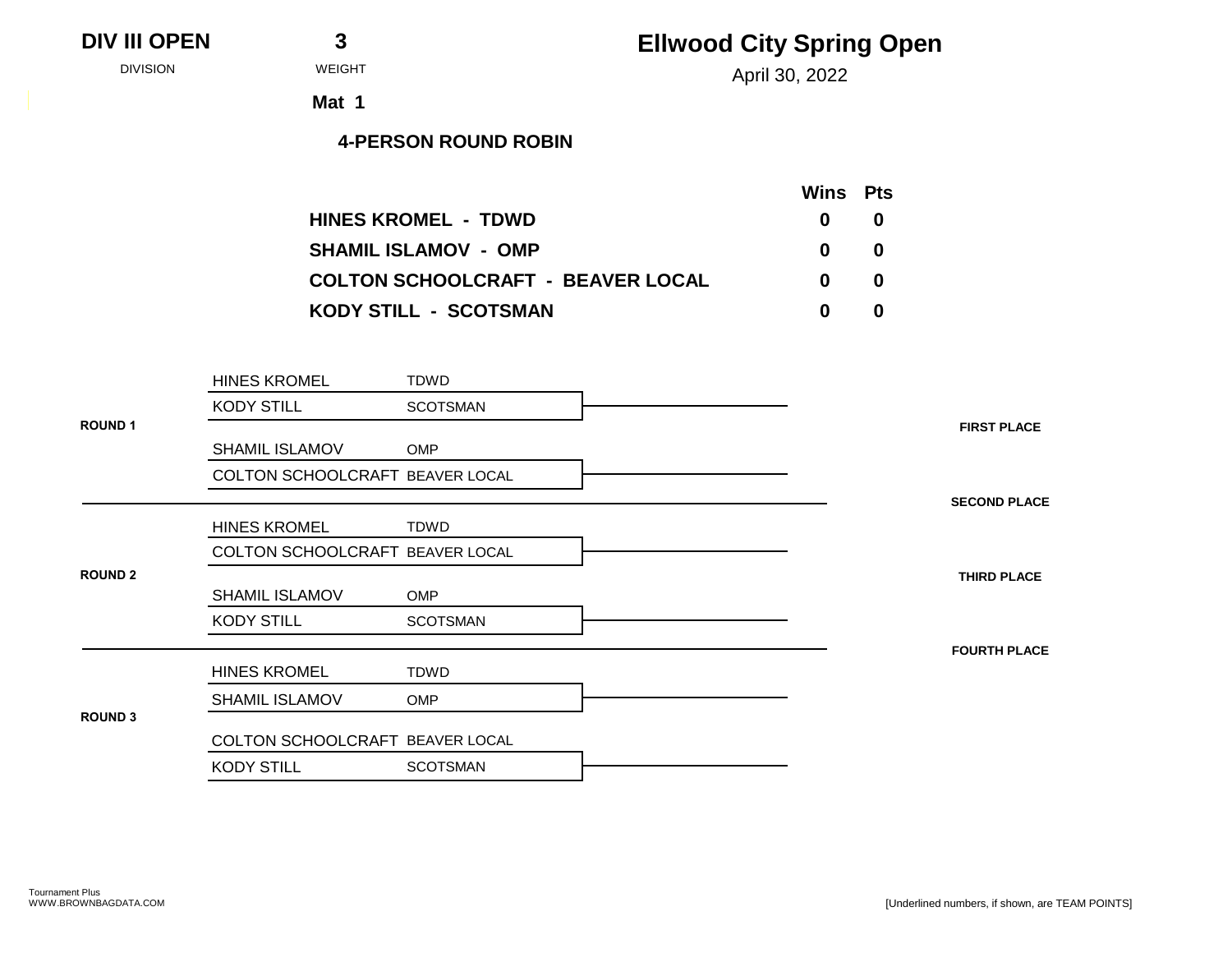# **Ellwood City Spring Open**

April 30, 2022 DIVISION WEIGHT

**Mat 4**

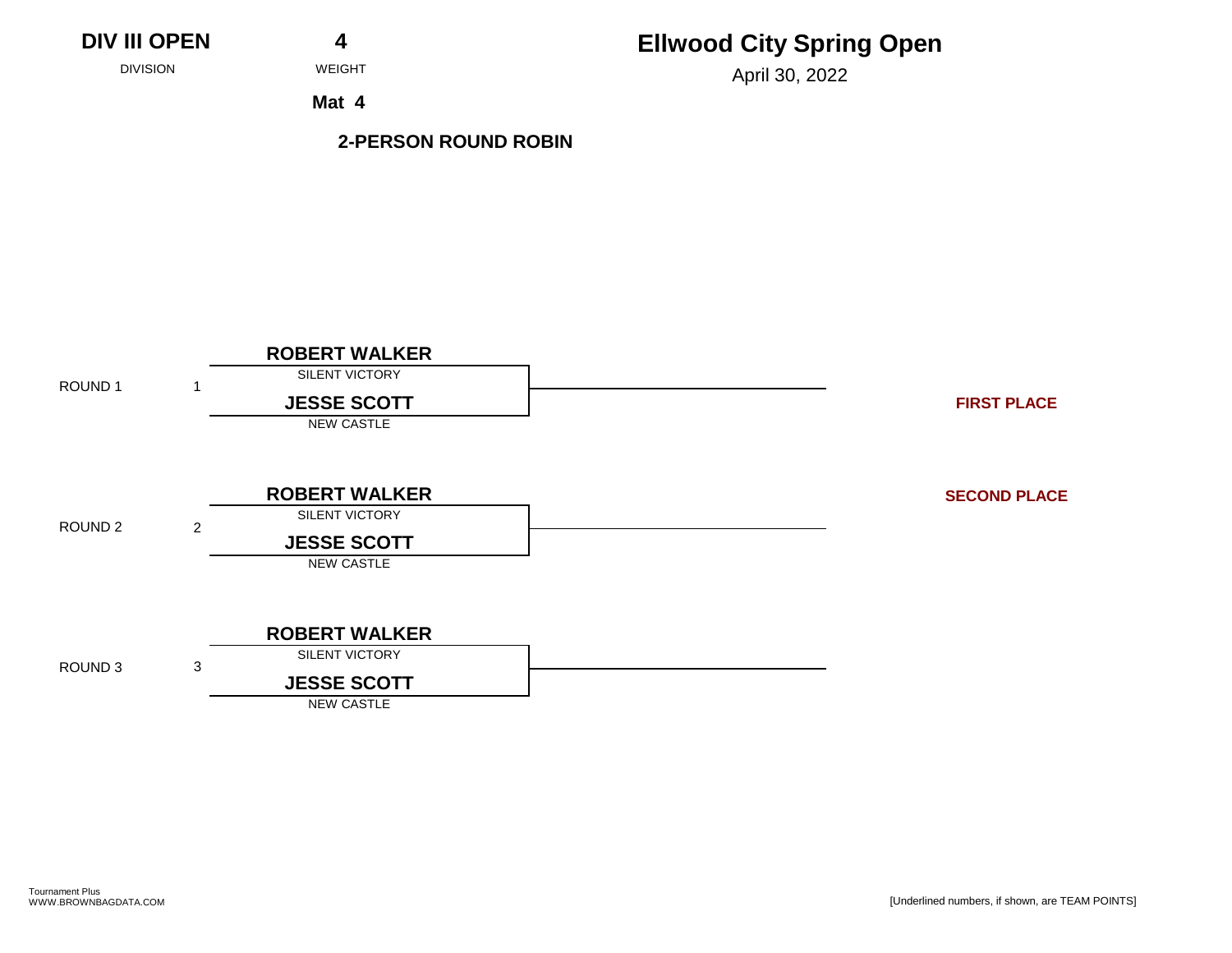| <b>DIV III OPEN</b> |  |  |
|---------------------|--|--|
|---------------------|--|--|

April 30, 2022 DIVISION WEIGHT

**Mat 3**

|                                         | <b>Wins</b> Pts |   |
|-----------------------------------------|-----------------|---|
| <b>WYATT LEWIS - YOUNGSVILLE EAGLES</b> | $\mathbf{0}$    | 0 |
| <b>DOMINIC STEPHENS - CURWENSVILLE</b>  | $\mathbf{0}$    | 0 |
| <b>NATHAN BOYLE - CONNEAUT LAKE</b>     | $\mathbf{0}$    | 0 |
| <b>TRISTAN BURBULES - FT. LEBOEUF</b>   | 0               | 0 |

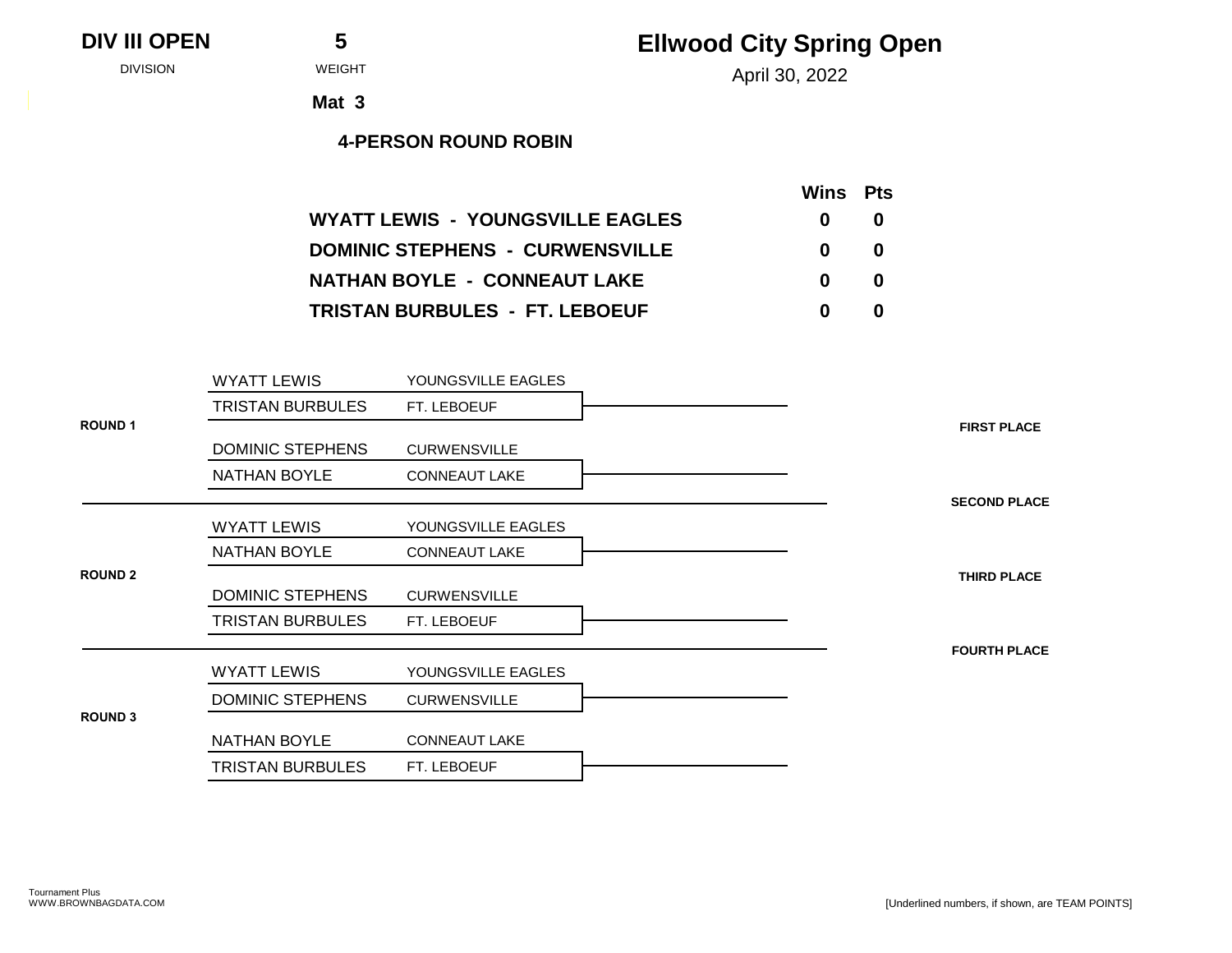| <b>Ellwood City Spring Open</b> |  |
|---------------------------------|--|
|---------------------------------|--|

| <b>DIV III ROOK</b> |  |
|---------------------|--|
|---------------------|--|

April 30, 2022 DIVISION WEIGHT

**Mat 1**

|                                    |              | Wins Pts |
|------------------------------------|--------------|----------|
| <b>GRAHAM MITCHELL - GREENWOOD</b> | $\mathbf{0}$ | -0       |
| <b>PAETON MILLER - REC</b>         | $\mathbf{0}$ | -0       |
| BYE - BYE                          | $\mathbf{0}$ | -0       |
| <b>GIACOMO CALO - CALO</b><br>0    |              | 0        |

|                | <b>GRAHAM MITCHELL</b> | GREENWOOD  |                     |
|----------------|------------------------|------------|---------------------|
|                | GIACOMO CALO           | CALO       |                     |
| <b>ROUND 1</b> |                        |            | <b>FIRST PLACE</b>  |
|                | PAETON MILLER          | <b>REC</b> |                     |
|                | <b>BYE</b>             | <b>BYE</b> |                     |
|                |                        |            | <b>SECOND PLACE</b> |
|                | <b>GRAHAM MITCHELL</b> | GREENWOOD  |                     |
|                | <b>BYE</b>             | <b>BYE</b> |                     |
| <b>ROUND 2</b> |                        |            | <b>THIRD PLACE</b>  |
|                | <b>PAETON MILLER</b>   | <b>REC</b> |                     |
|                | GIACOMO CALO           | CALO       |                     |
|                |                        |            | <b>FOURTH PLACE</b> |
|                | <b>GRAHAM MITCHELL</b> | GREENWOOD  |                     |
|                | <b>PAETON MILLER</b>   | <b>REC</b> |                     |
| <b>ROUND 3</b> |                        |            |                     |
|                | <b>BYE</b>             | <b>BYE</b> |                     |
|                | <b>GIACOMO CALO</b>    | CALO       |                     |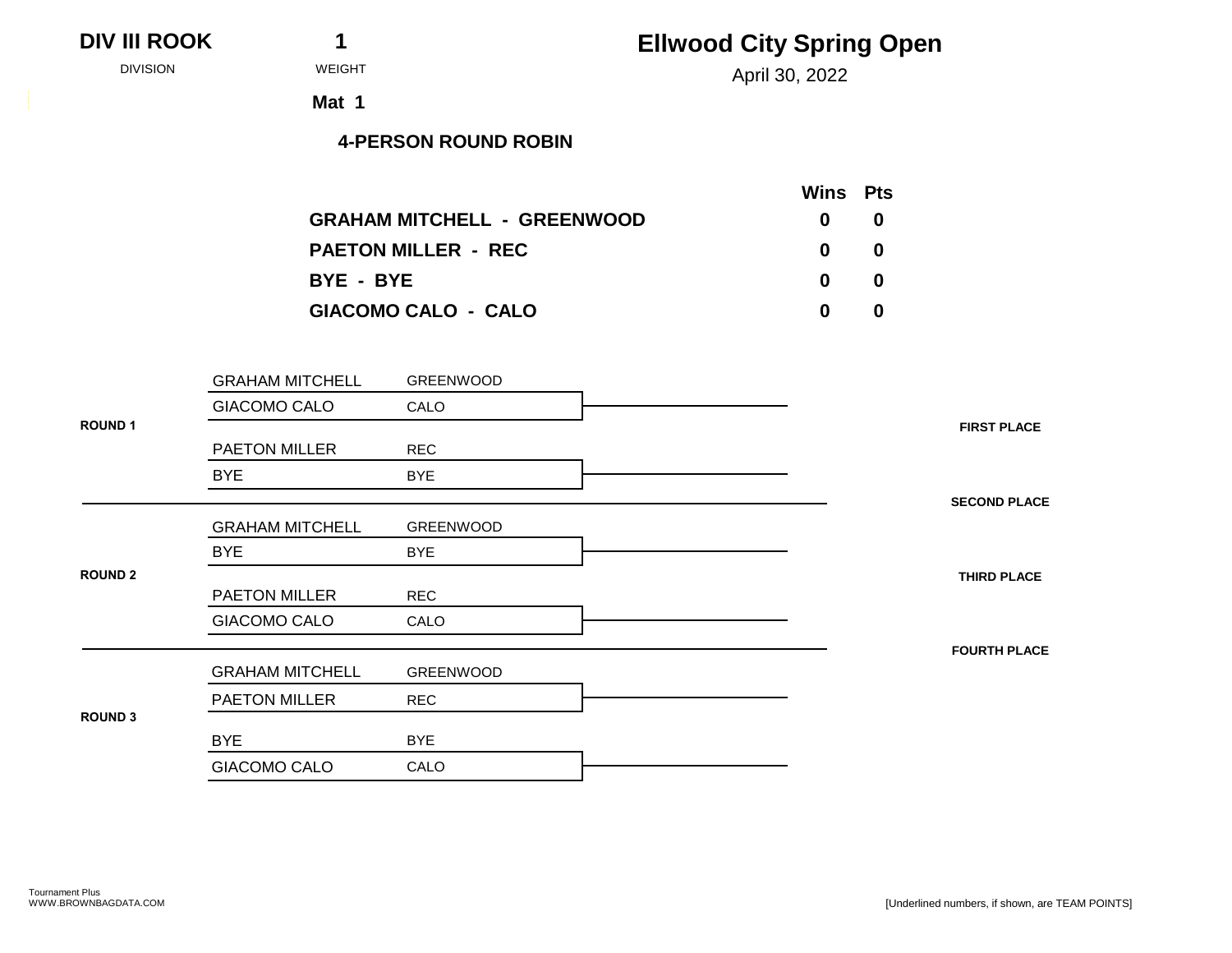| <b>III ROOK</b> | 3                           | <b>Ellwood City Spring Open</b> |
|-----------------|-----------------------------|---------------------------------|
| DIVISION        | <b>WEIGHT</b>               | April 30, 2022                  |
|                 | Mat 2                       |                                 |
|                 | <b>4-PERSON ROUND ROBIN</b> |                                 |
|                 |                             | <b>Wins Pts</b>                 |
|                 | <b>PAXTON MILLER - REC</b>  | $\bf{0}$<br>$\bf{0}$            |
|                 | <b>DAMON FORD - BUTLER</b>  | $\boldsymbol{0}$<br>$\mathbf 0$ |
|                 | BYE - BYE                   | $\bf{0}$<br>$\boldsymbol{0}$    |
|                 | <b>ROMAN ALESSIO - T3</b>   | $\bf{0}$<br>$\mathbf 0$         |

|                | $1.7011$ OIT IVILLELIT | $\sim$         |
|----------------|------------------------|----------------|
|                | <b>ROMAN ALESSIO</b>   | T <sub>3</sub> |
| <b>ROUND 1</b> |                        |                |
|                | <b>DAMON FORD</b>      | <b>BUTLER</b>  |
|                | <b>BYE</b>             | <b>BYE</b>     |
|                |                        |                |
|                | <b>PAXTON MILLER</b>   | <b>REC</b>     |
|                | <b>BYE</b>             | <b>BYE</b>     |
| <b>ROUND 2</b> |                        |                |
|                | <b>DAMON FORD</b>      | <b>BUTLER</b>  |
|                | ROMAN ALESSIO          | T <sub>3</sub> |
|                |                        |                |
|                | <b>PAXTON MILLER</b>   | <b>REC</b>     |
|                | <b>DAMON FORD</b>      | <b>BUTLER</b>  |
| <b>ROUND 3</b> |                        |                |
|                | <b>BYE</b>             | <b>BYE</b>     |
|                | ROMAN ALESSIO          | T <sub>3</sub> |
|                |                        |                |

**DIV III ROOK**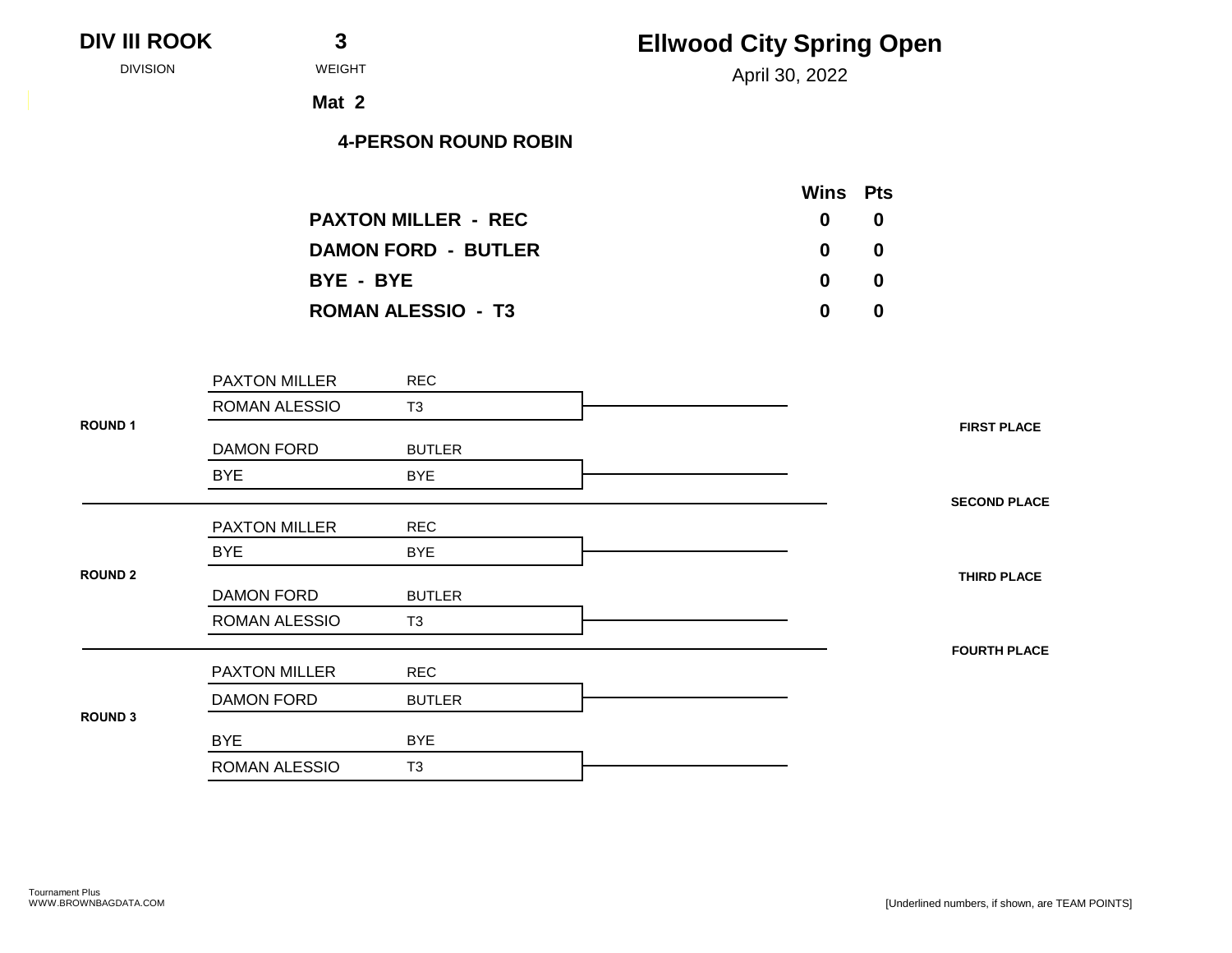**DIV III ROOK 4**

## **Ellwood City Spring Open**

April 30, 2022 DIVISION WEIGHT

**Mat 1**

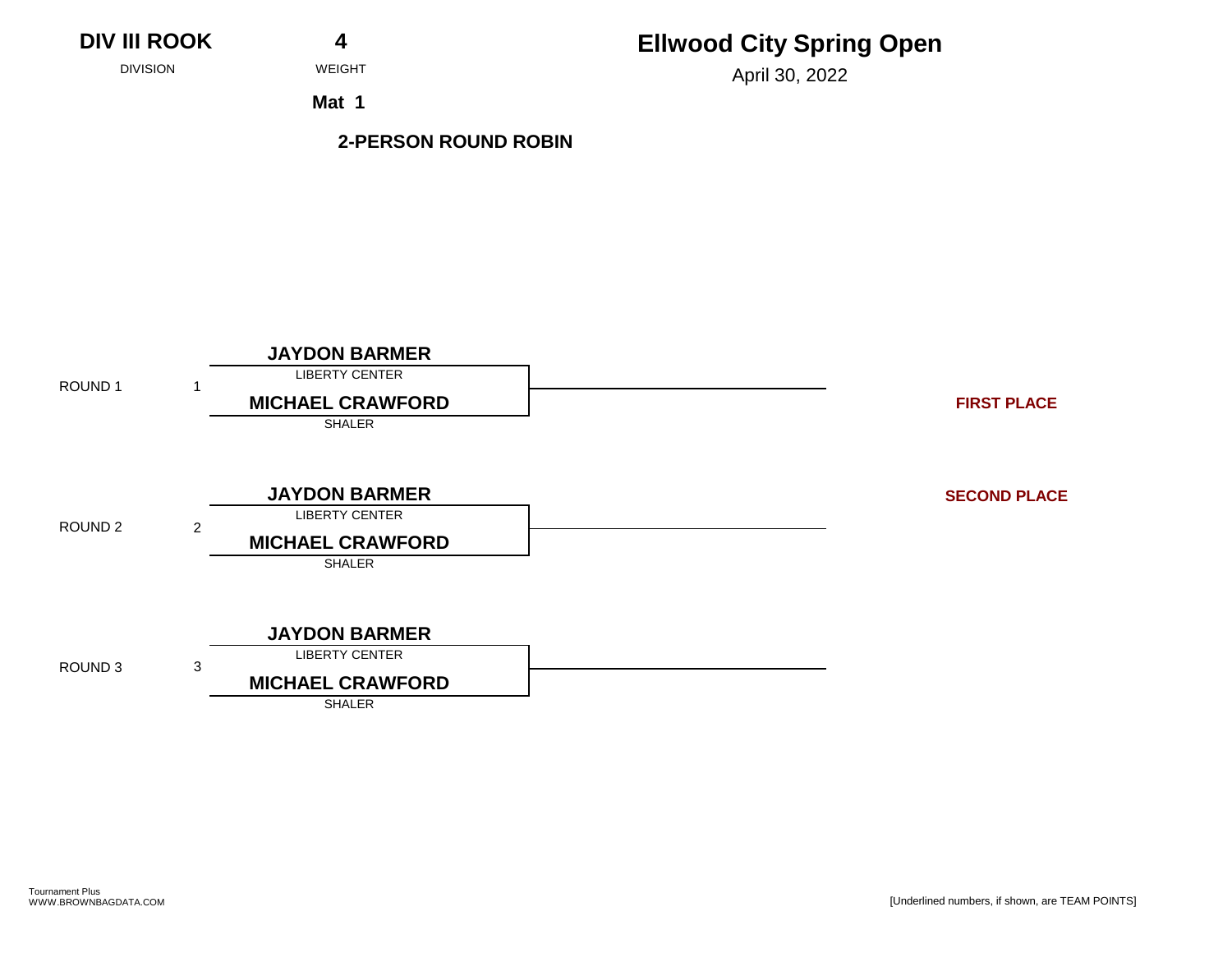### **DIV III ROOK 5**

## **Ellwood City Spring Open**

April 30, 2022 DIVISION WEIGHT

**Mat 4**

|                                         | Wins Pts     |    |  |
|-----------------------------------------|--------------|----|--|
| <b>ARRYK CUMMINS - CURWENSVILLE</b>     | 0            | 0  |  |
| <b>BRANDON KARCZ - SHWA</b>             | 0            | -0 |  |
| <b>MAXTON MAZZONI - TDWC</b>            | $\mathbf{0}$ | 0  |  |
| <b>NOAH LOCKARD - WRESTLING FACTORY</b> |              | O  |  |

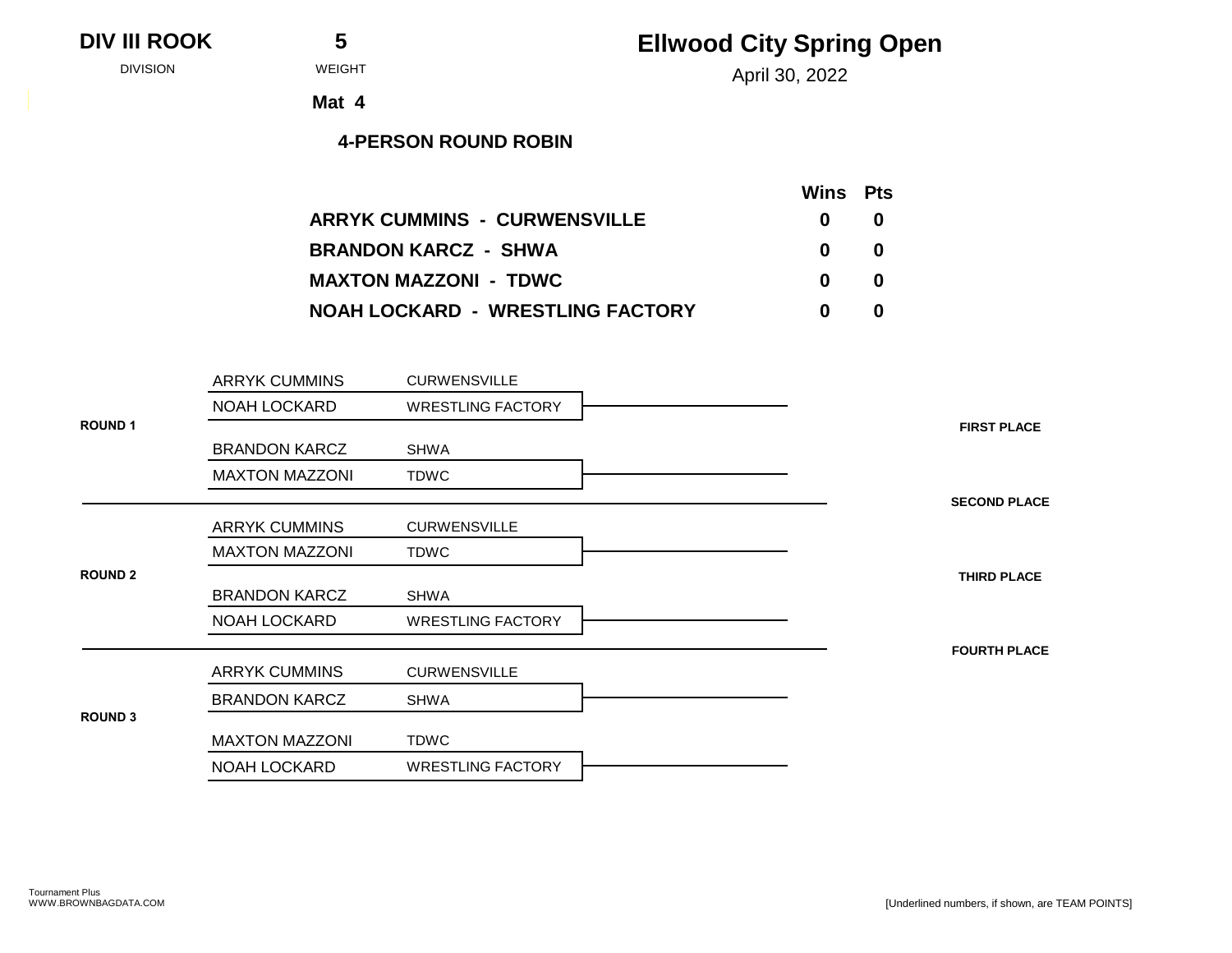

April 30, 2022 DIVISION WEIGHT

**Mat 3**

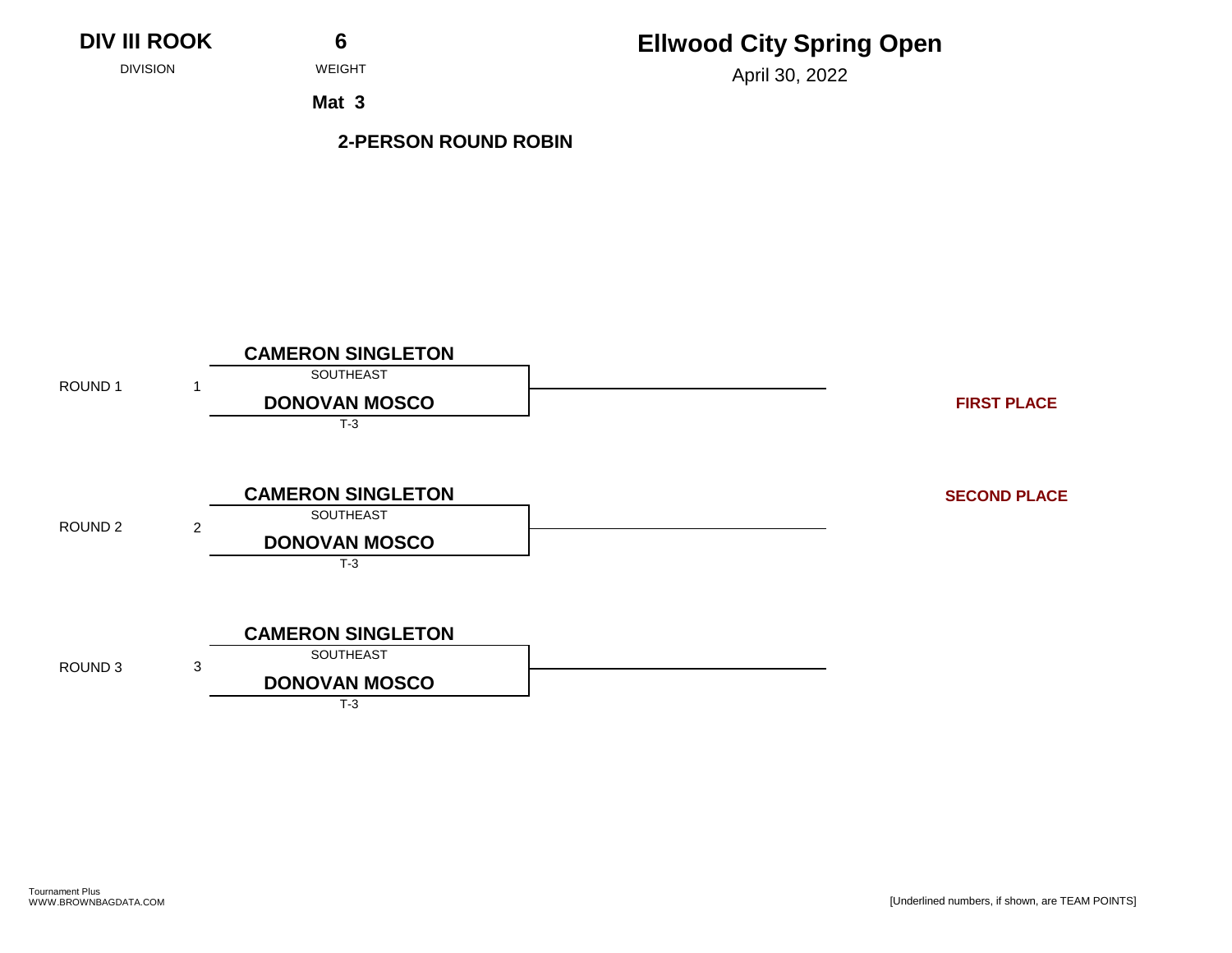

April 30, 2022 DIVISION WEIGHT

**Mat 3**

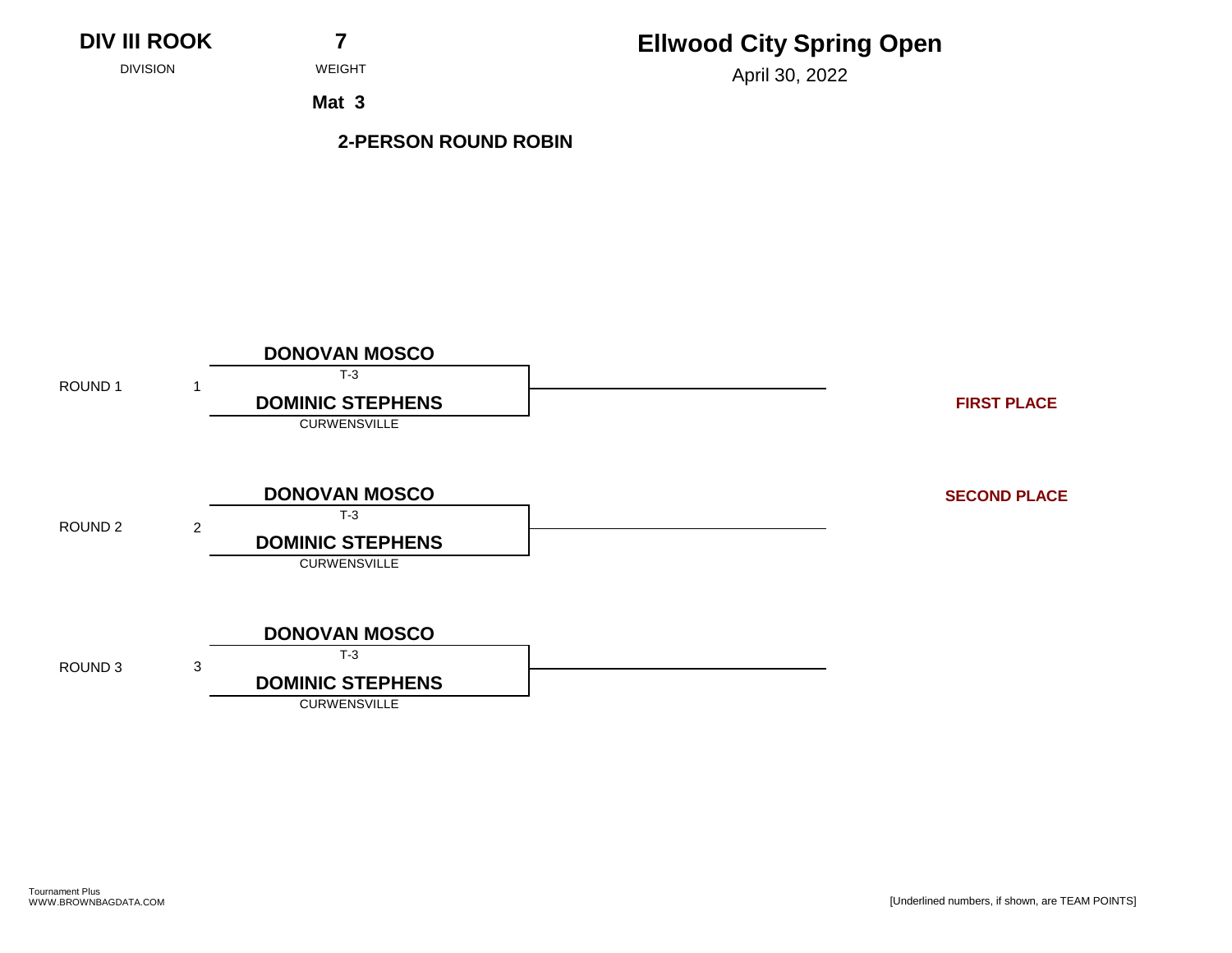# **Ellwood City Spring Open**

April 30, 2022 DIVISION WEIGHT

# Mat 3 6-PERSON ROUND ROBIN

|                    |    | <b>GRAYSON STROUPE SCREAMING E</b>                     |                                                               |                   |
|--------------------|----|--------------------------------------------------------|---------------------------------------------------------------|-------------------|
| ROUND 1            | -1 | KAEL KIMMY RAGIN RAISINS                               |                                                               |                   |
|                    |    | ROCCO DECARIO DERRY                                    |                                                               |                   |
|                    | 2  | LUCAS DIFRANCESCO WARRIORS                             |                                                               |                   |
|                    |    | CAYDEN BARRY HAMPTON                                   |                                                               |                   |
|                    | 3  | BENNETT FERRARO ITALIAN STALLI                         | <b>Wins Pts</b>                                               |                   |
|                    |    | GRAYSON STROUPE SCREAMING E                            | <b>GRAYSON STROUPE - SCREAMING EAGLE</b><br>0                 | $\mathbf{0}$      |
|                    | 4  | BENNETT FERRARO ITALIAN STALLI                         | <b>ROCCO DECARIO - DERRY</b>                                  | $\mathbf{0}$      |
| ROUND <sub>2</sub> |    | ROCCO DECARIO DERRY                                    | LUCAS DIFRANCESCO - WARRIORS<br><b>CAYDEN BARRY - HAMPTON</b> | 0<br>$\mathbf{0}$ |
|                    | 5  | CAYDEN BARRY HAMPTON                                   | <b>BENNETT FERRARO - ITALIAN STALLION</b>                     | 0                 |
|                    |    |                                                        | <b>KAEL KIMMY - RAGIN RAISINS</b><br>0                        | $\mathbf 0$       |
|                    | 6  | LUCAS DIFRANCESCO WARRIORS<br>KAEL KIMMY RAGIN RAISINS |                                                               |                   |
|                    |    |                                                        |                                                               |                   |
|                    | 7  | GRAYSON STROUPE SCREAMING E                            | <b>FIRST PLACE</b>                                            |                   |
| ROUND <sub>3</sub> |    | CAYDEN BARRY HAMPTON                                   |                                                               |                   |
|                    |    | LUCAS DIFRANCESCO WARRIORS                             |                                                               |                   |
|                    | 8  | BENNETT FERRARO ITALIAN STALLI                         | <b>SECOND PLACE</b>                                           |                   |
|                    |    | ROCCO DECARIO DERRY                                    |                                                               |                   |
|                    | 9  | <b>KAEL KIMMY RAGIN RAISINS</b>                        |                                                               |                   |
|                    |    | <b>GRAYSON STROUPE SCREAMING E</b>                     | <b>THIRD PLACE</b>                                            |                   |
|                    | 10 | LUCAS DIFRANCESCO WARRIORS                             |                                                               |                   |
| ROUND 4            |    | ROCCO DECARIO DERRY                                    |                                                               |                   |
|                    | 11 | BENNETT FERRARO ITALIAN STALLI                         | <b>FOURTH PLACE</b>                                           |                   |
|                    |    | CAYDEN BARRY HAMPTON                                   |                                                               |                   |
|                    | 12 | KAEL KIMMY RAGIN RAISINS                               |                                                               |                   |
|                    |    |                                                        | <b>FIFTH PLACE</b>                                            |                   |
|                    | 13 | GRAYSON STROUPE SCREAMING E<br>ROCCO DECARIO DERRY     |                                                               |                   |
| ROUND <sub>5</sub> |    |                                                        |                                                               |                   |
|                    | 14 | LUCAS DIFRANCESCO WARRIORS                             | <b>SIXTH PLACE</b>                                            |                   |
|                    |    | CAYDEN BARRY HAMPTON                                   |                                                               |                   |
|                    | 15 | BENNETT FERRARO ITALIAN STALLI                         |                                                               |                   |
|                    |    | KAEL KIMMY RAGIN RAISINS                               |                                                               |                   |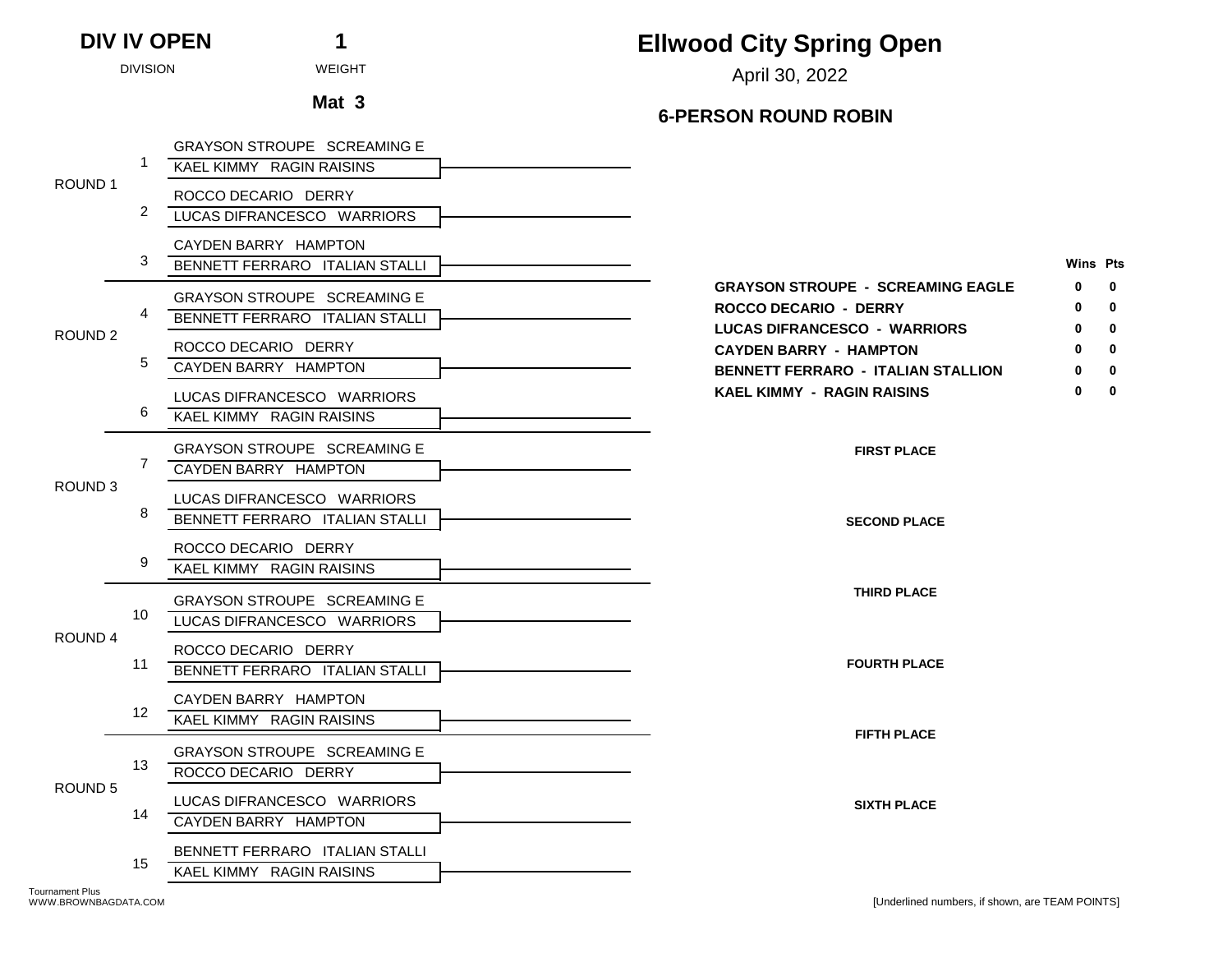April 30, 2022 DIVISION WEIGHT

**Mat 2**

|                                   | <b>Wins</b> Pts |     |  |
|-----------------------------------|-----------------|-----|--|
| <b>BRYCE THOMAS - MOON TIGERS</b> | $\mathbf{0}$    | -0  |  |
| <b>VICTOR WAGNER - OMP</b>        | $\mathbf{0}$    | -0  |  |
| <b>ZANDER LOMBARDO - WRCL</b>     | $\mathbf{0}$    | - 0 |  |
| JAYDEN CYPHERS - GLADIATOR        | 0               | n   |  |

|                | <b>BRYCE THOMAS</b>   | <b>MOON TIGERS</b> |                     |
|----------------|-----------------------|--------------------|---------------------|
|                | <b>JAYDEN CYPHERS</b> | <b>GLADIATOR</b>   |                     |
| <b>ROUND1</b>  |                       |                    | <b>FIRST PLACE</b>  |
|                | <b>VICTOR WAGNER</b>  | <b>OMP</b>         |                     |
|                | ZANDER LOMBARDO       | <b>WRCL</b>        |                     |
|                |                       |                    | <b>SECOND PLACE</b> |
|                | <b>BRYCE THOMAS</b>   | <b>MOON TIGERS</b> |                     |
|                | ZANDER LOMBARDO       | WRCL               |                     |
| <b>ROUND 2</b> |                       |                    | <b>THIRD PLACE</b>  |
|                | <b>VICTOR WAGNER</b>  | <b>OMP</b>         |                     |
|                | <b>JAYDEN CYPHERS</b> | <b>GLADIATOR</b>   |                     |
|                |                       |                    | <b>FOURTH PLACE</b> |
|                | <b>BRYCE THOMAS</b>   | <b>MOON TIGERS</b> |                     |
|                | <b>VICTOR WAGNER</b>  | <b>OMP</b>         |                     |
| <b>ROUND 3</b> |                       |                    |                     |
|                | ZANDER LOMBARDO       | WRCL               |                     |
|                | <b>JAYDEN CYPHERS</b> | <b>GLADIATOR</b>   |                     |
|                |                       |                    |                     |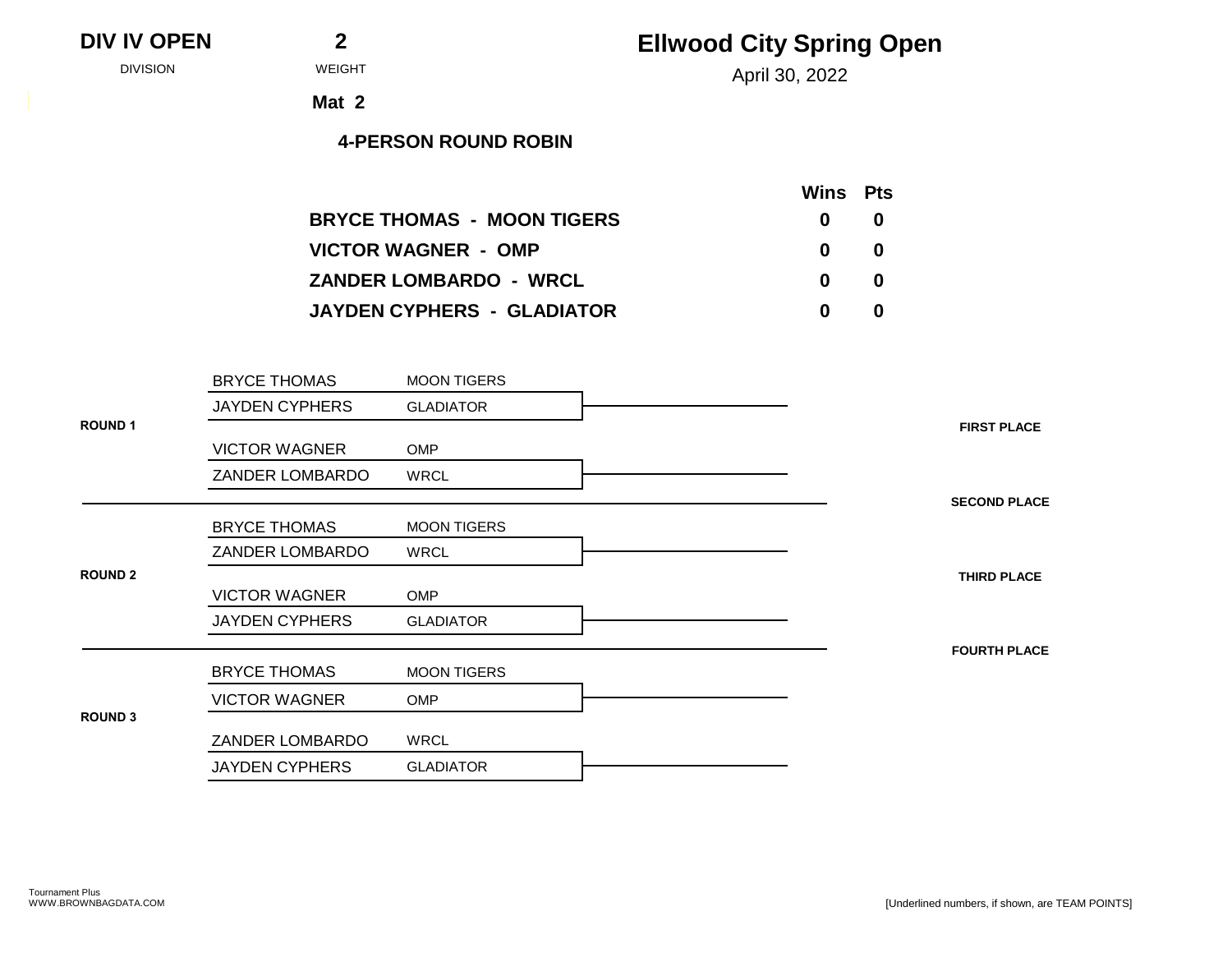**DIV IV OPEN 3**

April 30, 2022 DIVISION WEIGHT

**Mat 4**

|                                         | Wins Pts     |   |
|-----------------------------------------|--------------|---|
| <b>SAM PASSARELLI - PASSARELLI</b>      | $\mathbf{0}$ | 0 |
| <b>BRANDON BERKEY - MASSILLON PERRY</b> | $\mathbf{0}$ | 0 |
| <b>JIMMY STIVERS - LAUREL T3</b>        | $\mathbf{0}$ | 0 |
| JOEY WOZNIAK - PITTBULL                 | 0            | 0 |

|                | <b>SAM PASSARELLI</b> | PASSARELLI             |
|----------------|-----------------------|------------------------|
|                | <b>JOEY WOZNIAK</b>   | <b>PITTBULL</b>        |
| <b>ROUND1</b>  |                       |                        |
|                | <b>BRANDON BERKEY</b> | <b>MASSILLON PERRY</b> |
|                | <b>JIMMY STIVERS</b>  | <b>LAUREL T3</b>       |
|                |                       |                        |
|                | <b>SAM PASSARELLI</b> | PASSARELLI             |
|                | <b>JIMMY STIVERS</b>  | <b>LAUREL T3</b>       |
| <b>ROUND 2</b> |                       |                        |
|                | <b>BRANDON BERKEY</b> | <b>MASSILLON PERRY</b> |
|                | <b>JOEY WOZNIAK</b>   | <b>PITTBULL</b>        |
|                |                       |                        |
|                | <b>SAM PASSARELLI</b> | PASSARELLI             |
|                | <b>BRANDON BERKEY</b> | <b>MASSILLON PERRY</b> |
| <b>ROUND 3</b> |                       |                        |
|                | <b>JIMMY STIVERS</b>  | LAUREL T3              |
|                | <b>JOEY WOZNIAK</b>   | <b>PITTBULL</b>        |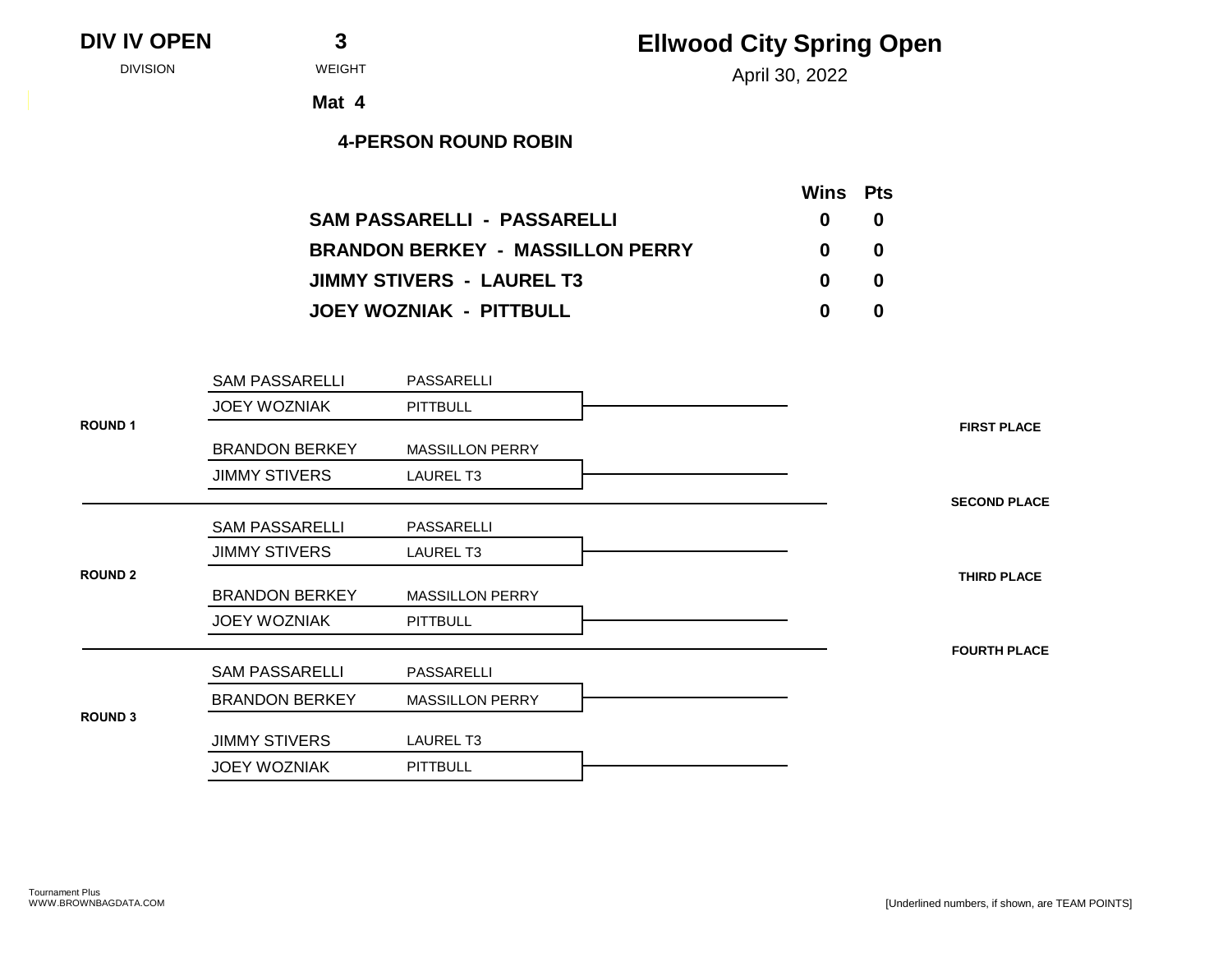| <b>DIV IV OPEN</b> |  |
|--------------------|--|
|                    |  |

April 30, 2022 DIVISION WEIGHT

**Mat 1**

|                                     | Wins Pts     |     |
|-------------------------------------|--------------|-----|
| <b>JONAH LITTER - GREEN MACHINE</b> | $\mathbf{0}$ | -0  |
| <b>AYDEN MILLER - WWV</b>           | $\mathbf{0}$ | - 0 |
| <b>MASON CLINE - BARBERTON</b>      | $\mathbf{0}$ | - 0 |
| BYE - BYE                           | n            | -0  |

|                | <b>JONAH LITTER</b> | <b>GREEN MACHINE</b> |
|----------------|---------------------|----------------------|
|                | <b>BYE</b>          | <b>BYE</b>           |
| <b>ROUND 1</b> |                     |                      |
|                | <b>AYDEN MILLER</b> | <b>WWV</b>           |
|                | <b>MASON CLINE</b>  | <b>BARBERTON</b>     |
|                |                     |                      |
|                | <b>JONAH LITTER</b> | <b>GREEN MACHINE</b> |
|                | <b>MASON CLINE</b>  | <b>BARBERTON</b>     |
| <b>ROUND 2</b> |                     |                      |
|                | <b>AYDEN MILLER</b> | <b>WWV</b>           |
|                | <b>BYE</b>          | <b>BYE</b>           |
|                |                     |                      |
|                | <b>JONAH LITTER</b> | <b>GREEN MACHINE</b> |
|                | <b>AYDEN MILLER</b> | <b>WWV</b>           |
| <b>ROUND 3</b> |                     |                      |
|                | <b>MASON CLINE</b>  | <b>BARBERTON</b>     |
|                | <b>BYE</b>          | <b>BYE</b>           |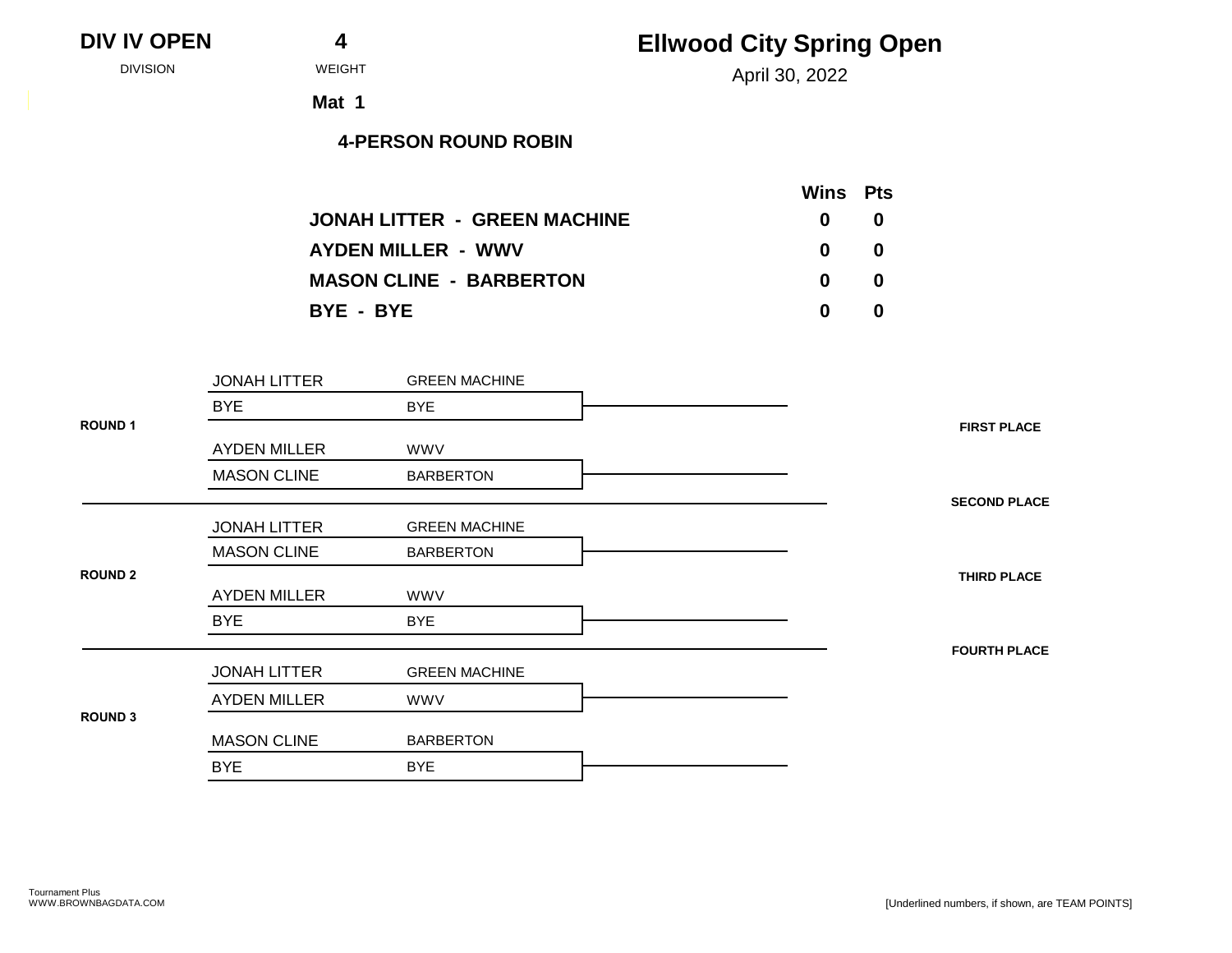**DIV IV ROOK 1**

## **Ellwood City Spring Open**

April 30, 2022 DIVISION WEIGHT

**Mat 3**

|                                         | <b>Wins</b> Pts |   |
|-----------------------------------------|-----------------|---|
| <b>DUSTIN MACE - AVELLA</b>             | $\mathbf{0}$    | 0 |
| <b>DESHAWN GRICE - TEAM GRICE</b>       | 0               | 0 |
| <b>BRANSON BERKEY - MASSILLON PERRY</b> | n.              | 0 |
| <b>SEBASTIAN BUCHANAN - GIRARD</b>      | n               | 0 |

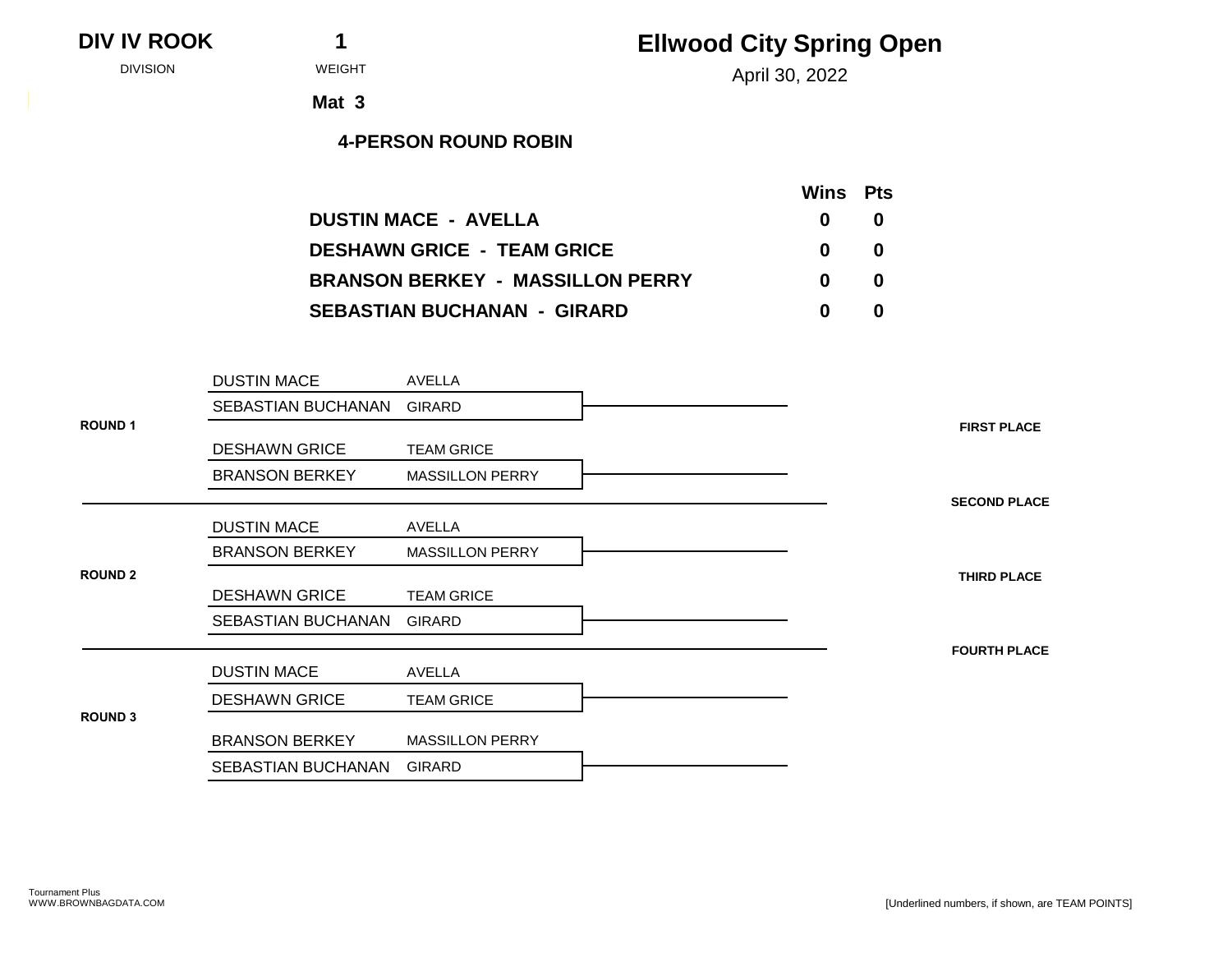**DIV IV ROOK 2**

# **Ellwood City Spring Open**

April 30, 2022 DIVISION WEIGHT

**Mat 4**

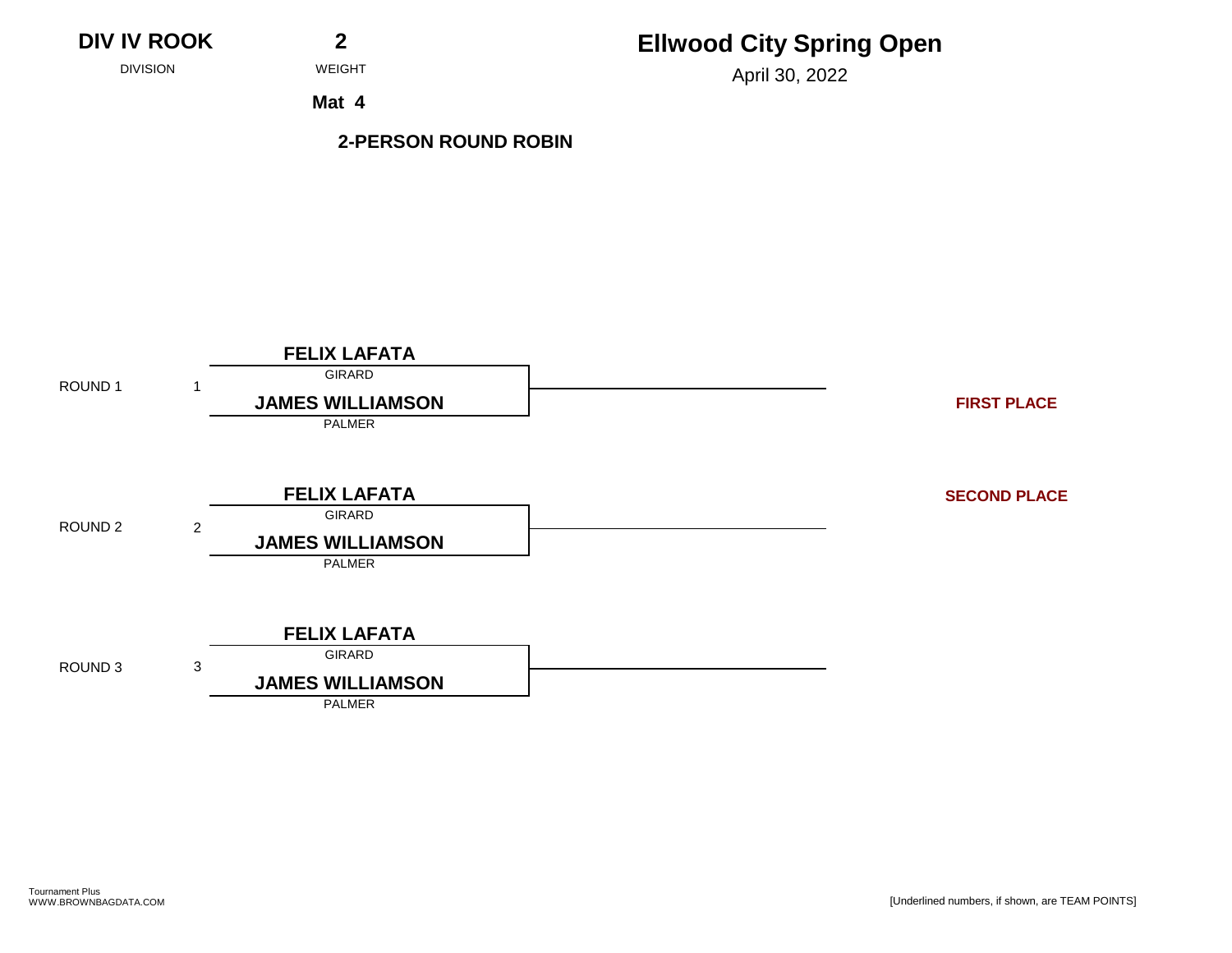**HS 1**

# **Ellwood City Spring Open**

April 30, 2022 DIVISION WEIGHT

**Mat 3**

|                                                | <b>Wins</b> Pts |    |
|------------------------------------------------|-----------------|----|
| <b>LOGAN SHRIVER - ELLWOOD CITY WOLVERINES</b> | n               |    |
| <b>DEREK ALLEN - ALLEN</b>                     | $\mathbf{0}$    | -0 |
| <b>HENRY BOOTH - 330 LAB</b>                   | $\mathbf{0}$    | -0 |
| <b>DYLAN KLIM - TDWC</b>                       | n               |    |

|                | <b>LOGAN SHRIVER</b> | ELLWOOD CITY WOLVE |
|----------------|----------------------|--------------------|
|                | <b>DYLAN KLIM</b>    | <b>TDWC</b>        |
| <b>ROUND 1</b> | <b>DEREK ALLEN</b>   | <b>ALLEN</b>       |
|                | <b>HENRY BOOTH</b>   | 330 LAB            |
|                |                      |                    |
|                | <b>LOGAN SHRIVER</b> | ELLWOOD CITY WOLVE |
|                | <b>HENRY BOOTH</b>   | 330 LAB            |
| <b>ROUND 2</b> | <b>DEREK ALLEN</b>   | <b>ALLEN</b>       |
|                | <b>DYLAN KLIM</b>    | <b>TDWC</b>        |
|                |                      |                    |
|                | <b>LOGAN SHRIVER</b> | ELLWOOD CITY WOLVE |
|                | <b>DEREK ALLEN</b>   | <b>ALLEN</b>       |
| <b>ROUND 3</b> | <b>HENRY BOOTH</b>   | 330 LAB            |
|                | <b>DYLAN KLIM</b>    | TDWC               |
|                |                      |                    |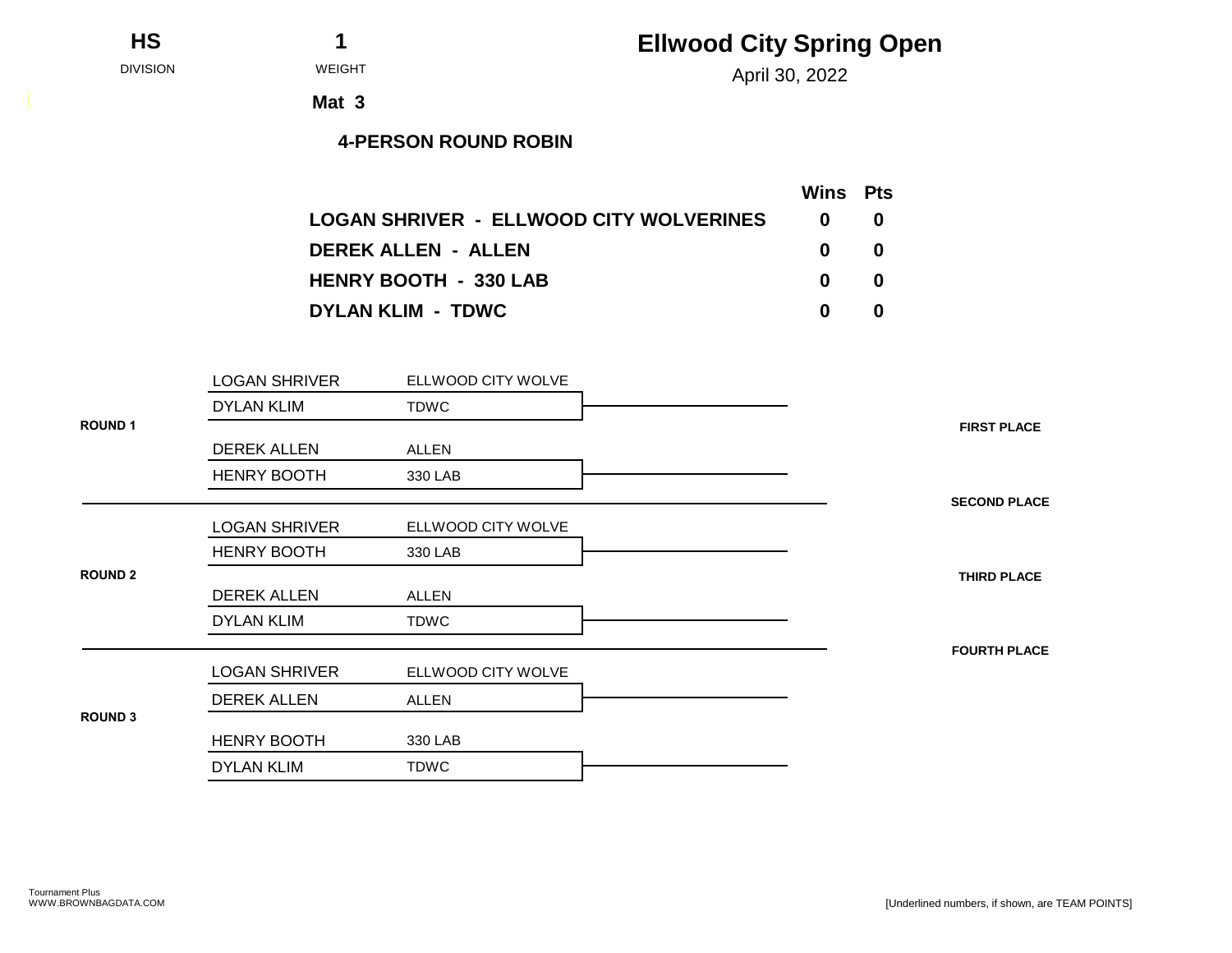| <b>HS</b> |  |
|-----------|--|
|           |  |

April 30, 2022 DIVISION WEIGHT

**Mat 1**

|                                     | <b>Wins</b> Pts |    |
|-------------------------------------|-----------------|----|
| <b>BRETT KLIM - TDWC</b>            | $\mathbf{0}$    | -0 |
| <b>GIOVANNI BEATRICE - TDWC</b>     | $\mathbf{0}$    | -0 |
| <b>KONNOR KIMMY - RAGIN RAISINS</b> | $\mathbf{0}$    | -0 |
| <b>MAYSON MCWILLAND - 330 LAB</b>   | 0               | 0  |

|                | <b>BRETT KLIM</b>        | <b>TDWC</b>          |
|----------------|--------------------------|----------------------|
|                | <b>MAYSON MCWILLAND</b>  | 330 LAB              |
| <b>ROUND1</b>  |                          |                      |
|                | <b>GIOVANNI BEATRICE</b> | <b>TDWC</b>          |
|                | <b>KONNOR KIMMY</b>      | <b>RAGIN RAISINS</b> |
|                |                          |                      |
|                | <b>BRETT KLIM</b>        | <b>TDWC</b>          |
|                | <b>KONNOR KIMMY</b>      | <b>RAGIN RAISINS</b> |
| <b>ROUND 2</b> |                          |                      |
|                | <b>GIOVANNI BEATRICE</b> | <b>TDWC</b>          |
|                | <b>MAYSON MCWILLAND</b>  | 330 LAB              |
|                |                          |                      |
|                | <b>BRETT KLIM</b>        | <b>TDWC</b>          |
|                | <b>GIOVANNI BEATRICE</b> | <b>TDWC</b>          |
| <b>ROUND 3</b> |                          |                      |
|                | <b>KONNOR KIMMY</b>      | <b>RAGIN RAISINS</b> |
|                | <b>MAYSON MCWILLAND</b>  | 330 LAB              |
|                |                          |                      |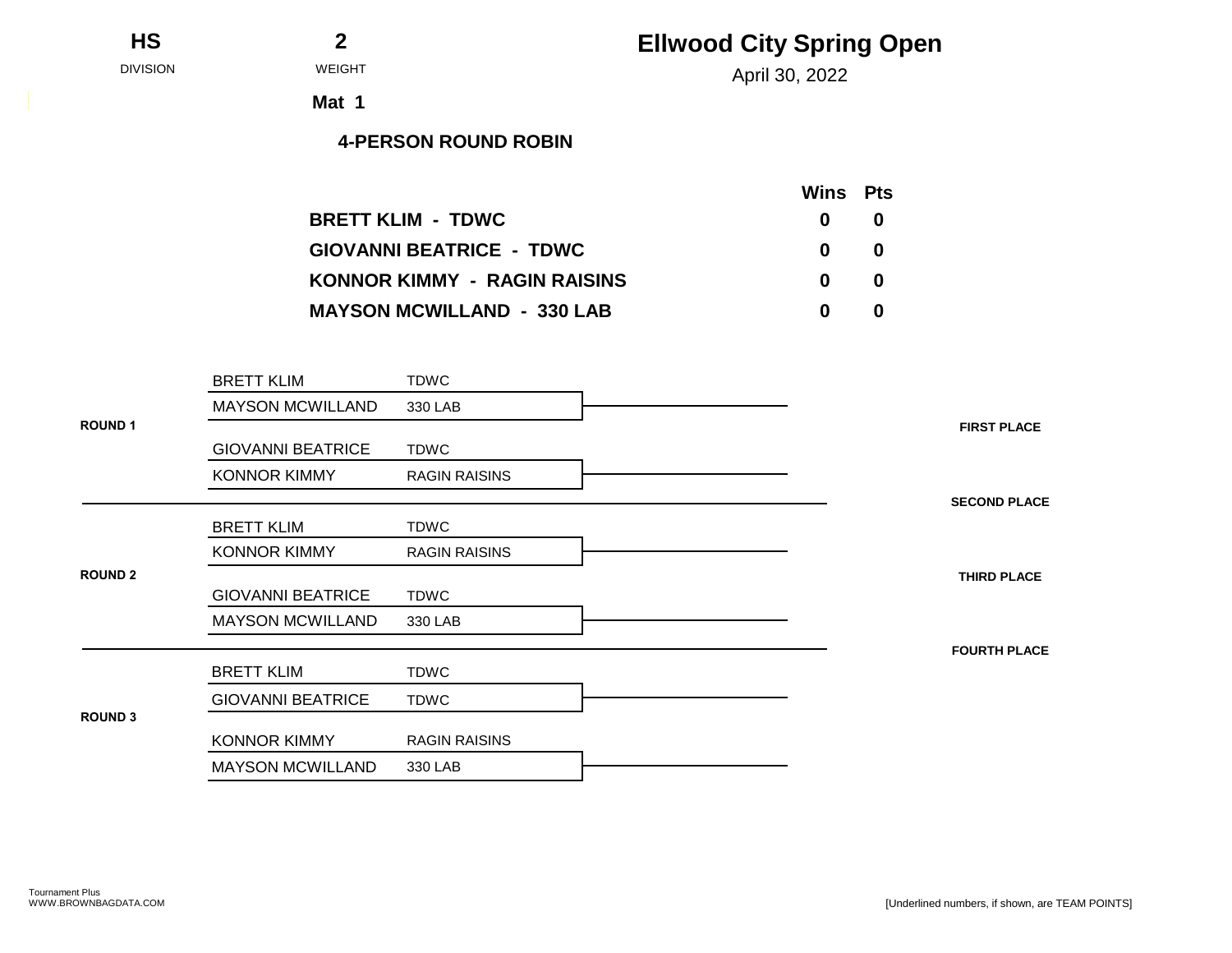### **HS 2.5**

April 30, 2022 DIVISION WEIGHT

**Mat 1**

|                                  | <b>Wins</b> Pts |   |
|----------------------------------|-----------------|---|
| NATHON NOWIKOWSKI - ARMSTRONG    | $\mathbf{0}$    | 0 |
| <b>BRYSON MCGATH - BLACKHAWK</b> | $\mathbf{0}$    | 0 |
| <b>ZANDER NUTTALL - TDWC</b>     | $\mathbf{0}$    | 0 |
| <b>ELIJAH SHELBY - SHELBY</b>    | 0               | 0 |

|                | NATHON NOWIKOWSKI     | <b>ARMSTRONG</b> |                     |
|----------------|-----------------------|------------------|---------------------|
|                | <b>ELIJAH SHELBY</b>  | <b>SHELBY</b>    |                     |
| <b>ROUND1</b>  |                       |                  | <b>FIRST PLACE</b>  |
|                | <b>BRYSON MCGATH</b>  | <b>BLACKHAWK</b> |                     |
|                | <b>ZANDER NUTTALL</b> | <b>TDWC</b>      |                     |
|                |                       |                  | <b>SECOND PLACE</b> |
|                | NATHON NOWIKOWSKI     | ARMSTRONG        |                     |
|                | <b>ZANDER NUTTALL</b> | <b>TDWC</b>      |                     |
| <b>ROUND 2</b> |                       |                  | <b>THIRD PLACE</b>  |
|                | <b>BRYSON MCGATH</b>  | <b>BLACKHAWK</b> |                     |
|                | <b>ELIJAH SHELBY</b>  | <b>SHELBY</b>    |                     |
|                |                       |                  | <b>FOURTH PLACE</b> |
|                | NATHON NOWIKOWSKI     | ARMSTRONG        |                     |
|                | <b>BRYSON MCGATH</b>  | <b>BLACKHAWK</b> |                     |
| <b>ROUND 3</b> |                       |                  |                     |
|                | <b>ZANDER NUTTALL</b> | <b>TDWC</b>      |                     |
|                | <b>ELIJAH SHELBY</b>  | <b>SHELBY</b>    |                     |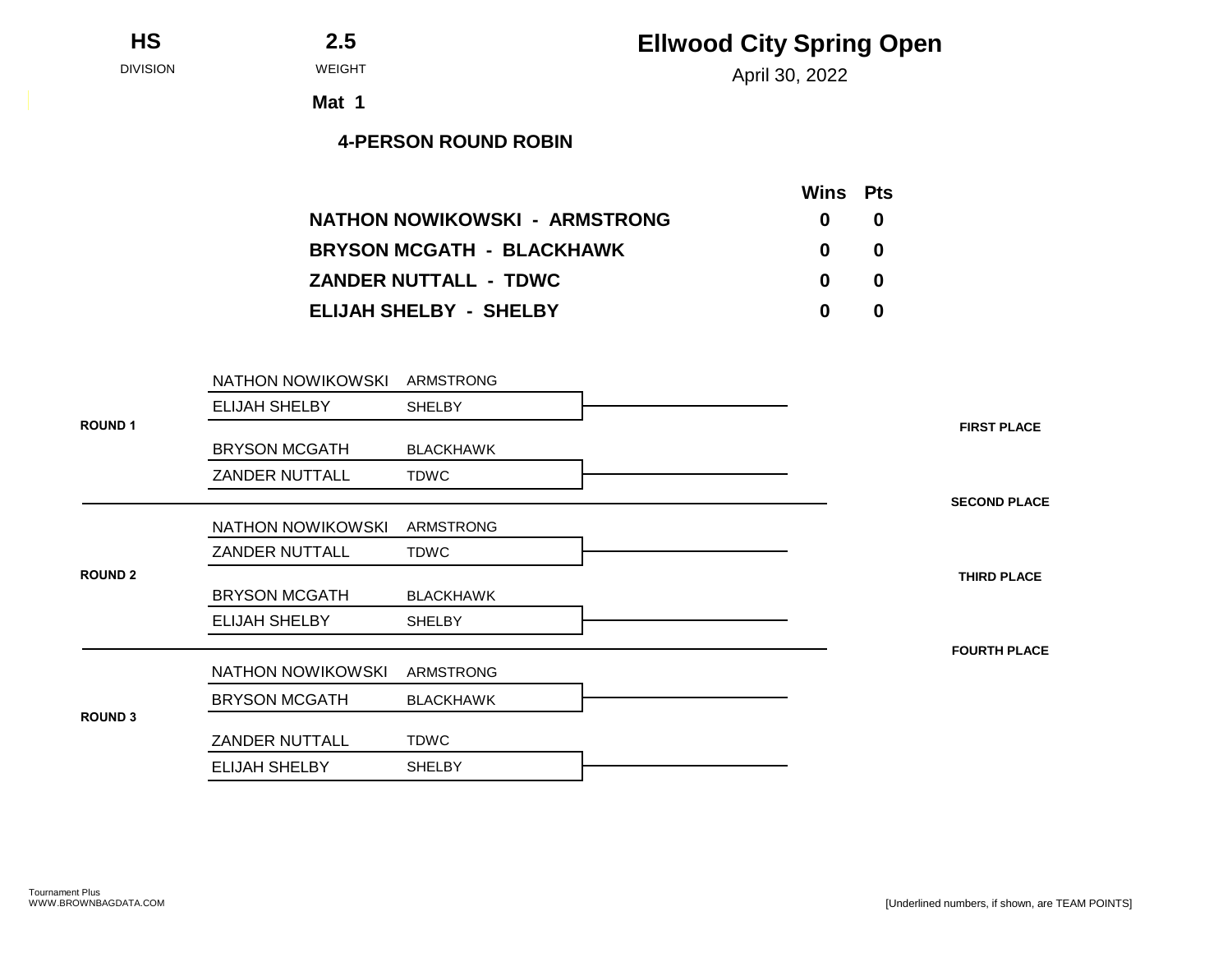April 30, 2022 DIVISION WEIGHT

# Mat 3 6-PERSON ROUND ROBIN

|                    |                 | NICK THOMPSON BEAVER<br>BYE BYE                      |                                                                                                           |                 |                                             |
|--------------------|-----------------|------------------------------------------------------|-----------------------------------------------------------------------------------------------------------|-----------------|---------------------------------------------|
| ROUND <sub>1</sub> |                 | BENNETT CLAYPOOLE PYMATUNING                         |                                                                                                           |                 |                                             |
|                    | 2               | EGIDIO DIFAZIO 330 LAB                               |                                                                                                           |                 |                                             |
|                    | 3               | CRESPO REYES 330 LAB<br>THOMAS HETZER LAUREL         |                                                                                                           | <b>Wins Pts</b> |                                             |
|                    | 4               | NICK THOMPSON BEAVER<br>THOMAS HETZER LAUREL         | <b>NICK THOMPSON - BEAVER</b><br><b>BENNETT CLAYPOOLE - PYMATUNING VALLEY</b><br>EGIDIO DIFAZIO - 330 LAB | 0<br>0<br>0     | $\mathbf 0$<br>$\mathbf{0}$<br>$\mathbf{0}$ |
| ROUND <sub>2</sub> | 5               | BENNETT CLAYPOOLE PYMATUNING<br>CRESPO REYES 330 LAB | <b>CRESPO REYES - 330 LAB</b><br><b>THOMAS HETZER - LAUREL</b><br>BYE - BYE                               | 0<br>0          | 0<br>0<br>0                                 |
|                    | 6               | EGIDIO DIFAZIO 330 LAB<br>BYE BYE                    |                                                                                                           |                 |                                             |
| ROUND <sub>3</sub> | 7               | NICK THOMPSON BEAVER<br>CRESPO REYES 330 LAB         | <b>FIRST PLACE</b>                                                                                        |                 |                                             |
|                    | 8               | EGIDIO DIFAZIO 330 LAB<br>THOMAS HETZER LAUREL       | <b>SECOND PLACE</b>                                                                                       |                 |                                             |
|                    | 9               | BENNETT CLAYPOOLE PYMATUNING<br>BYE BYE              |                                                                                                           |                 |                                             |
|                    | 10              | NICK THOMPSON BEAVER<br>EGIDIO DIFAZIO 330 LAB       | <b>THIRD PLACE</b>                                                                                        |                 |                                             |
| ROUND 4            | 11              | BENNETT CLAYPOOLE PYMATUNING<br>THOMAS HETZER LAUREL | <b>FOURTH PLACE</b>                                                                                       |                 |                                             |
|                    | 12 <sup>1</sup> | CRESPO REYES 330 LAB<br>BYE BYE                      | <b>FIFTH PLACE</b>                                                                                        |                 |                                             |
| ROUND <sub>5</sub> | 13              | NICK THOMPSON BEAVER<br>BENNETT CLAYPOOLE PYMATUNING |                                                                                                           |                 |                                             |
|                    | 14              | EGIDIO DIFAZIO 330 LAB<br>CRESPO REYES 330 LAB       | <b>SIXTH PLACE</b>                                                                                        |                 |                                             |
|                    | 15              | THOMAS HETZER LAUREL<br>BYE BYE                      |                                                                                                           |                 |                                             |

**HS 3**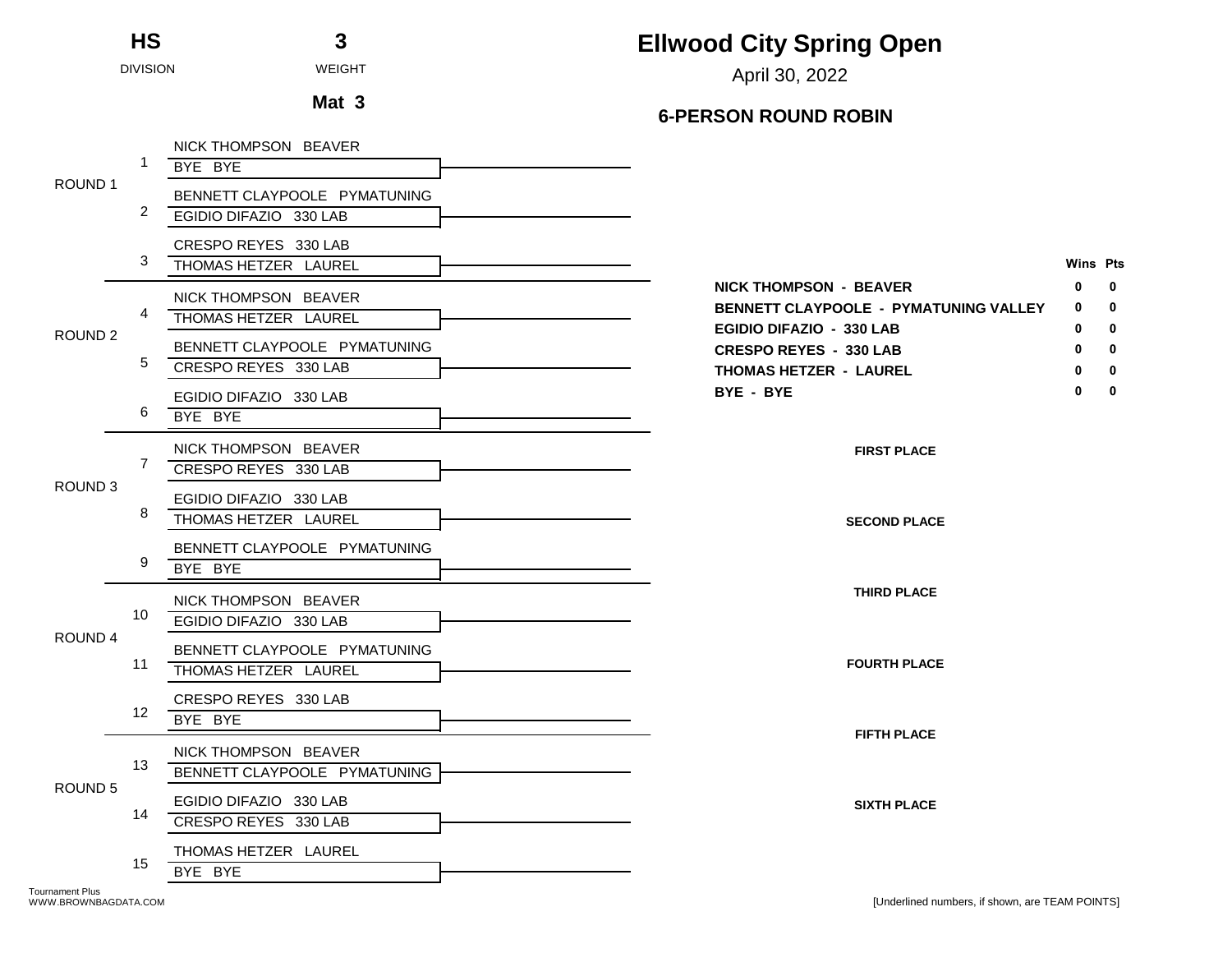| <b>HS</b>          |                 | 4                                                          | <b>Ellwood City Spring Open</b>                                                                                                  |             |
|--------------------|-----------------|------------------------------------------------------------|----------------------------------------------------------------------------------------------------------------------------------|-------------|
|                    | <b>DIVISION</b> | <b>WEIGHT</b>                                              | April 30, 2022                                                                                                                   |             |
|                    |                 | Mat 4                                                      | <b>6-PERSON ROUND ROBIN</b>                                                                                                      |             |
|                    |                 | STORY BUCHANAN GIRARD<br>BYE BYE                           |                                                                                                                                  |             |
| ROUND 1            | 2               | COLYN FOREMAN GIRARD<br>CHRISTOPHER QUINTANILLA ELLWO      |                                                                                                                                  |             |
|                    | 3               | TUCKER LINDELL EISENHOWER<br>GABRIEL BLISSENBACH T3        | <b>Wins Pts</b>                                                                                                                  |             |
|                    |                 | STORY BUCHANAN GIRARD<br>GABRIEL BLISSENBACH T3            | <b>STORY BUCHANAN - GIRARD</b><br>o<br><b>COLYN FOREMAN - GIRARD</b>                                                             | 0<br>0      |
| ROUND <sub>2</sub> | 5               | COLYN FOREMAN GIRARD<br>TUCKER LINDELL EISENHOWER          | <b>CHRISTOPHER QUINTANILLA - ELLWOOD CITY</b><br>0<br><b>TUCKER LINDELL - EISENHOWER</b><br>0<br><b>GABRIEL BLISSENBACH - T3</b> | 0<br>0<br>0 |
|                    | 6               | CHRISTOPHER QUINTANILLA ELLWO<br>BYE BYE                   | BYE - BYE<br>0                                                                                                                   | 0           |
|                    | 7               | STORY BUCHANAN GIRARD<br>TUCKER LINDELL EISENHOWER         | <b>FIRST PLACE</b>                                                                                                               |             |
| ROUND <sub>3</sub> | 8               | CHRISTOPHER QUINTANILLA ELLWO<br>GABRIEL BLISSENBACH T3    | <b>SECOND PLACE</b>                                                                                                              |             |
|                    | 9               | COLYN FOREMAN GIRARD<br>BYE BYE                            |                                                                                                                                  |             |
| ROUND 4            | 10              | STORY BUCHANAN GIRARD<br>CHRISTOPHER QUINTANILLA ELLWO     | <b>THIRD PLACE</b>                                                                                                               |             |
|                    | 11              | COLYN FOREMAN GIRARD<br><b>GABRIEL BLISSENBACH T3</b>      | <b>FOURTH PLACE</b>                                                                                                              |             |
|                    | 12 <sup>2</sup> | TUCKER LINDELL EISENHOWER<br>BYE BYE                       | <b>FIFTH PLACE</b>                                                                                                               |             |
| ROUND 5            | 13              | STORY BUCHANAN GIRARD<br>COLYN FOREMAN GIRARD              |                                                                                                                                  |             |
|                    | 14              | CHRISTOPHER QUINTANILLA ELLWO<br>TUCKER LINDELL EISENHOWER | <b>SIXTH PLACE</b>                                                                                                               |             |
|                    | 15              | GABRIEL BLISSENBACH T3<br>BYE BYE                          |                                                                                                                                  |             |

Tournament Plus<br>WWW.BROWNBAGDATA.COM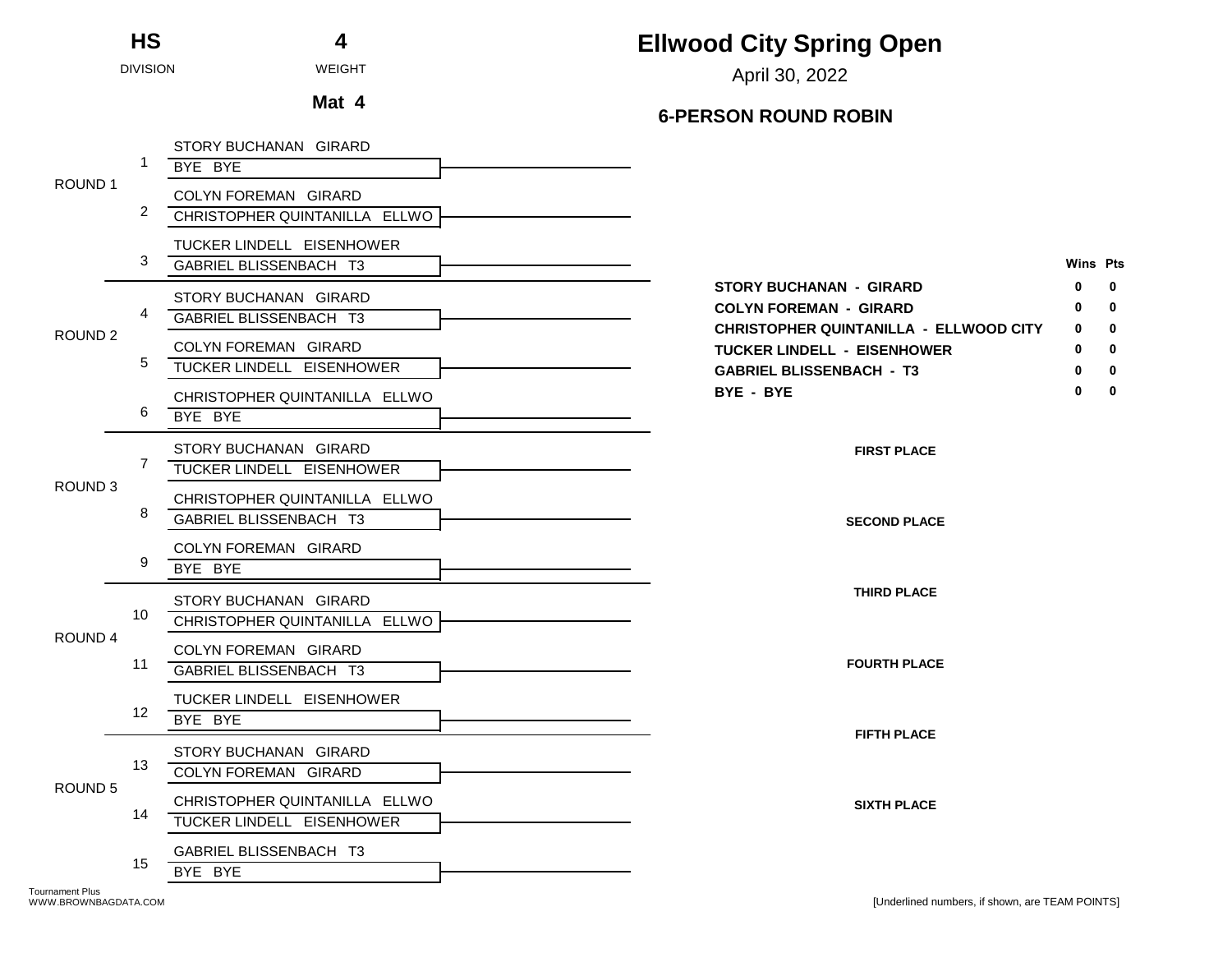|                    | <b>HS</b>       | 5                                                        | <b>Ellwood City Spring Open</b>                                                                               |             |
|--------------------|-----------------|----------------------------------------------------------|---------------------------------------------------------------------------------------------------------------|-------------|
|                    | <b>DIVISION</b> | <b>WEIGHT</b>                                            | April 30, 2022                                                                                                |             |
|                    |                 | Mat 2                                                    | <b>6-PERSON ROUND ROBIN</b>                                                                                   |             |
|                    | $\mathbf{1}$    | MICHAEL RIVETTI TECH SQUAD<br>NATHAN SWASEY WOLVERINES   |                                                                                                               |             |
| ROUND 1            | 2               | NATHAN BARKLEY TDWC<br>RYDER GRINNEN ELLWOOD CITY        |                                                                                                               |             |
|                    | 3               | MADDOX SINGER WOLVERINES<br>BYE BYE                      | <b>Wins Pts</b>                                                                                               |             |
|                    | 4               | MICHAEL RIVETTI TECH SQUAD<br>BYE BYE                    | <b>MICHAEL RIVETTI - TECH SQUAD</b><br>0<br><b>NATHAN BARKLEY - TDWC</b><br>0<br>RYDER GRINNEN - ELLWOOD CITY | 0<br>0<br>0 |
| ROUND <sub>2</sub> | 5               | NATHAN BARKLEY TDWC<br>MADDOX SINGER WOLVERINES          | <b>MADDOX SINGER - WOLVERINES</b><br>BYE - BYE                                                                | 0<br>0      |
|                    | 6               | RYDER GRINNEN ELLWOOD CITY<br>NATHAN SWASEY WOLVERINES   | <b>NATHAN SWASEY - WOLVERINES</b><br>ŋ                                                                        | 0           |
| ROUND <sub>3</sub> | 7               | MICHAEL RIVETTI TECH SQUAD<br>MADDOX SINGER WOLVERINES   | <b>FIRST PLACE</b>                                                                                            |             |
|                    | 8               | RYDER GRINNEN ELLWOOD CITY<br>BYE BYE                    | <b>SECOND PLACE</b>                                                                                           |             |
|                    | 9               | NATHAN BARKLEY TDWC<br>NATHAN SWASEY WOLVERINES          |                                                                                                               |             |
| ROUND 4            | 10              | MICHAEL RIVETTI TECH SQUAD<br>RYDER GRINNEN ELLWOOD CITY | <b>THIRD PLACE</b>                                                                                            |             |
|                    | 11              | NATHAN BARKLEY TDWC<br>BYE BYE                           | <b>FOURTH PLACE</b>                                                                                           |             |
|                    | 12              | MADDOX SINGER WOLVERINES<br>NATHAN SWASEY WOLVERINES     | <b>FIFTH PLACE</b>                                                                                            |             |
| ROUND <sub>5</sub> | 13              | MICHAEL RIVETTI TECH SQUAD<br>NATHAN BARKLEY TDWC        |                                                                                                               |             |
|                    | 14              | RYDER GRINNEN ELLWOOD CITY<br>MADDOX SINGER WOLVERINES   | <b>SIXTH PLACE</b>                                                                                            |             |
|                    | 15              | BYE BYE<br>NATHAN SWASEY WOLVERINES                      |                                                                                                               |             |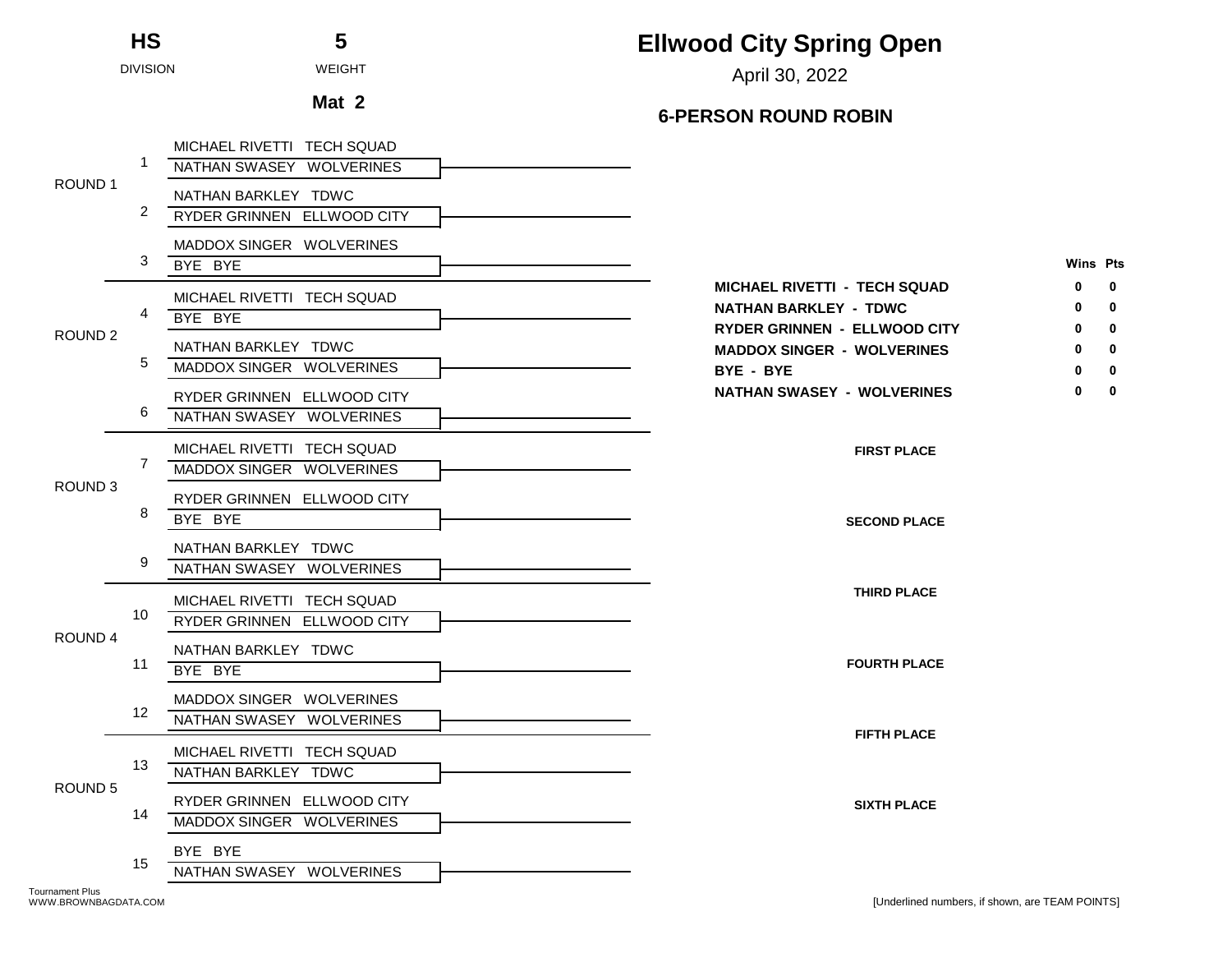| HS |  |
|----|--|
|    |  |

April 30, 2022 DIVISION WEIGHT

**Mat 2**

|                                  | Wins Pts     |     |
|----------------------------------|--------------|-----|
| <b>KONNOR TETZLOFF - 330 LAB</b> | $\mathbf{0}$ | -0  |
| <b>ABRAHAM KEEP - GIRARD</b>     | $\mathbf{0}$ | -0  |
| <b>RYAN FRY - ELLWOOD</b>        | $\mathbf{0}$ | - 0 |
| BYE - BYE                        | 0            | -0  |

|                | KONNOR TETZLOFF     | 330 LAB        |                     |  |
|----------------|---------------------|----------------|---------------------|--|
|                | <b>BYE</b>          | <b>BYE</b>     |                     |  |
| <b>ROUND1</b>  |                     |                | <b>FIRST PLACE</b>  |  |
|                | <b>ABRAHAM KEEP</b> | <b>GIRARD</b>  |                     |  |
|                | <b>RYAN FRY</b>     | <b>ELLWOOD</b> |                     |  |
|                |                     |                | <b>SECOND PLACE</b> |  |
|                | KONNOR TETZLOFF     | 330 LAB        |                     |  |
|                | <b>RYAN FRY</b>     | <b>ELLWOOD</b> |                     |  |
| <b>ROUND 2</b> |                     |                | <b>THIRD PLACE</b>  |  |
|                | <b>ABRAHAM KEEP</b> | <b>GIRARD</b>  |                     |  |
|                | <b>BYE</b>          | <b>BYE</b>     |                     |  |
|                |                     |                | <b>FOURTH PLACE</b> |  |
|                | KONNOR TETZLOFF     | 330 LAB        |                     |  |
|                | <b>ABRAHAM KEEP</b> | <b>GIRARD</b>  |                     |  |
| <b>ROUND 3</b> |                     |                |                     |  |
|                | <b>RYAN FRY</b>     | <b>ELLWOOD</b> |                     |  |
|                | <b>BYE</b>          | <b>BYE</b>     |                     |  |
|                |                     |                |                     |  |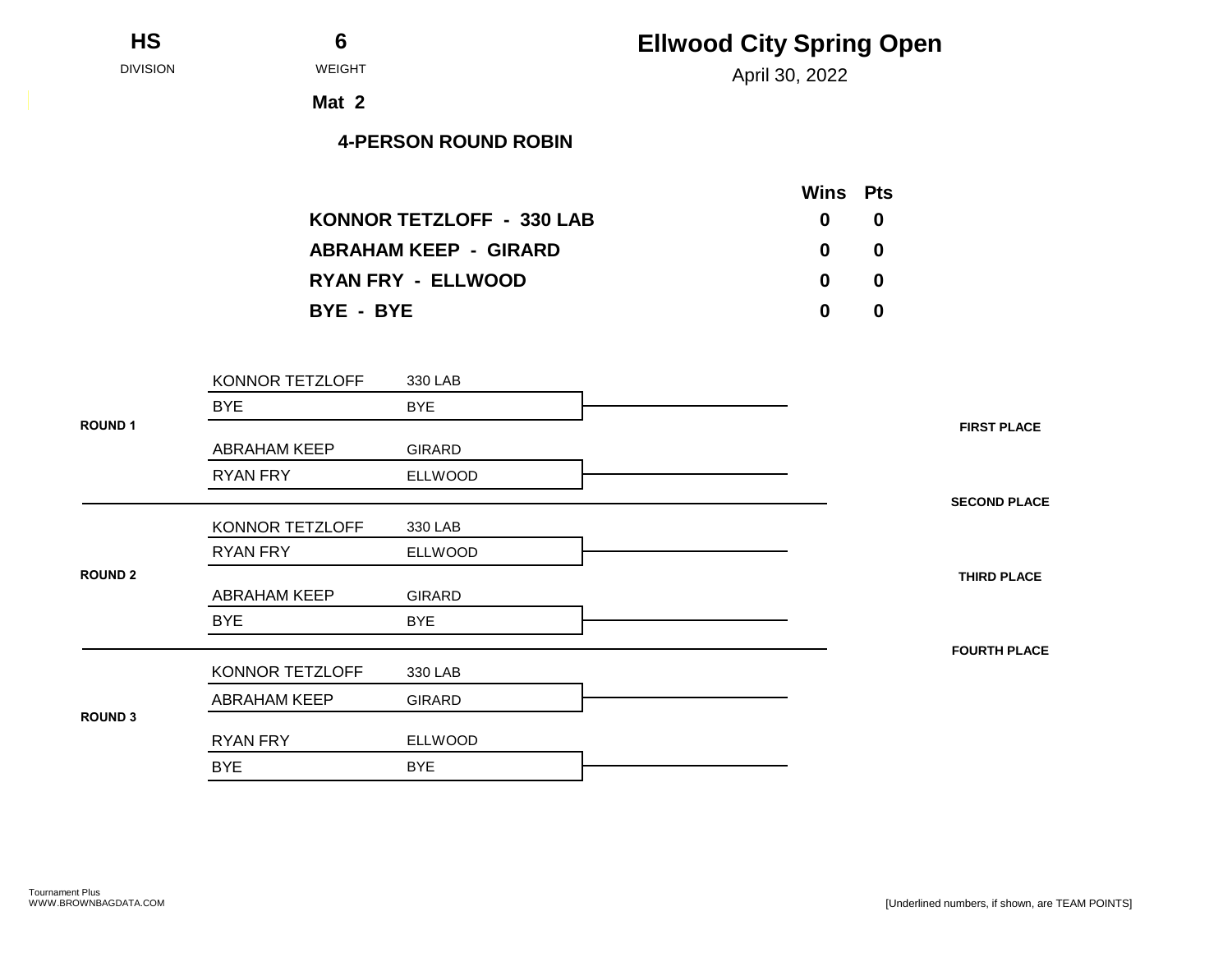| <b>HS</b> |
|-----------|
|           |

April 30, 2022 DIVISION WEIGHT

**Mat 4**

|                                      |              | <b>Wins</b> Pts |
|--------------------------------------|--------------|-----------------|
| <b>ZACH BALDWIN - BALDWIN</b>        | $\mathbf{0}$ | -0              |
| <b>CAELEB STOVER - FORT LEBOEUF</b>  | $\mathbf{0}$ | 0               |
| <b>GABE CARROLL - REDBANK VALLEY</b> | $\mathbf{0}$ | - 0             |
| BYE - BYE                            | $\mathbf{0}$ | 0               |

| ZACH BALDWIN         | <b>BALDWIN</b>      |
|----------------------|---------------------|
| <b>BYE</b>           | <b>BYE</b>          |
|                      |                     |
| <b>CAELEB STOVER</b> | FORT LEBOEUF        |
| <b>GABE CARROLL</b>  | REDBANK VALLEY      |
|                      |                     |
| ZACH BALDWIN         | <b>BALDWIN</b>      |
| <b>GABE CARROLL</b>  | REDBANK VALLEY      |
|                      |                     |
| <b>CAELEB STOVER</b> | <b>FORT LEBOEUF</b> |
| <b>BYE</b>           | <b>BYE</b>          |
|                      |                     |
| ZACH BALDWIN         | <b>BALDWIN</b>      |
| <b>CAELEB STOVER</b> | FORT LEBOEUF        |
|                      |                     |
| <b>GABE CARROLL</b>  | REDBANK VALLEY      |
| <b>BYE</b>           | <b>BYE</b>          |
|                      |                     |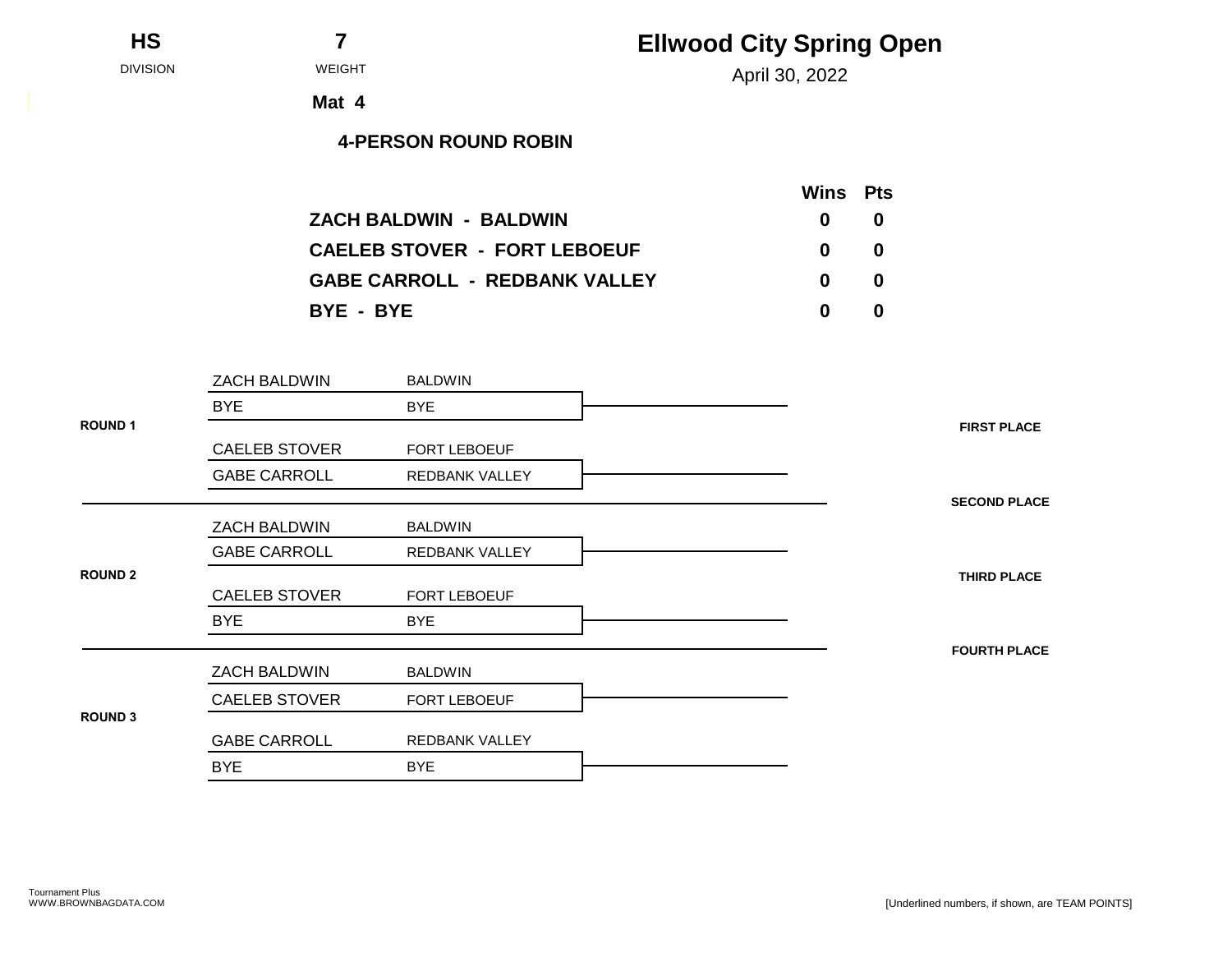**MASTERS 1**

## **Ellwood City Spring Open**

April 30, 2022 DIVISION WEIGHT

**Mat 4**

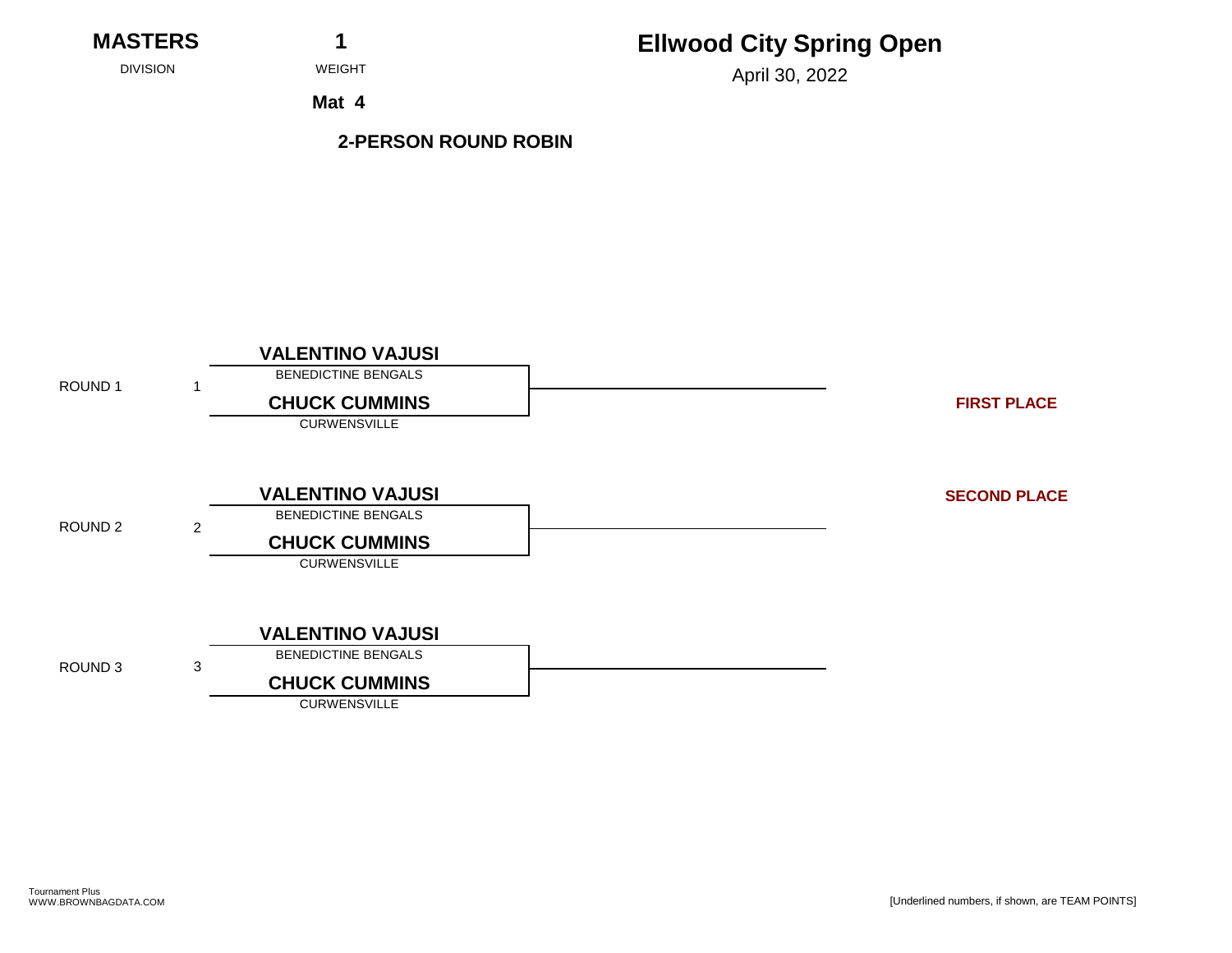**MS 1**

# **Ellwood City Spring Open**

April 30, 2022 DIVISION WEIGHT

**Mat 1**

|                                           | Wins Pts     |    |
|-------------------------------------------|--------------|----|
| <b>STEVEN WILLIS - RAGIN RAISINS</b>      | $\mathbf{0}$ | -0 |
| <b>ZAIDEN LOCKARD - WRESTLING FACTORY</b> | $\mathbf{0}$ | -0 |
| <b>GRIFFIN TINSMAN - TDWC</b>             | $\mathbf{0}$ | -0 |
| BYE - BYE                                 | n.           | 0  |

|                | <b>STEVEN WILLIS</b>   | <b>RAGIN RAISINS</b>     |
|----------------|------------------------|--------------------------|
|                | <b>BYE</b>             | <b>BYE</b>               |
| <b>ROUND 1</b> |                        |                          |
|                | <b>ZAIDEN LOCKARD</b>  | <b>WRESTLING FACTORY</b> |
|                | <b>GRIFFIN TINSMAN</b> | TDWC                     |
|                |                        |                          |
|                | <b>STEVEN WILLIS</b>   | <b>RAGIN RAISINS</b>     |
|                | <b>GRIFFIN TINSMAN</b> | <b>TDWC</b>              |
| <b>ROUND 2</b> |                        |                          |
|                | ZAIDEN LOCKARD         | <b>WRESTLING FACTORY</b> |
|                | <b>BYE</b>             | <b>BYE</b>               |
|                |                        |                          |
|                | <b>STEVEN WILLIS</b>   | <b>RAGIN RAISINS</b>     |
|                | <b>ZAIDEN LOCKARD</b>  | <b>WRESTLING FACTORY</b> |
| <b>ROUND 3</b> |                        |                          |
|                | <b>GRIFFIN TINSMAN</b> | TDWC                     |
|                | <b>BYE</b>             | <b>BYE</b>               |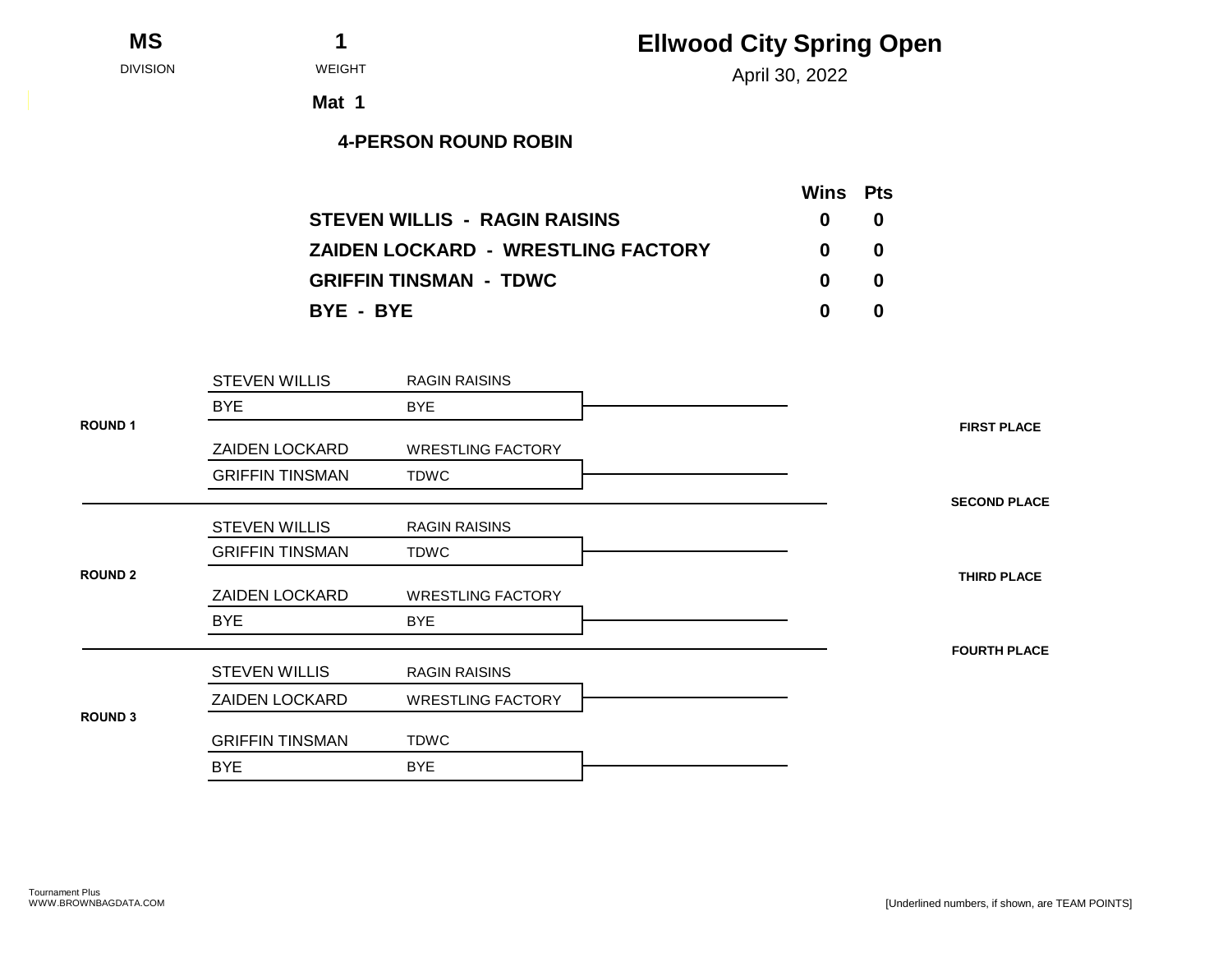**MS 1.5**

April 30, 2022 DIVISION WEIGHT

**Mat 1**

|                                           | <b>Wins</b> Pts |   |
|-------------------------------------------|-----------------|---|
| <b>ZAIDEN LOCKARD - WRESTLING FACTORY</b> | 0               | 0 |
| <b>STEVEN WILLIS - RAGIN RAISINS</b>      | 0               | 0 |
| JORDAN QUINRANILLA - ELLWOOD CITY         | 0               | 0 |
| BYE - BYE                                 | 0               | 0 |

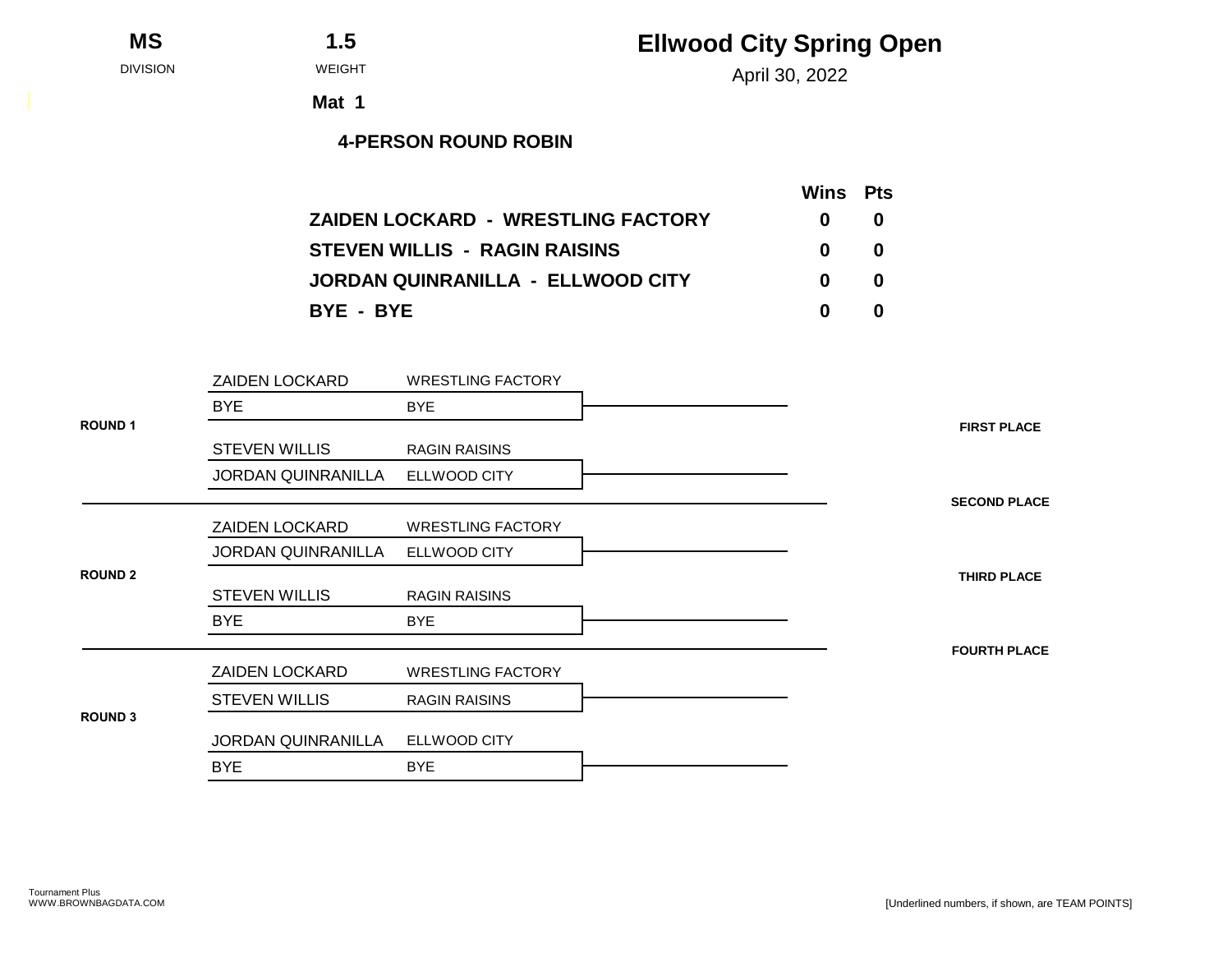| <b>MS</b><br>- |  |
|----------------|--|
|----------------|--|

April 30, 2022 DIVISION WEIGHT

**Mat 4**

|                                  | <b>Wins</b> Pts |   |
|----------------------------------|-----------------|---|
| NATHAN CHANDLER - ELLWOOD CITY   | 0               | 0 |
| <b>CALEK KNIGHT - ARSENAL</b>    | 0               | 0 |
| BYE - BYE                        | $\mathbf{0}$    | 0 |
| <b>BRANDON CLINE - BARBERTON</b> | 0               | 0 |

|                | NATHAN CHANDLER      | ELLWOOD CITY     |                     |
|----------------|----------------------|------------------|---------------------|
|                | <b>BRANDON CLINE</b> | <b>BARBERTON</b> |                     |
| <b>ROUND1</b>  |                      |                  | <b>FIRST PLACE</b>  |
|                | <b>CALEK KNIGHT</b>  | ARSENAL          |                     |
|                | <b>BYE</b>           | <b>BYE</b>       |                     |
|                |                      |                  | <b>SECOND PLACE</b> |
|                | NATHAN CHANDLER      | ELLWOOD CITY     |                     |
|                | <b>BYE</b>           | <b>BYE</b>       |                     |
| <b>ROUND 2</b> |                      |                  | <b>THIRD PLACE</b>  |
|                | <b>CALEK KNIGHT</b>  | ARSENAL          |                     |
|                | <b>BRANDON CLINE</b> | <b>BARBERTON</b> |                     |
|                |                      |                  | <b>FOURTH PLACE</b> |
|                | NATHAN CHANDLER      | ELLWOOD CITY     |                     |
|                | <b>CALEK KNIGHT</b>  | ARSENAL          |                     |
| <b>ROUND 3</b> |                      |                  |                     |
|                | <b>BYE</b>           | <b>BYE</b>       |                     |
|                | <b>BRANDON CLINE</b> | <b>BARBERTON</b> |                     |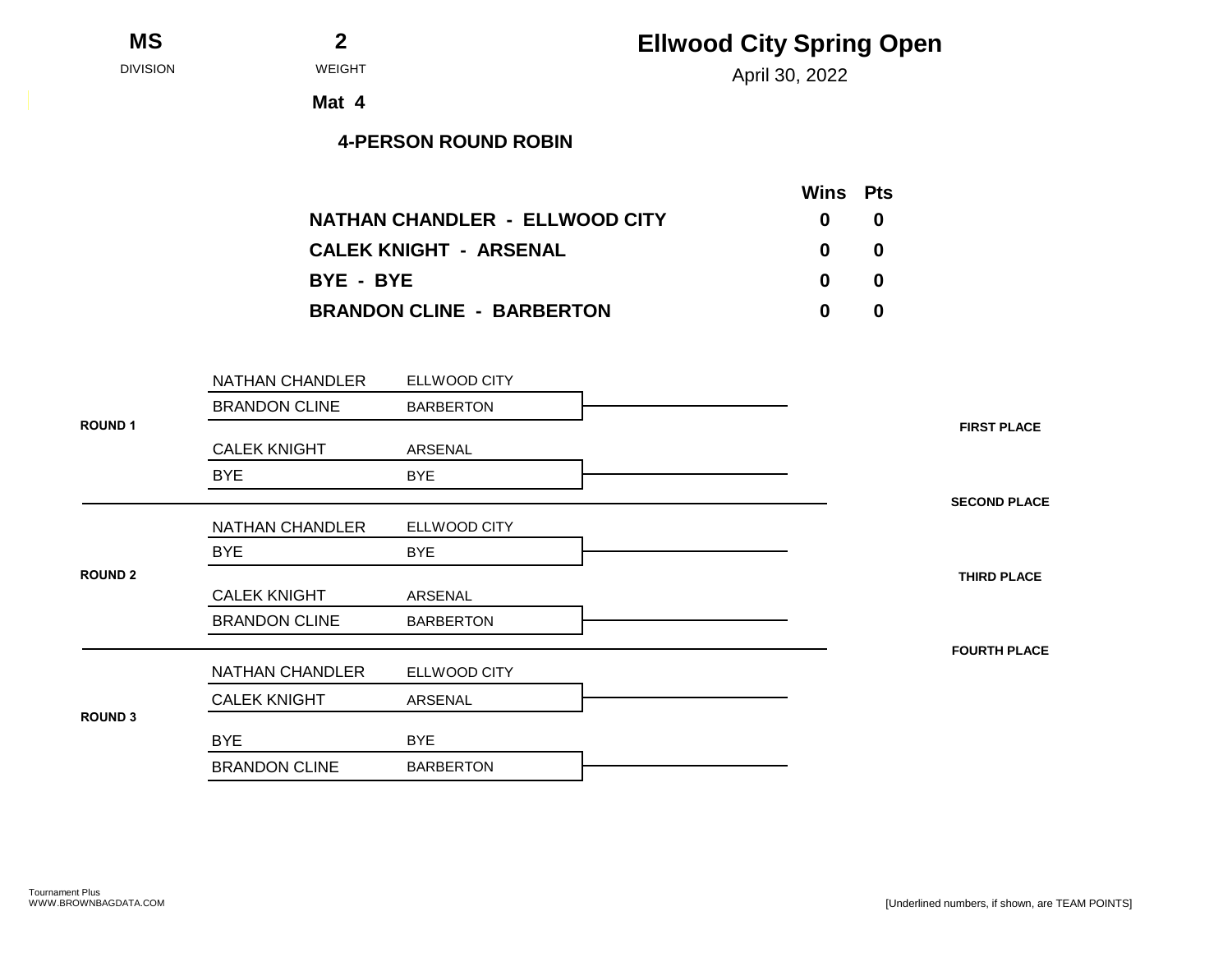| MS |  |
|----|--|
|    |  |

April 30, 2022 DIVISION WEIGHT

**Mat 3**

|                                   | <b>Wins</b> Pts |    |
|-----------------------------------|-----------------|----|
| <b>MATHEW VIDOVICH - COMETS</b>   | $\mathbf{0}$    | -0 |
| <b>DAVID BARCASKEY - INVICTUS</b> | $\mathbf{0}$    | -0 |
| <b>DOMENIC WILLIS - LAUREL</b>    | $\mathbf{0}$    | -0 |
| BYE - BYE                         | n.              | 0  |

|                | MATHEW VIDOVICH        | <b>COMETS</b>   |                     |
|----------------|------------------------|-----------------|---------------------|
|                | <b>BYE</b>             | <b>BYE</b>      |                     |
| <b>ROUND1</b>  |                        |                 | <b>FIRST PLACE</b>  |
|                | <b>DAVID BARCASKEY</b> | <b>INVICTUS</b> |                     |
|                | <b>DOMENIC WILLIS</b>  | LAUREL          |                     |
|                |                        |                 | <b>SECOND PLACE</b> |
|                | <b>MATHEW VIDOVICH</b> | <b>COMETS</b>   |                     |
|                | <b>DOMENIC WILLIS</b>  | LAUREL          |                     |
| <b>ROUND 2</b> |                        |                 | <b>THIRD PLACE</b>  |
|                | <b>DAVID BARCASKEY</b> | <b>INVICTUS</b> |                     |
|                | <b>BYE</b>             | <b>BYE</b>      |                     |
|                |                        |                 | <b>FOURTH PLACE</b> |
|                | <b>MATHEW VIDOVICH</b> | <b>COMETS</b>   |                     |
|                | <b>DAVID BARCASKEY</b> | <b>INVICTUS</b> |                     |
| <b>ROUND 3</b> |                        |                 |                     |
|                | <b>DOMENIC WILLIS</b>  | LAUREL          |                     |
|                | <b>BYE</b>             | <b>BYE</b>      |                     |
|                |                        |                 |                     |